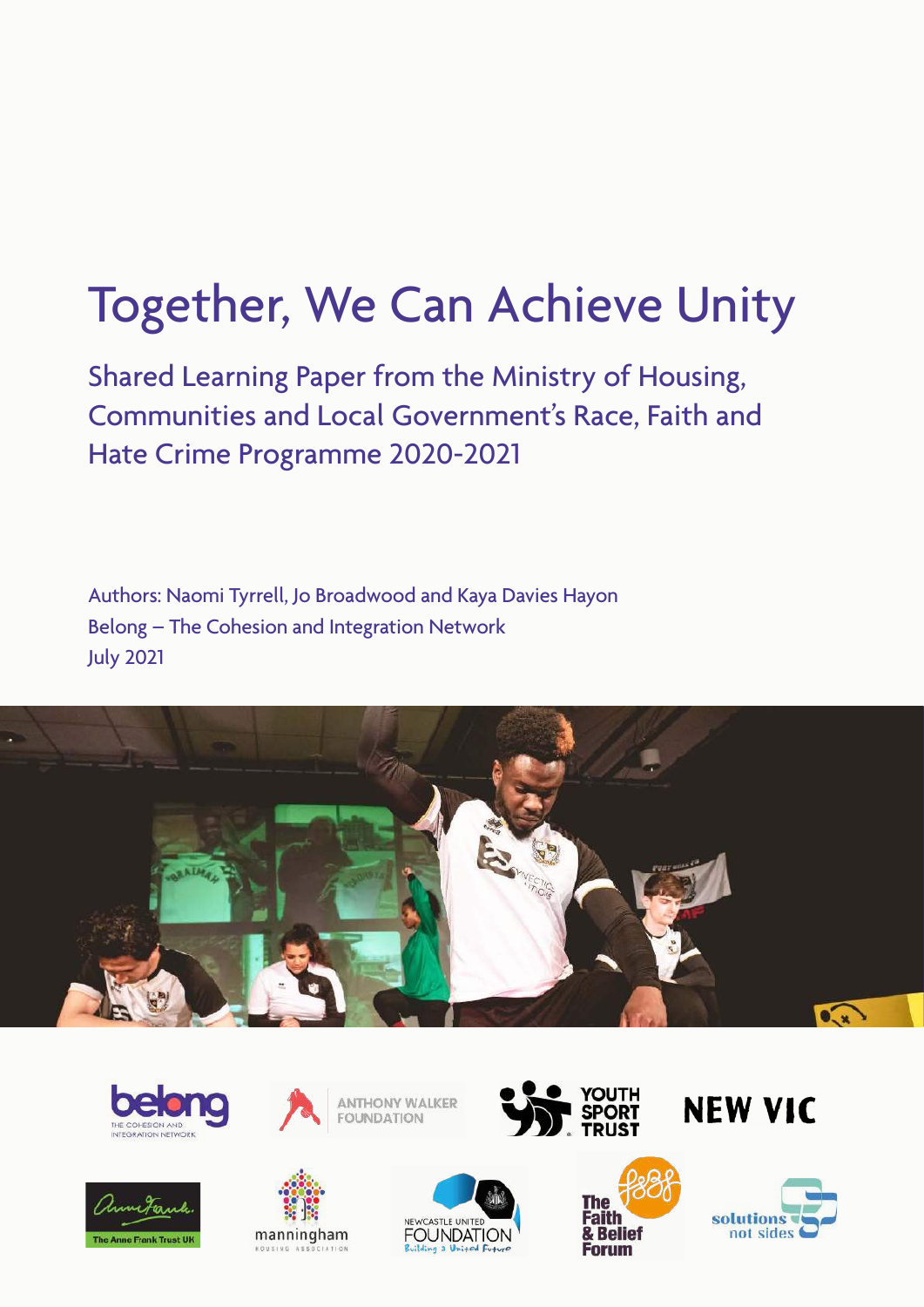# **Acknowledgements and Thanks**

On behalf of the organisations funded by the MHCLG's *Race, Faith and Hate Crime Programme 2020-21* we would like to thank all of the young people and communities that participated in activities and projects across the country for their participation, insights, and creativity, and most of all for their commitment to building a kinder and more inclusive society.

We would also like to acknowledge the determination and creativity of facilitators and community partners who worked closely with the grantees to adapt and collaborate so that projects could go ahead during such a challenging time.

Grantees of the MHCLG's *Race, Faith and Hate Crime Programme 2020-21* would like to thank the team at MHCLG for their support for the programme itself and for working with grantees to flex and adapt programmes so they could continue delivery and achieve impact.

Finally Belong – The Cohesion and Integration Network would like to thank staff and colleagues from the delivery organisations for sharing their insight, knowledge, reflections and contributions that have informed the development of this shared learning paper.

[Belong – The Cohesion and Integration Network](http://www.belongnetwork.co.uk) is a charity and membership organisation. Our vision is a more integrated and less divided society. We bring people and organisations together across sectors and regions to improve integration and cohesion practice and policy.

[www.belongnetwork.co.uk](http://www.belongnetwork.co.uk/)

Belong was commissioned to develop this paper by: Anthony Walker Foundation; Manningham Housing Association; New Vic Theatre; Newcastle United Foundation; Solutions not Sides; The Anne Frank Trust; The Faith and Belief Forum; and Youth Sport Trust.

Front cover photo credit, Andrew Billington Photography.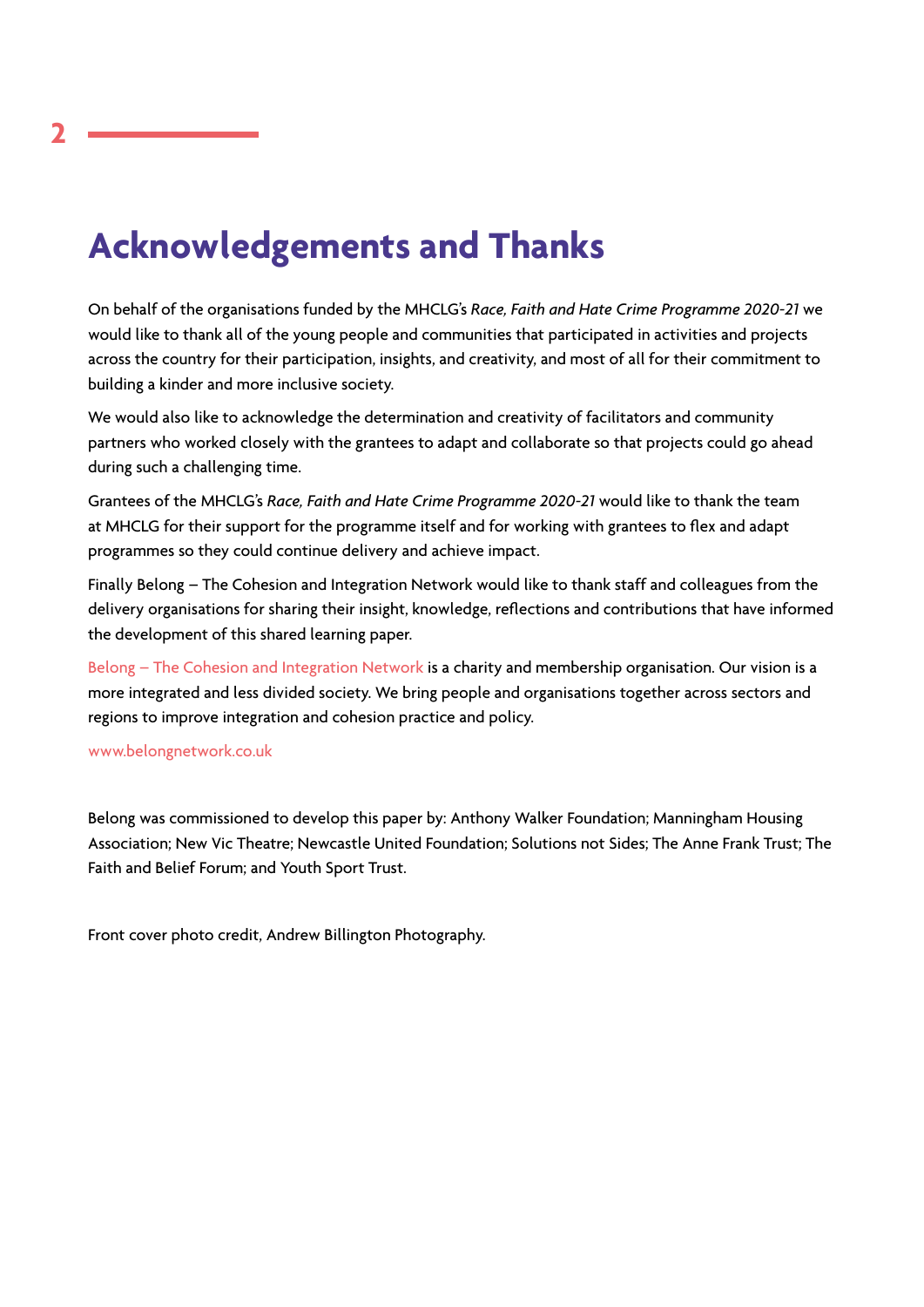# **Executive Summary**

The Covid-19 pandemic has been an unprecedented event which brought about changes to people's everyday lives in the UK that were almost unimaginable prior to March 2020. As well as the inspiring response to the crisis from people and communities who mobilised to support the most vulnerable across the UK, research has also highlighted that the pandemic exacerbated existing inequalities, with those groups and communities experiencing multiple deprivation being hardest hit (JRF, 2021; ONS, 2020). Evidence has also emerged of increases in hate crime towards particular ethnic groups (Schumann & Moore, 2021), an increase in social isolation for people with particular characteristics (LGA, 2020), and of young people in particular suffering an increase in loneliness and mental health issues (Pierce et al., 2020).

This paper explores the shared learning and best practice examples from eight organisations that delivered projects focused on increasing social cohesion during the pandemic. They were funded under the Ministry of Housing, Communities and Local Government's (MHCLG) *Race, Faith and Hate Crime Programme 2020- 21*. The organisations were highly successful in their collective numerical and geographical reach, and in their impact.

# **Collective Reach and Impact - summary**

- More than 48,300 people across England participated in the funded organisations' Programme activities. They brought people of different faiths, ethnicities, genders, sexualities, ages and incomes together, primarily through online interventions, at a time when there were severe restrictions on social interaction.
- Delivery organisations made good use of online showcases and events, and awareness-raising through social media, to widen access to their initiatives and to extend their reach even further. Hundreds of thousands of people engaged in the Programme in these ways.

Impact was measured in different ways by delivery organisations, according to the design and delivery of their activities and the needs of participants. It was not possible to aggregate results across all eight of the organisations' initiatives; however, organisations used a range of indicators and measures to assess impact.

- 90-95% of young people are more able to recognise prejudicial or discriminatory behaviour, and are more knowledgeable about what hate crime is having participated in the organisations' activities (in those that measured this outcome).
- Across the Programme activities, participants reported substantial increases in: openness towards other people; trust in people from different backgrounds and groups; increased knowledge about faith and race-based prejudice and discrimination; greater confidence to challenge prejudice and hate speech; and greater openness to mixing with people from different ethnic, faith and cultural backgrounds.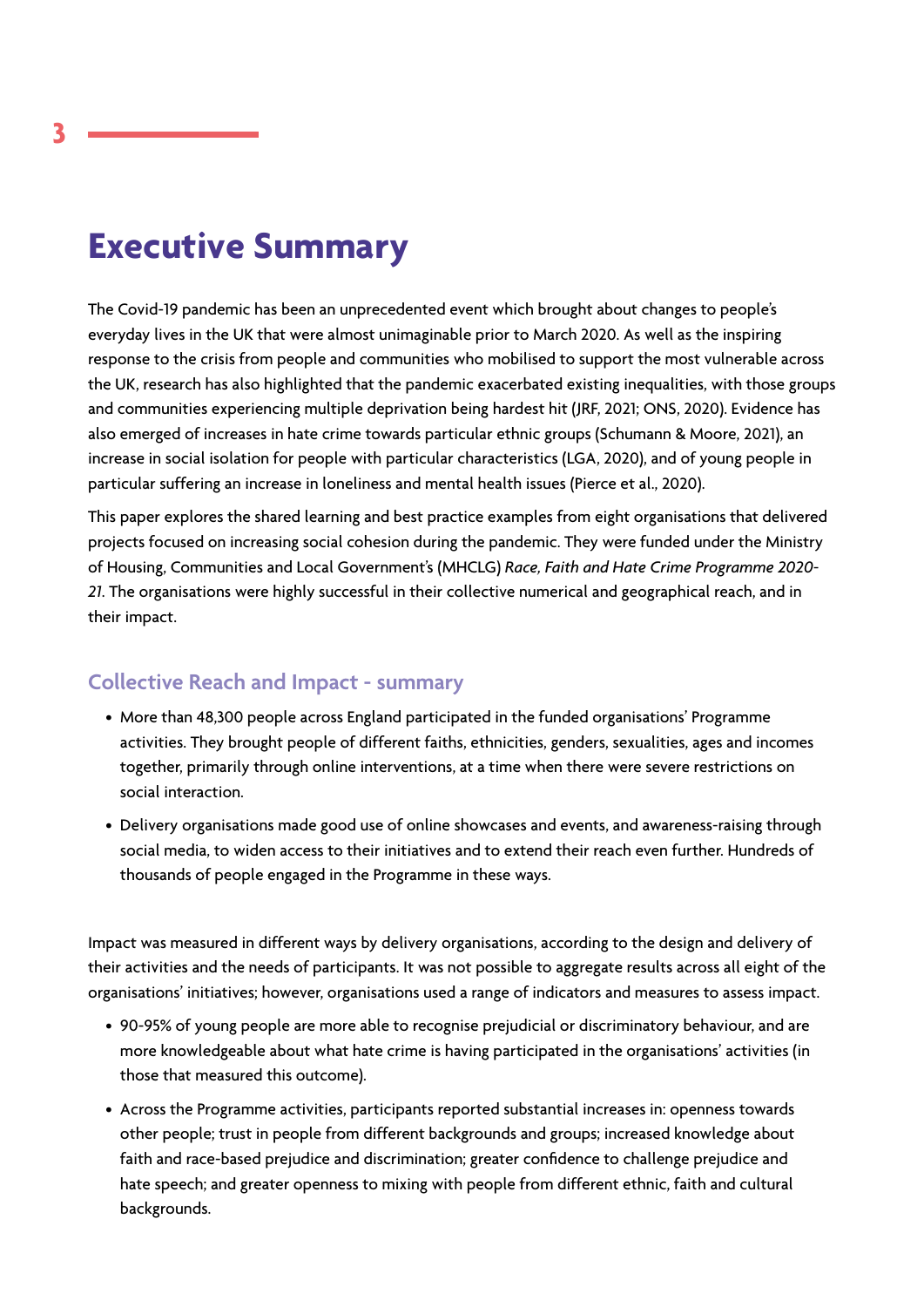- Some participants were able to report substantial improvements in their confidence, health and wellbeing having participated in the organisations' funded initiatives.
- Some participants learnt skills that increased their employability and also their confidence in accessing training and future employment opportunities.

In this paper, the advantages and disadvantages of the online delivery of social cohesion interventions are examined, as are the ways in which organisations overcame the challenges they faced – such as online safety and digital exclusion. The organisations adapted their original in-person delivery plans, finding creative and innovative ways of engaging people in activities that enabled social mixing, increasing mutual understanding across potential social divides. Crucially, longer-term opportunities for shifting behaviours and attitudes that projects developed, such as embedding activities in communities and empowering individuals, are highlighted.

The paper makes practical recommendations for organisations delivering social cohesion interventions as British society adapts to living with Covid-19. Particular highlights are: partnership working, blended delivery models, reaching those who are digitally excluded, practical methods for embedding knowledge and skills in communities, and empowering individuals to continue the work.

The paper looks at the evidence and research on effective interventions to support social cohesion and argues that it needs to be attended to and maintained over time in order to support community resilience. It is therefore recommended that funders and commissioners of programmes think about this work as something that is going to require longer-term investment in order to achieve long-lasting results. Based on the shared learning and best practice of the organisations, the paper makes strategic recommendations for commissioning bodies that are seeking to optimise the impact of funding targeted at tackling race, faith and hate crime to improve social cohesion. In summary, these are:

- To create a lasting legacy of the work begun in the Race, Faith and Hate Crime Programme by investing in the ongoing delivery of programmes, particularly elements that embed trust, relationships, skills, capacity and resources within, and between, groups and communities themselves.
- To support networking, knowledge and information sharing early on between delivery organisations so that collaboration is encouraged across geographical areas and communities, and capacity for jointworking and partnership is harnessed from the start.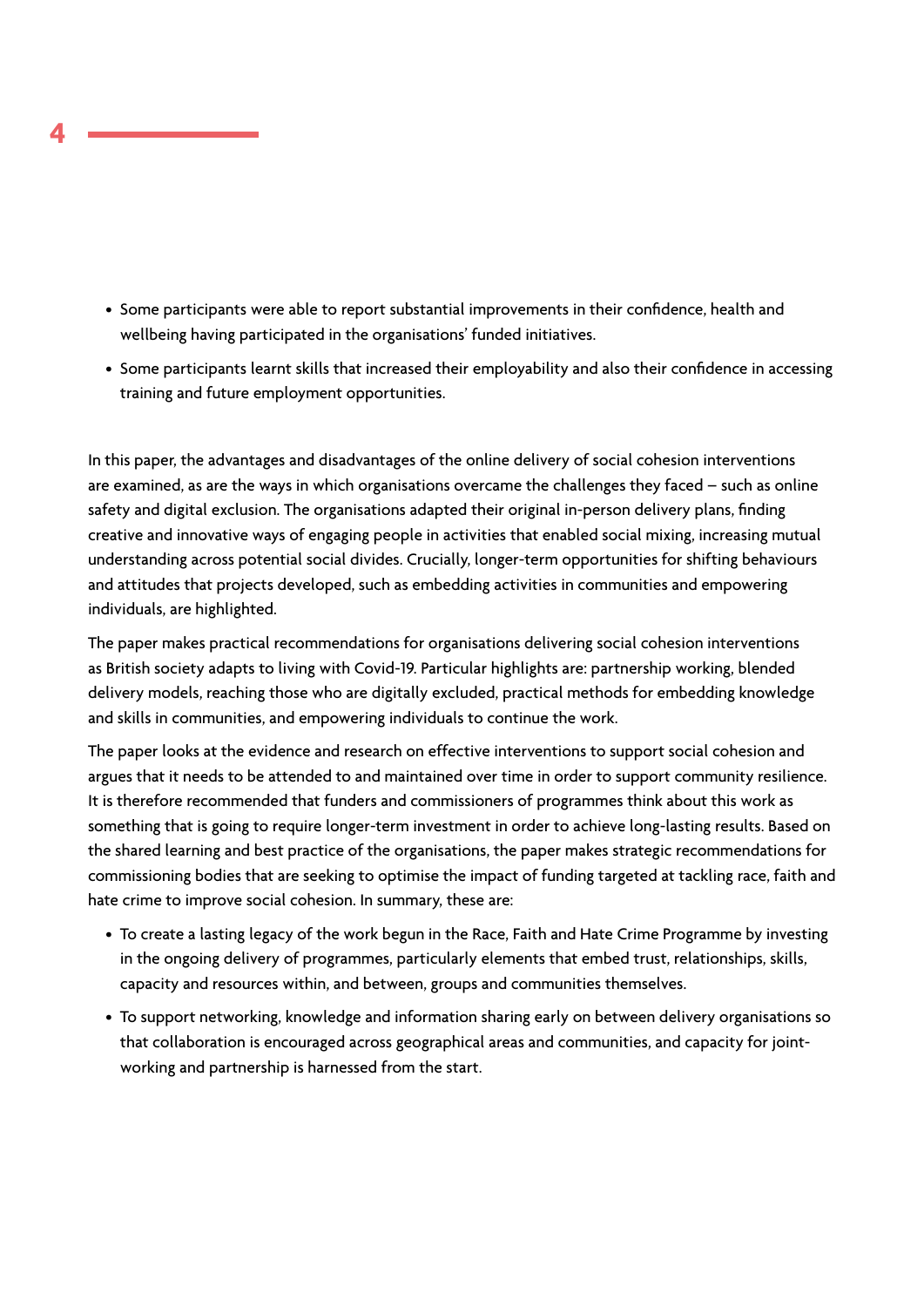- To encourage commissioners to adopt a flexible approach, allowing more time for engagement, especially when delivery organisations are working in areas of multiple deprivation and poor social infrastructure as these areas often benefit the most from social cohesion programmes.
- To consider how best to rebuild social cohesion in the aftermath of the Covid-19 pandemic, for example, by focusing resources towards people most negatively impacted by the pandemic.
- To ensure provision of digital equipment, and to factor in opportunities for digital skills training as a key element of programmes delivery for groups and communities at risk of digital exclusion.
- To provide funding for in-person social cohesion programmes as these have a high impact, but also to consider online or blended programmes when these will increase the reach of activities and allow inclusion of particular groups.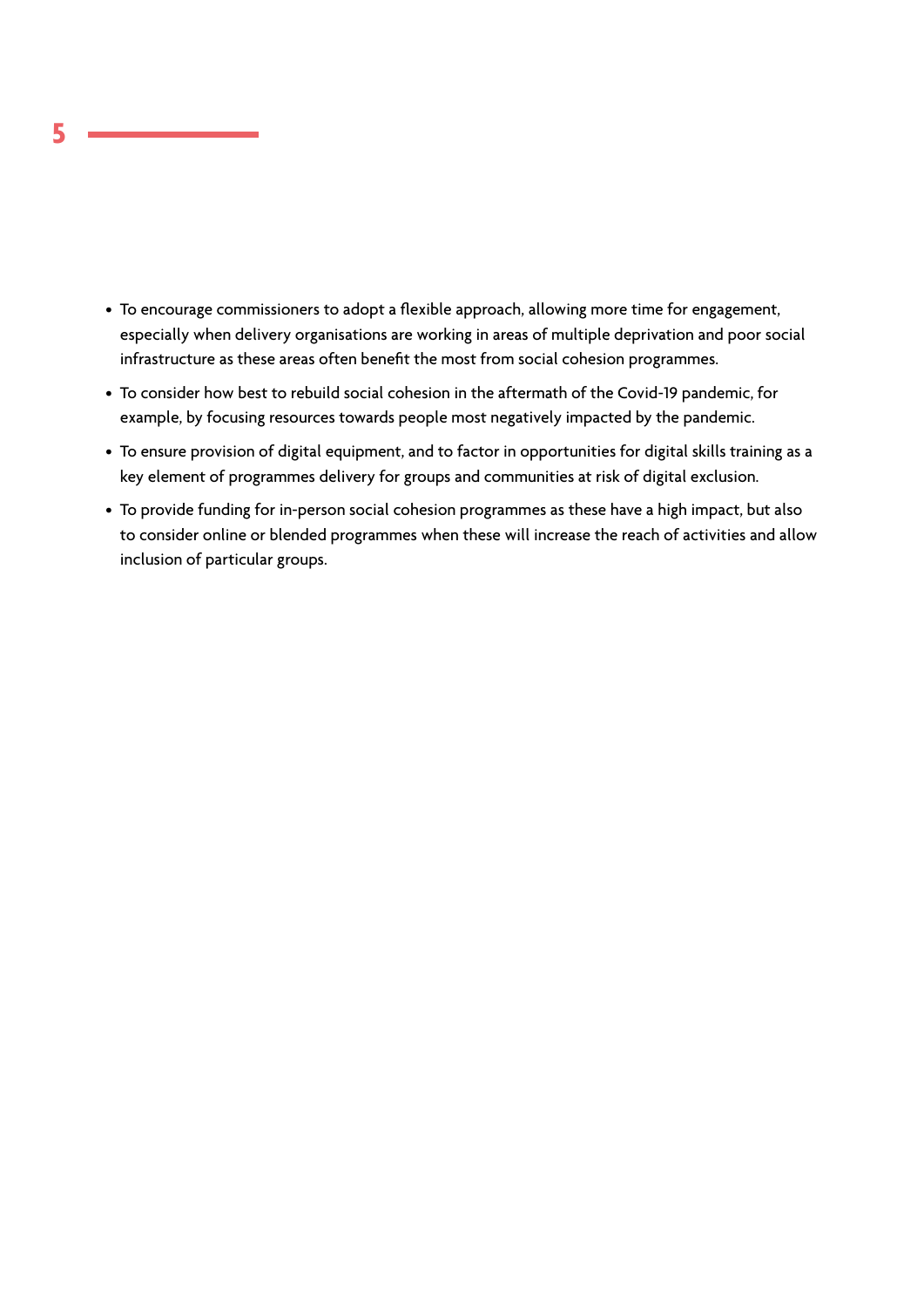# **Contents**

L,

| <b>Acknowledgements and Thanks</b>                                                               | $\mathbf{2}$ |
|--------------------------------------------------------------------------------------------------|--------------|
| <b>Executive Summary</b>                                                                         | 3            |
| Collective Reach and Impact - summary                                                            | 3            |
| <b>Introduction</b>                                                                              | 8            |
| <b>Delivering Race, Faith and Hate Crime</b><br><b>Programme Interventions During Covid-19</b>   | 10           |
| How can social cohesion and opportunities for<br>all be encouraged in a time of crisis?          | 11           |
| Collective Reach of the Race, Faith and Hate Crime Programme                                     | 14           |
| <b>Shared Learning and Best Practice from the</b><br><b>Race, Faith and Hate Crime Programme</b> | 17           |
| How can social cohesion interventions be<br>delivered safely and inclusively online?             | 17           |
| Safeguarding                                                                                     | 17           |
| Adapting for online facilitation                                                                 | 18           |
| What are the advantages of online delivery?                                                      | 21           |
| Engaging with underserved and underrepresented groups                                            | 21           |
| Delivering across a wider geographical area                                                      | 21           |
| Delivering bespoke activities                                                                    | 22           |
| Using creative methods                                                                           | 22           |
| What are the disadvantages of online delivery<br>and how can they be overcome?                   | 27           |
| Overcoming digital exclusion                                                                     | 27           |
| Activities best suited to in-person delivery                                                     | 29           |
| Digital Expertise                                                                                | 31           |

**6**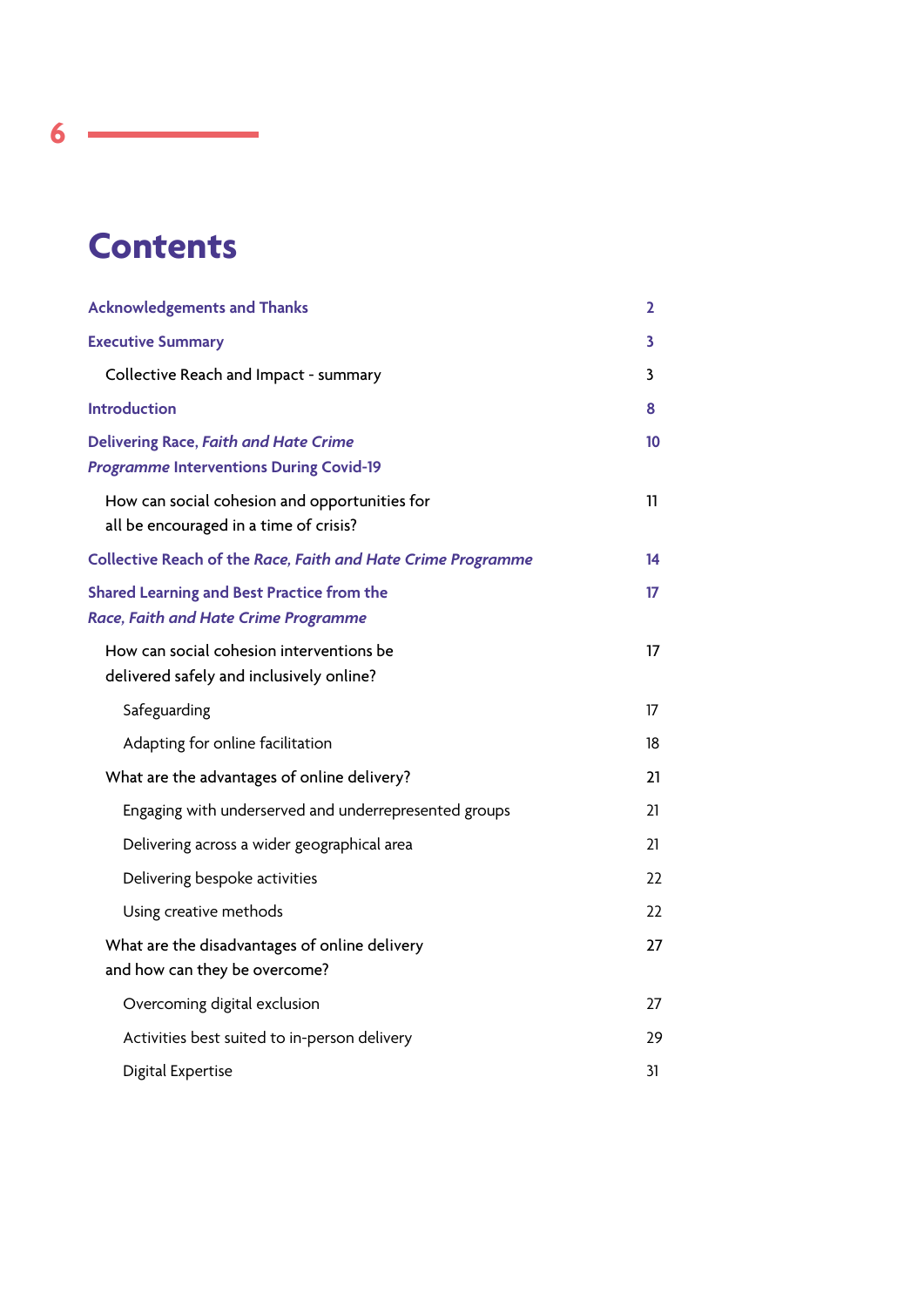| Encouraging online social mixing $-$ what works?                                  | 32 |
|-----------------------------------------------------------------------------------|----|
| Community skills-swaps and shared learning                                        | 32 |
| Online engagement as a means of overcoming social isolation                       | 32 |
| How can we challenge and shift negative attitudes and behaviours?                 | 33 |
| Embedding activities in communities                                               | 33 |
| Empowering individuals                                                            | 34 |
| How can we develop longer-term opportunities for social cohesion?                 | 36 |
| <b>Conclusion</b>                                                                 | 38 |
| <b>Recommendations</b>                                                            | 39 |
| Practical recommendations for delivery organisations                              | 39 |
| Strategic recommendations for commissioners                                       | 40 |
| Organisations funded by the MHCLG Race, Faith<br>and Hate Crime Programme 2020-21 | 43 |
| <b>References</b>                                                                 | 46 |

**7**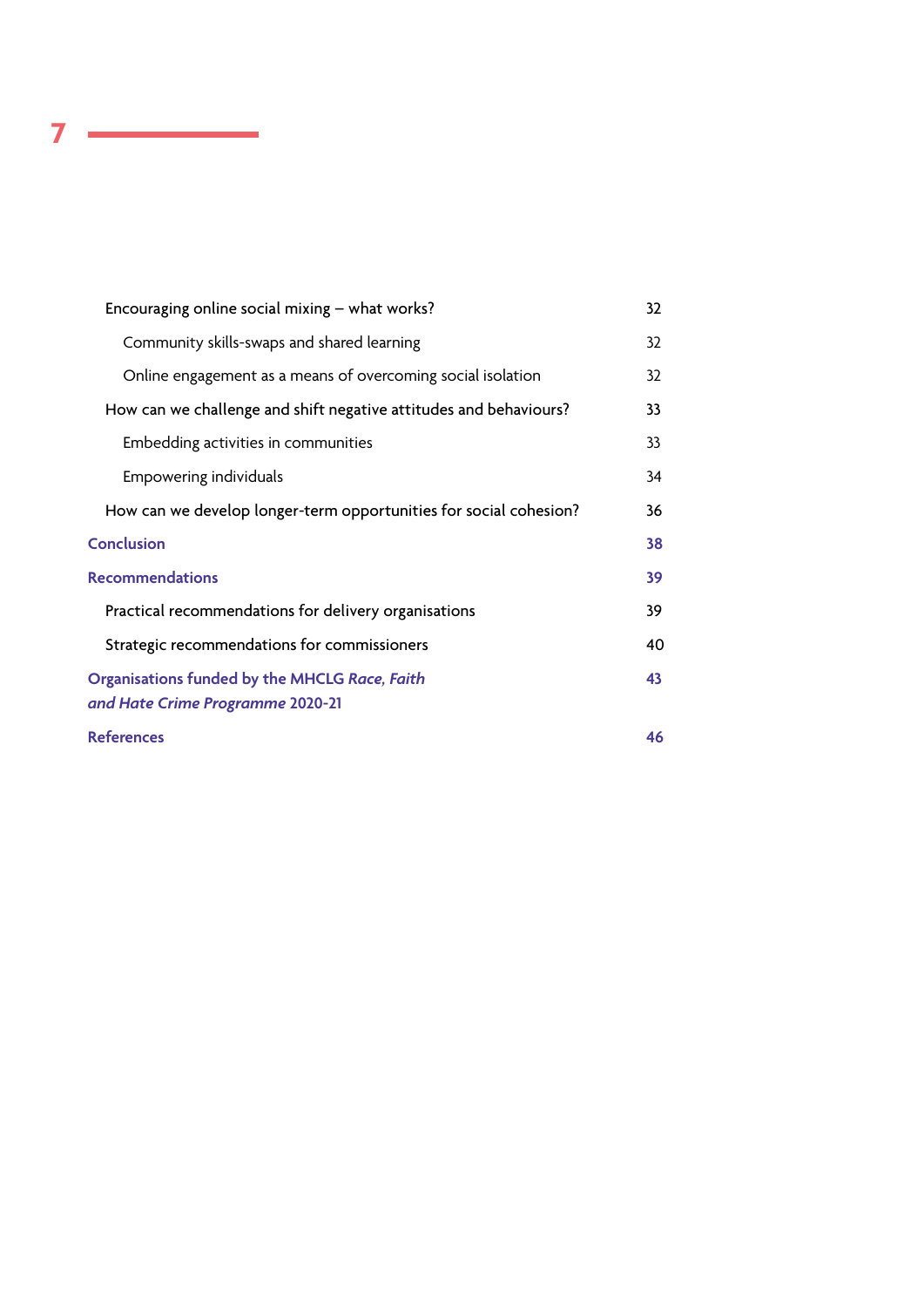# **Introduction**

The Covid-19 pandemic has been an unprecedented event which has brought about changes to people's everyday lives in the UK that were almost unimaginable prior to March 2020. As well as the inspiring response to the crisis from people and communities who mobilised to support the most vulnerable across the UK, research has also highlighted that the pandemic exacerbated existing inequalities, with those groups and communities experiencing multiple deprivation being hardest hit (JRF, 2021; ONS, 2020). Evidence has also emerged of increases in hate crime towards particular ethnic groups (Schumann & Moore, 2021), an increase in social isolation for people with particular characteristics (LGA, 2020), and of young people in particular suffering an increase in loneliness and mental health issues (Pierce et al., 2020)

This paper draws together the shared learning from eight of the organisations<sup>1</sup> that were funded by the Ministry of Housing, Communities and Local Government (MHCLG) *Race, Faith and Hate Crime Programme 2020-2021*. The organisations carried out a range of different activities with children, young people and older adults across England between January and May 2021, with the majority of the projects focused on engaging with young people.

Organisations engaged people and groups through projects involving sports, arts, dialogue, skills training, film, performance, exhibitions, cookery and digital media. Some of the people involved in the projects had experienced discrimination or hate crime on the basis of their ethnicity or faith. Some had witnessed racism and hate crime in their communities; some had been perpetrators of racism, either intentionally or unintentionally.

Embedded in all of the approaches was a focus on social mixing (Hewstone et al., 2018) as a powerful way of reducing prejudice between different groups and increasing empathy. Bringing people from diverse backgrounds together to participate in activities that seek to encourage social cohesion and shift ideas about faith, race and hate crime can be challenging at any time, requiring careful preparation and skilled facilitation. Doing this during a pandemic with severe restrictions on any form of social mixing presented another layer of challenge for organisations.

MHCLG's (2019) outcome indicators for integrated communities were:

- increase in social cohesion;
- increase in social trust at a neighbourhood level, and between faith and race communities and local governance representatives;
- increase in social capital or sense of responsibility to neighbourhood and local area;
- increase in a sense of belonging.

<sup>1</sup> The organisations were: Anthony Walker Foundation, Manningham Housing Association, New Vic Theatre, Newcastle United Foundation, Solutions Not Sides, The Anne Frank Trust, The Faith & Belief Forum and Youth Sport Trust. The English Football League Trust also received funding but were unable to participate directly in this shared paper. They provided their full project evaluation report with permission to include any content which supported the wider findings.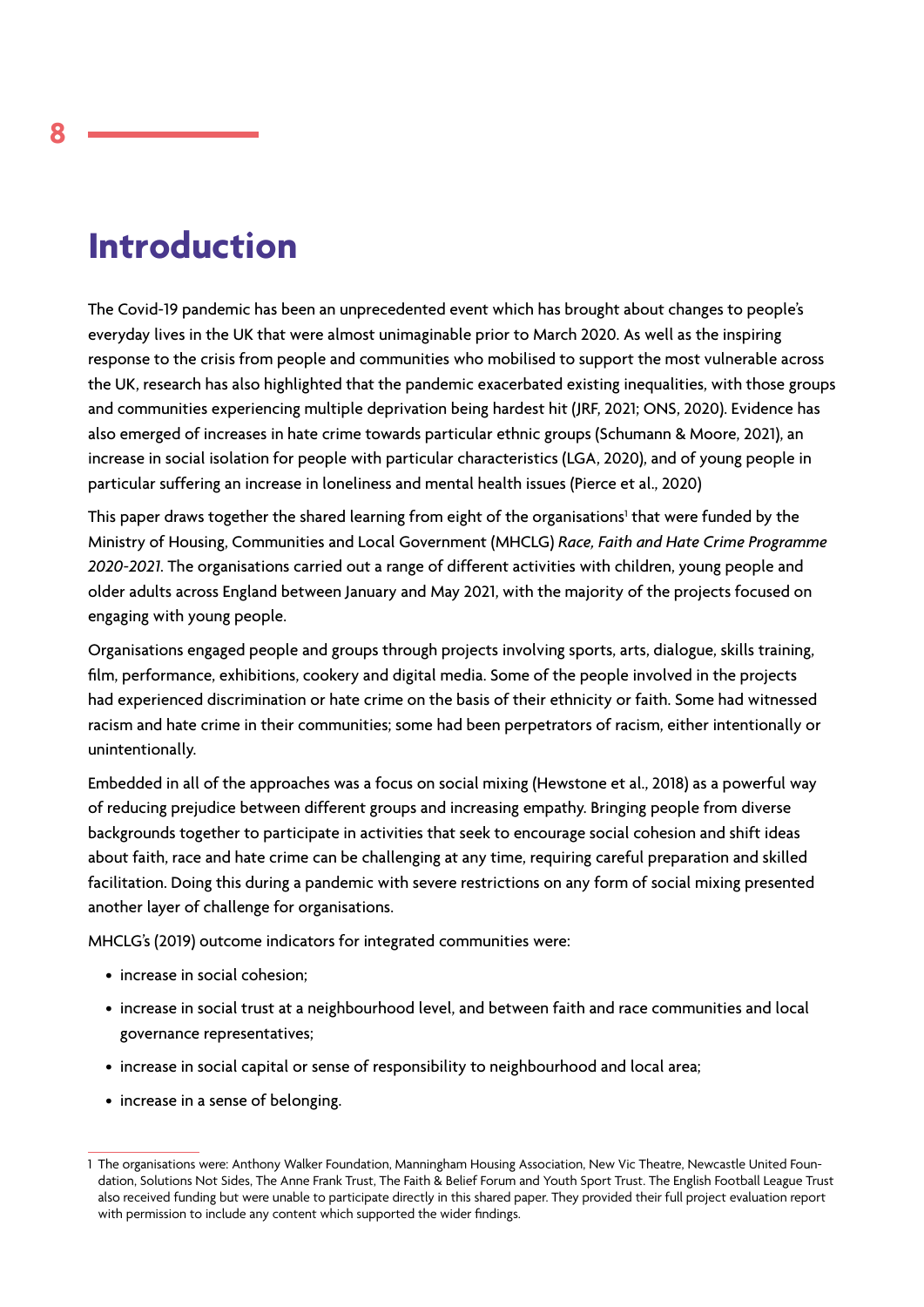The organisations funded through the *Race, Faith and Hate Crime Programme* submitted their applications to the fund based on the delivery of in-person activities. However, the second and third Covid-19 lockdowns from (November – December 2020 and January – March<sup>2</sup> 2021) meant that the organisations had to consider how to adapt their programmes in order to meet their project goals.

Six organisations adapted their programmes so that they could be delivered online; two organisations negotiated with local partners and delayed their programmes so that they could be delivered in-person between March and May 2021.

This short paper lays out the lessons learned by the Programme's delivery organisations on both the opportunities and challenges of having to adapt their project activities. It explores whether despite the challenges they achieved their overall aims, and assesses the shared reach and impact of their interventions. At the end of the paper, recommendations are made for delivery organisations and commissioners of programmes that are aimed at reducing prejudice, reducing hate crime and increasing social cohesion.

<sup>2</sup> Primary and secondary schools returned on 4<sup>th</sup> March 2021.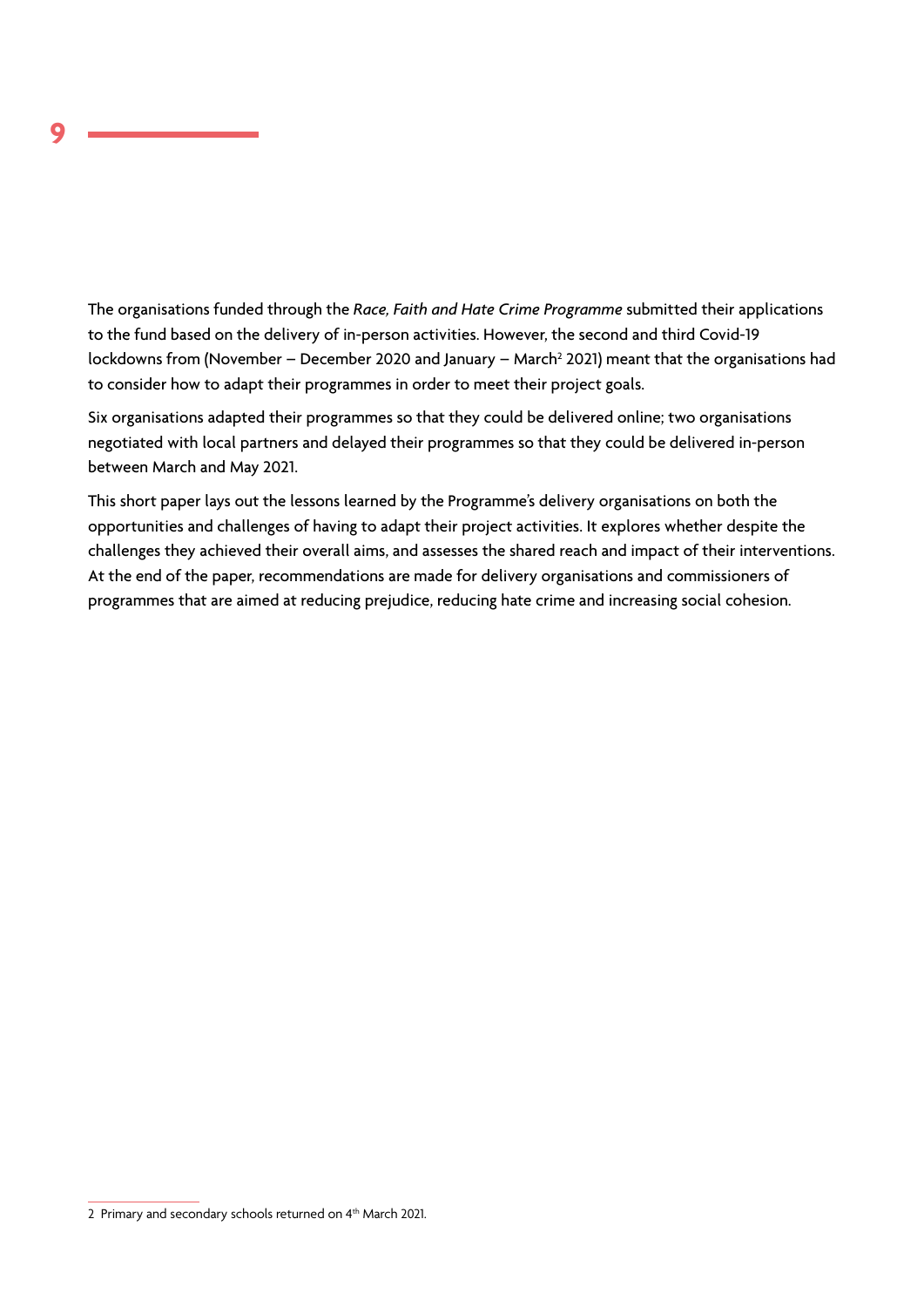# **Delivering Race, Faith and Hate Crime Programme Interventions During Covid-19**

What happens to social cohesion when a crisis strikes? Research shows that social cohesion can increase in the aftermath of large-scale events or tragedies, but that it is often short-lived (for a discussion of this see Lalot et al., 2021). In the early days of the pandemic in the UK we saw an increase in community engagement and support, with people coming together to engage in remarkable acts of solidarity, mutual support and help (Grasso et al., 2021). However, as the crisis has unfolded a more complex picture has emerged.

Research shows that threatening events – such as outbreaks of infectious viruses – can be associated with increases in racist attitudes and discriminatory practices (for a discussion of this see Luthra and Nandi, 2020). For example, studies conducted during Covid-19 show that there has been an increase in reported hate crimes against Chinese and East Asian people in the UK, linked to the understanding that the virus originated in China (Hansen and Gray, 2020; Schumann and Moore, 2021).

Borkowska and Laurence's (2020) study of pre-pandemic and pandemic longitudinal data raises concerns about the levels of social cohesion in England since the start of the pandemic. Their study has shown that overall levels of social cohesion were lower in June 2020 compared to all of the examined pre-pandemic periods. Of particular concern is their finding that social cohesion had declined most in the most deprived communities, particularly among certain ethnic minority groups and people with a lower level of skills.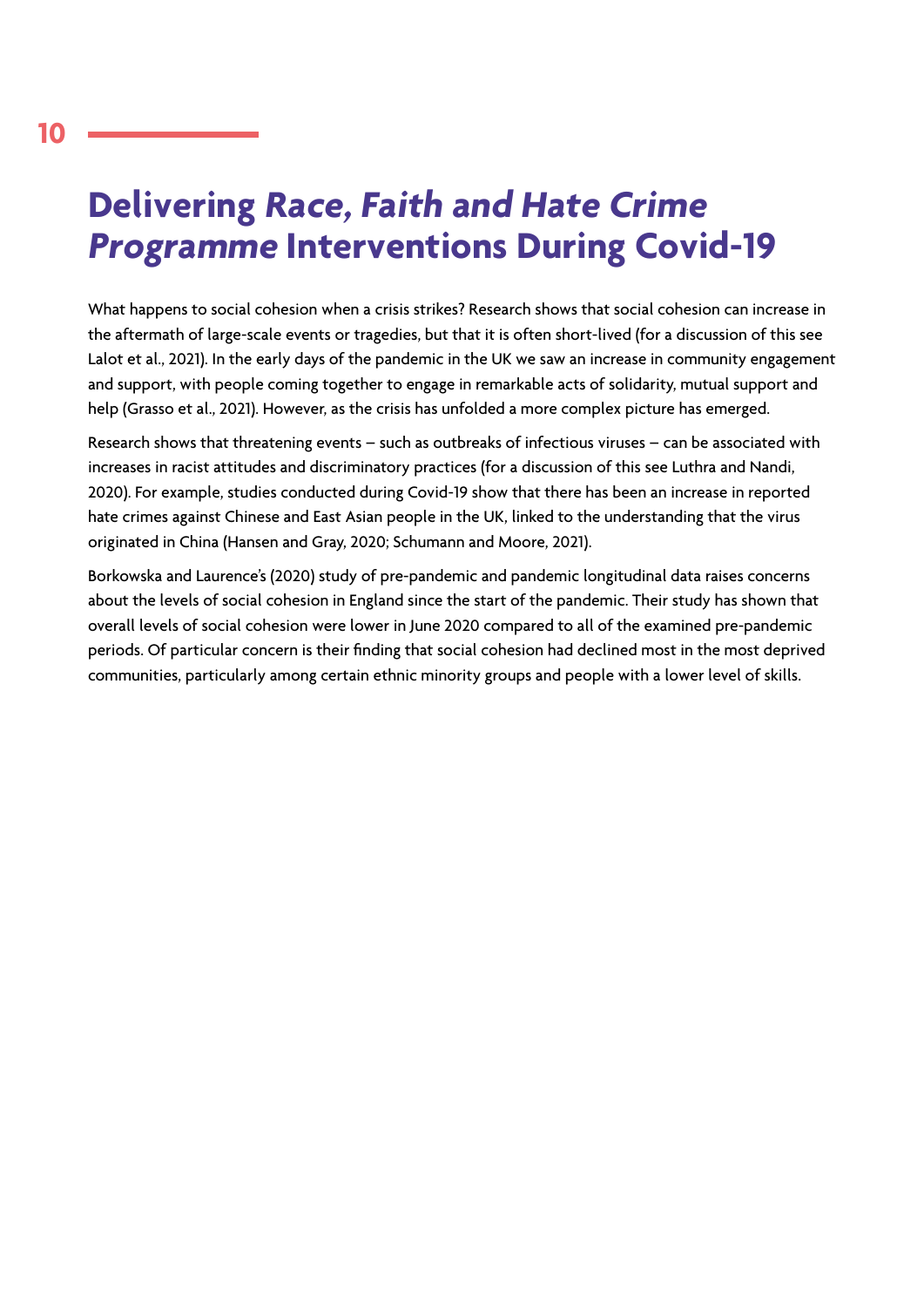# **How can social cohesion be encouraged in a time of crisis?**

Recent findings from the *'[Beyond Us and Them'](https://www.belongnetwork.co.uk/research-projects/beyond-us-and-them-research-project/)* research project (a partnership between Belong and the University of Kent funded by the Nuffield Foundation) offers some hope. It shows that local areas that had invested in programmes focused on social cohesion prior to the pandemic were more resilient during the crisis than elsewhere. (This included the five Integration Areas that were funded by MHCLG through the Integration Area Programme.) People living in those areas reported higher levels of neighbourliness, trust in others, and optimism, despite some of those areas experiencing longer lockdowns and higher infection levels (Broadwood et al., 2021). People living in those areas were also twice as likely to engage in social action to help others, such as volunteering.

Key elements of those areas social cohesion programmes were: a focus on social mixing – bringing people together to forge connections, and build trust, across sociocultural and ethnic divides; proactively tackling barriers to inclusion; and, addressing race, faith and hate crime by bringing people together in shared activities with common goals.

The projects that were funded by the *Race, Faith and Hate Crime Programme 2020-2021* were successful in bringing people together at a time when there were severe restrictions on people's ability to mix or interact with others. The projects focused on promoting shared values among people of all backgrounds, through sustainable social integration initiatives and meaningful civic participations.

Each of the organisations has produced their own separate evaluation report of their MHCLG-funded projects, outlining the impacts of the activities on the participants and their communities. Therefore, based on the learning outcomes from the projects, and emerging research on the social impacts of the Covid-19 pandemic, the purpose of this shared learning paper is to:

- highlight the collective reach of all of the projects.
- highlight the shared learning outcomes.
- highlight best practice examples.
- make practical recommendations for delivery organisations.
- make strategic recommendations for commissioning bodies.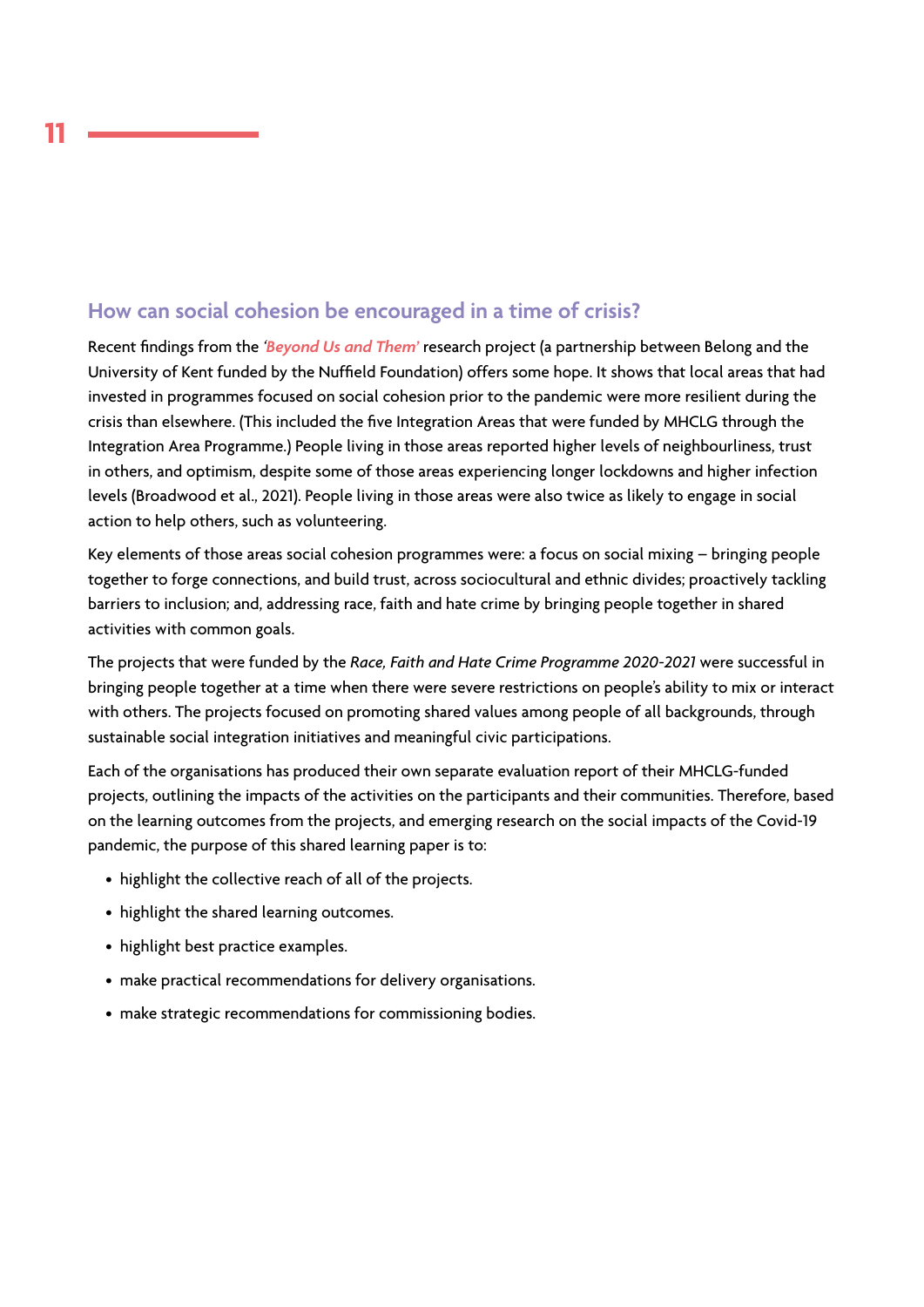Table 1 presents some selected highlights from the feedback participants gave after they had engaged in the *Race, Faith and Hate Crime Programme* activities.

| Organisation                         | Name of<br>Programme                               | Selected Highlights from Participant Feedback <sup>3</sup>                                                                                                                                                                                                                                                                                                                                                                                                                                                                                                                                                                                                                                                         |  |
|--------------------------------------|----------------------------------------------------|--------------------------------------------------------------------------------------------------------------------------------------------------------------------------------------------------------------------------------------------------------------------------------------------------------------------------------------------------------------------------------------------------------------------------------------------------------------------------------------------------------------------------------------------------------------------------------------------------------------------------------------------------------------------------------------------------------------------|--|
| Anthony Walker<br>Foundation         | The R Project                                      | • 99.1% of train-the-trainer respondents and 100% of 'Session 1'<br>school-age young people respondents agree or strongly agree<br>they are now able to recognise what a hate crime or incident is.<br>• 45% of the Agent Academy learners have found full-time<br>employment just six weeks after finishing their training in the<br>Agent Academy programme.                                                                                                                                                                                                                                                                                                                                                     |  |
| Manningham<br>Housing<br>Association | <b>Building Bridges</b><br><b>Bradford</b>         | • A total of 1258 beneficiaries in the improving mental health<br>programme had benefited from direct support, with over 65%<br>reporting seeing improvement in health and wellbeing.<br>• 40 service users were supported in the employment project,<br>benefiting from employment support such as CV and interview<br>support, with 7 service users moving into full-time paid<br>employment and 14 into volunteering roles.                                                                                                                                                                                                                                                                                     |  |
| New Vic Theatre                      | Unite: It's Not as<br>Simple as Black<br>and White | • After the programme, 66% of participants agreed or strongly<br>agreed with the statement: 'If a close friend/relative expressed a<br>negative view about someone because they were from a different<br>background, I would want to challenge them'.<br>• Feedback from a member of the audience: 'Well done everyone,<br>this is an absolutely vital piece of work, and so relevant right now.<br>Young people need to feel empowered to stand up to racism and<br>not feel alone. Theatre like this is utterly fantastic in opening up<br>a dialogue that everyone can get involved in. Keep up the good<br>work! The more we shine a light on this, the awful stuff can't hide<br>in the dark and in silence.' |  |
| Newcastle<br>United<br>Foundation    | United as One                                      | • After participating in the programme, out of 1032 primary school<br>children, 91% could define what discrimination is.<br>• After participating in the programme, out of 1032 primary school<br>children, 96% of participants could demonstrate how to report a<br>hate crime.                                                                                                                                                                                                                                                                                                                                                                                                                                   |  |

### **Table 1. Selected Highlights from the Race, Faith and Hate Crime Programme Participant Feedback**

**12**

<sup>3</sup> All of the organisations' evaluation data can be found in their individual final reports to MHCLG.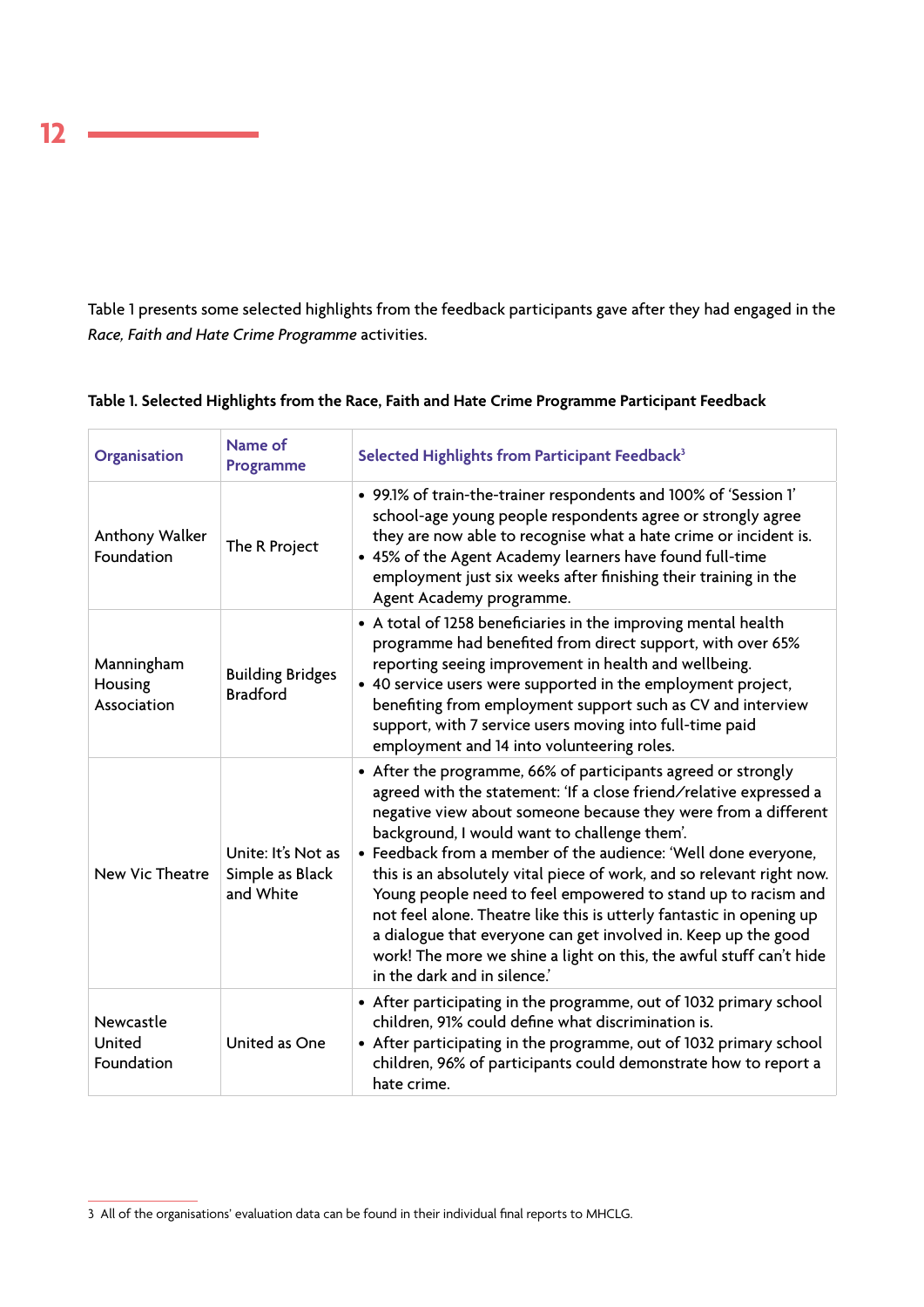| <b>Solutions Not</b><br>Sides                  | Pathway of<br>Understanding            | • Almost 80% of participants agreed with the statement that<br>they had become more open-minded about the issues since<br>participating in the activities.<br>• Young people showed a high appreciation of the way the sessions<br>were run, in terms of being non-biased and allowing for questions<br>to be asked and answered in depth.                                                                                                                                                                          |
|------------------------------------------------|----------------------------------------|---------------------------------------------------------------------------------------------------------------------------------------------------------------------------------------------------------------------------------------------------------------------------------------------------------------------------------------------------------------------------------------------------------------------------------------------------------------------------------------------------------------------|
| The Anne Frank<br><b>Trust</b>                 | Back Together,<br>Stronger<br>Together | • 'The activities exceeded my expectations. The children were not<br>only 'told' but they were able to feel and express their opinions<br>regularly. Constantly considering their story alongside Anne'sa<br>wonderful exploration into such sensitive subjects made very<br>relevant and appropriate for primary aged children.'<br>• 'As an Anne Frank Ambassador, I will try to make sure that<br>everyone is included in society and make sure that people are<br>educated about prejudice and discrimination.' |
| The English<br>Football League<br><b>Trust</b> | Communities<br>United                  | • After participating in the activities, 99% of participants agreed<br>that with the statement: 'I try to look at everybody's side of an<br>argument before I make a decision'.<br>• After participating in the activities, 96% of participants agreed<br>with the statement: 'I always try to understand people who have<br>different cultures or traditions to mine'.                                                                                                                                             |
| The Faith &<br><b>Belief Forum</b>             | <b>Building Closer</b><br>Communities  | • 86% of participants agreed or strongly agreed with the statement<br>'there are opportunities for contact with other faith and<br>belief communities within my neighbourhood' after they had<br>participated in the community dialogues.<br>• 82% of participants agreed or strongly agreed with the<br>statement 'I feel a greater sense of trust towards people in my<br>neighbourhood from different faith or ethnic backgrounds' after<br>they had participated in the community dialogues.                    |
| Youth Sport<br><b>Trust</b>                    | <b>Unified Action</b>                  | • 100% of young Ambassadors felt that they gained more<br>knowledge about how to be an inclusive leader since<br>participating in the Ambassador programme.<br>• 94% of young Ambassadors are more confident to use their voice<br>and take action to influence change since participating in the<br>programme.                                                                                                                                                                                                     |

ı.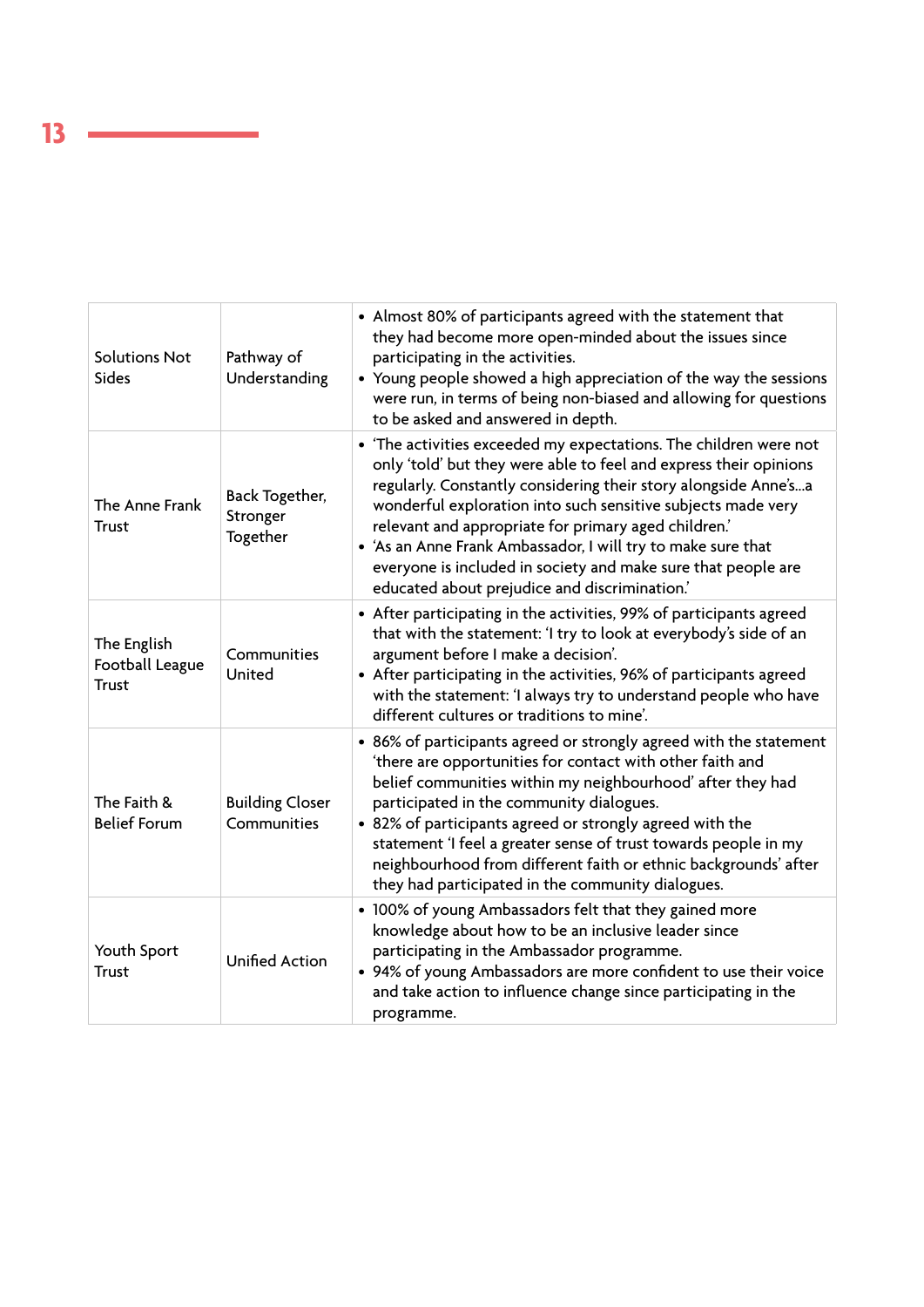# **Collective Reach of the Race, Faith and Hate Crime Programme**

The projects in the Programme were designed to reduce religiously and racially motivated hate crime by tackling underlying issues, raising awareness, encouraging social mixing between communities, and helping people to shift attitudes and behaviours. Through online and in-person activities, the organisations were able to overcome the lack of social contact between people in the communities they worked with, raise awareness, facilitate meaningful conversations and build relationships.

Between January and May 2021, the organisations enabled more than **48,300 people** to participate in activities aimed at increasing social cohesion in communities across the UK (see Table 2). In addition, many more were impacted through livestreaming and social media coverage of the activities. The collective numerical reach of the organisations funded by the Programme during a time of crisis and challenge, and over a short period, is a significant achievement.

The number of participants reached by each project varied because of the types of activities and modes of delivery. Some of the organisations' projects involved many weeks of activities with the same participants, aimed at in-depth understanding, building relationships, skills and employability. Some organisations offered one-off activities with different participants each time, focused on raising intercultural awareness and understanding. A few organisations delivered both; a combination of in-depth and one-off activities, according to the needs of the participants.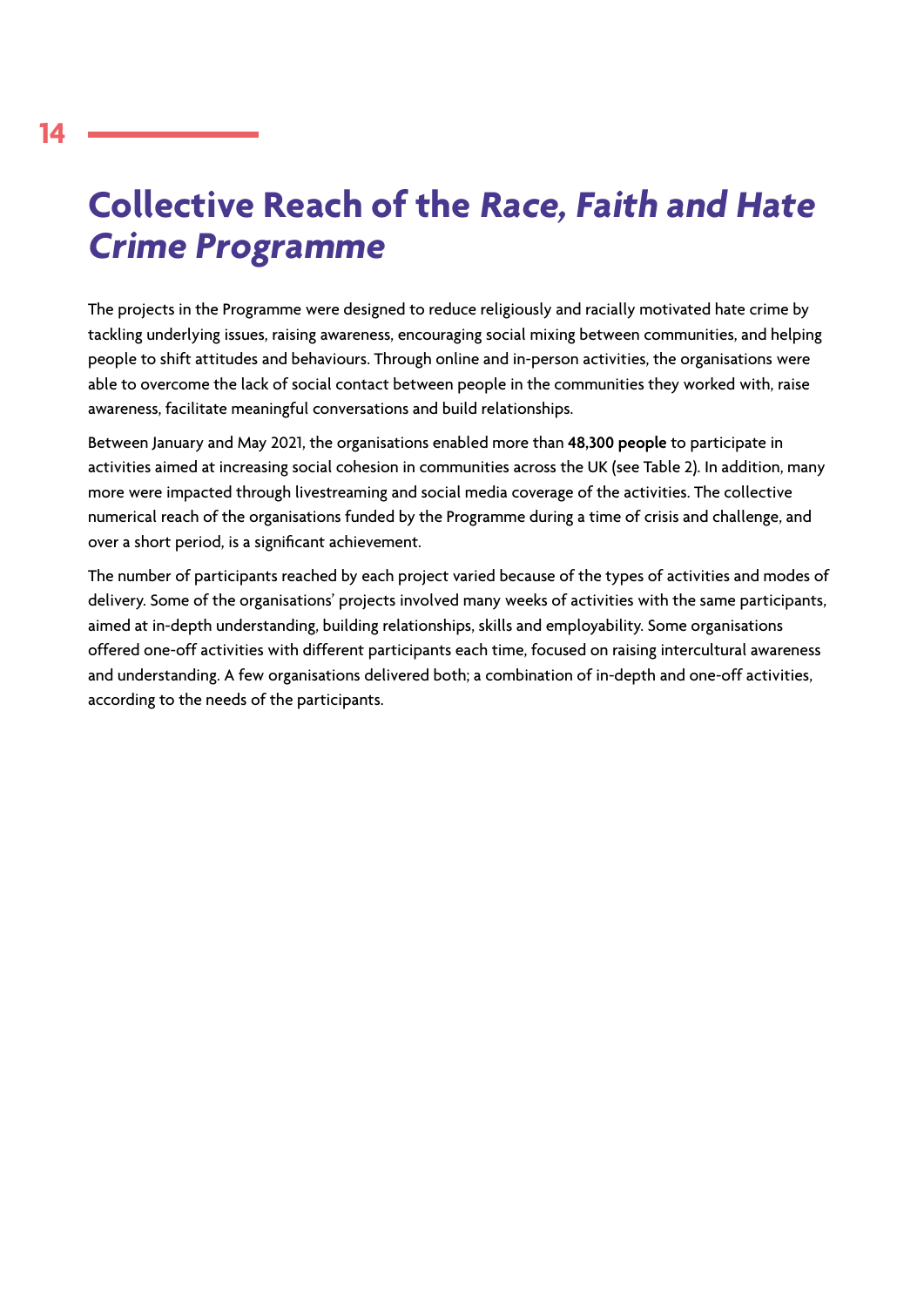| Organisation                          | <b>Name of Programme</b>                           | Number of participants <sup>4</sup> | Geographical area                                                                                                                                                                                       |
|---------------------------------------|----------------------------------------------------|-------------------------------------|---------------------------------------------------------------------------------------------------------------------------------------------------------------------------------------------------------|
| Anthony Walker<br>Foundation          | The R Project                                      | 6,300                               | Merseyside                                                                                                                                                                                              |
| Manningham Housing<br>Association     | <b>Building Bridges</b><br><b>Bradford</b>         | 2,240                               | <b>Bradford</b>                                                                                                                                                                                         |
| New Vic Theatre                       | Unite: It's Not as<br>Simple as Black and<br>White | 14,315                              | Staffordshire                                                                                                                                                                                           |
| <b>Newcastle United</b><br>Foundation | United as One                                      | 2,459                               | North East England:<br>Gateshead, Newcastle, North<br>Tyneside and Northumberland                                                                                                                       |
| <b>Solutions Not Sides</b>            | Pathway of<br>Understanding                        | 3,512                               | London: Hackney, Haringey,<br>Hackney, Barnet, Camden,<br>Brent, Redbridge, Newham.<br>Other areas in England:<br>Bradford, Birmingham,<br>Leicester, Derby, Nottingham,<br>Manchester, Leeds, Kirklees |
| The Anne Frank Trust                  | Back Together, Stronger<br>Together                | 14,143                              | London, Yorkshire & Humber,<br>North East, North West and<br>East of England                                                                                                                            |
| The Faith & Belief<br>Forum           | <b>Building Closer</b><br>Communities              | 1253                                | Birmingham, Barking and<br>Dagenham                                                                                                                                                                     |
| The English Football<br>League Trust  | <b>Communities United</b>                          | 257                                 | North West region                                                                                                                                                                                       |
| Youth Sport Trust                     | <b>Unified Action</b>                              | 4,562                               | Manchester, Barking<br>and Dagenham, Slough,<br>Birmingham and Bradford                                                                                                                                 |

# **Table 2. Collective Reach of the Organisations in the** *Race, Faith and Hate Crime Programme*

**15**

<sup>4</sup> The number of participants means the number of people who were directly involved in the activities. Many more were impacted by the *Programme* through livestreaming and social media coverage.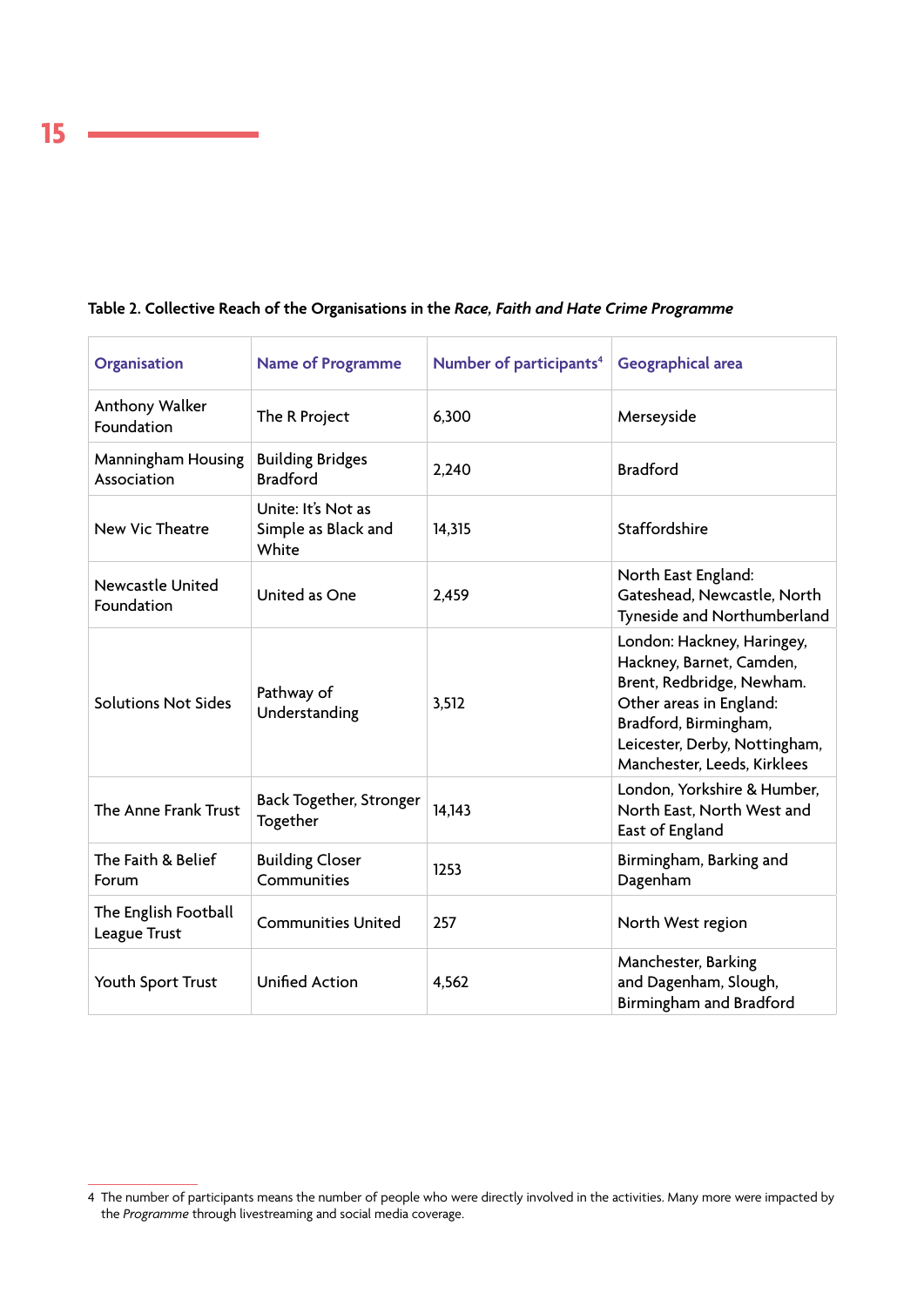The geographical areas that the projects were focused on were spread across England, with many of them focused on areas where there have been historical challenges to social cohesion.

Online delivery of activities allowed some organisations to increase the number of participants and also increase their geographical reach. Some organisations were able to carry out activities in areas of the country they had never worked in before because of the online mode of delivery.

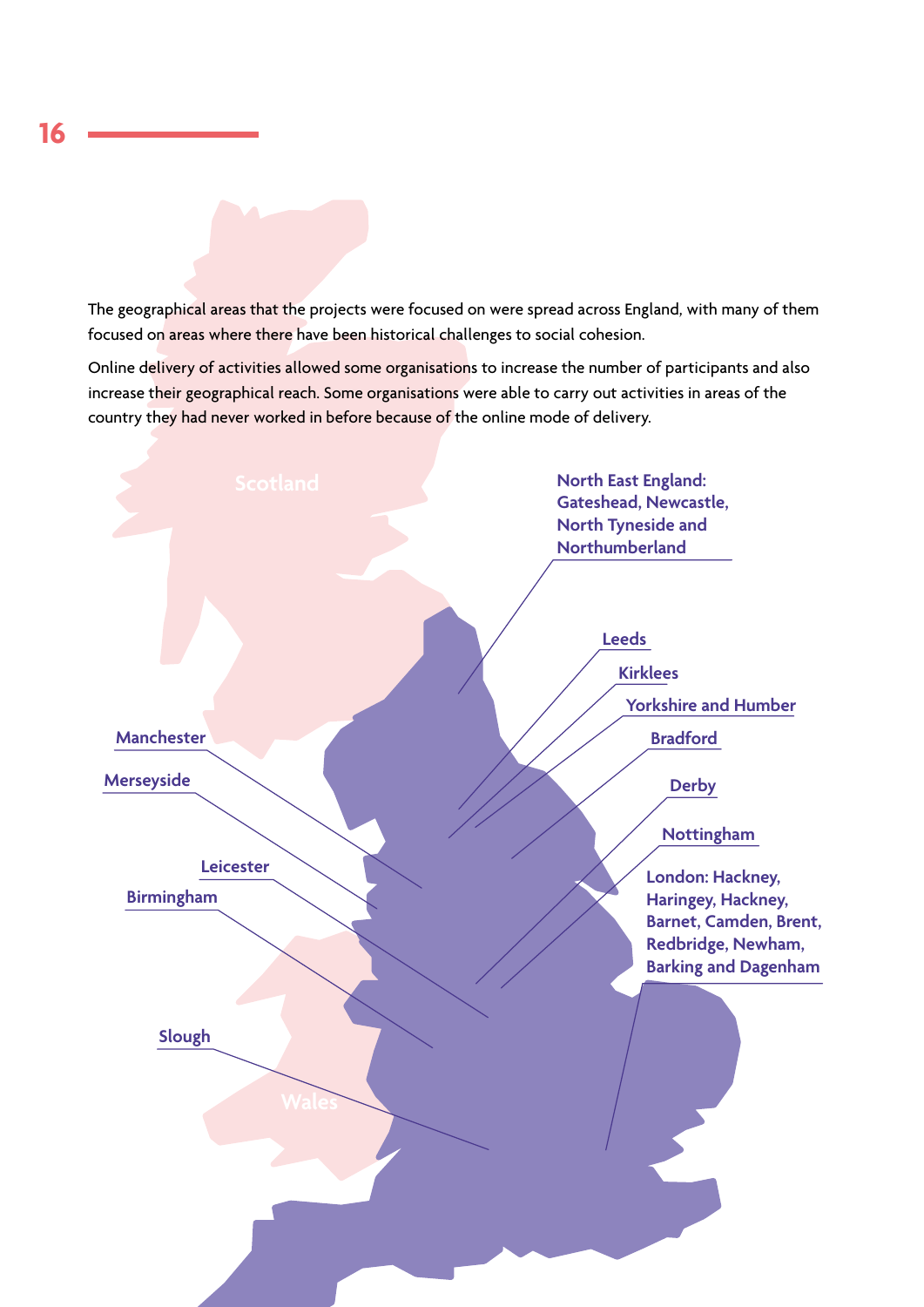# **Shared Learning and Best Practice from the Race, Faith and Hate Crime Programme**

The following sections of this paper explore the shared learning outcomes and impact of the projects funded by the *Race, Faith and Hate Crime Programme*. Examples of best practice across the organisations are highlighted and discussed, with a view to making recommendations that inform future programme commissioning and delivery.

Facilitating safe and beneficial activities on the topics of faith, race and hate crime with people in diverse, and sometimes divided communities, can be challenging. Achieving this during Covid-19 and the third major lockdown in England, when many people were experiencing anxiety, isolation and hardship, made delivery of programmes even more so.

The majority of the organisations had to switch to online delivery for their activities for the first time. This raised new issues for the organisations to consider, such as online safety, facilitating safe conversations, ensuring inclusion, as well as making sure the projects met their goals. These issues are discussed in the following sections.

# **How can social cohesion interventions be delivered safely and inclusively online?**

Six out of the eight organisations delivered their activities online during the lockdown period January -March 2021.<sup>5</sup> The quick switch to online activities that the third Covid-19 lockdown initiated presented challenges and some substantial adaptations had to be made to original delivery plans.

# **Safeguarding**

The first step was to assess what activities and level of support could be provided safely for participants through online delivery. As many people were at home for large periods of time during the lockdowns, participants could find it hard to have a private space from which to engage in the activities and personal conversations. Other household members could be present, which could be distracting and/or reduce the participants' privacy. Therefore, a key issue for the organisations who delivered their interventions online was digital safety. Some of the organisations adapted their existing face-to-face safeguarding policies to suit online delivery. Others worked in partnership and adhered to the existing online safeguarding policies of their partners.

<sup>5</sup> Two of the organisations – New Vic Theatre and Newcastle United Foundation – postponed the start-date of their activities so that they could be delivered in-person from mid-March to end of May 2021.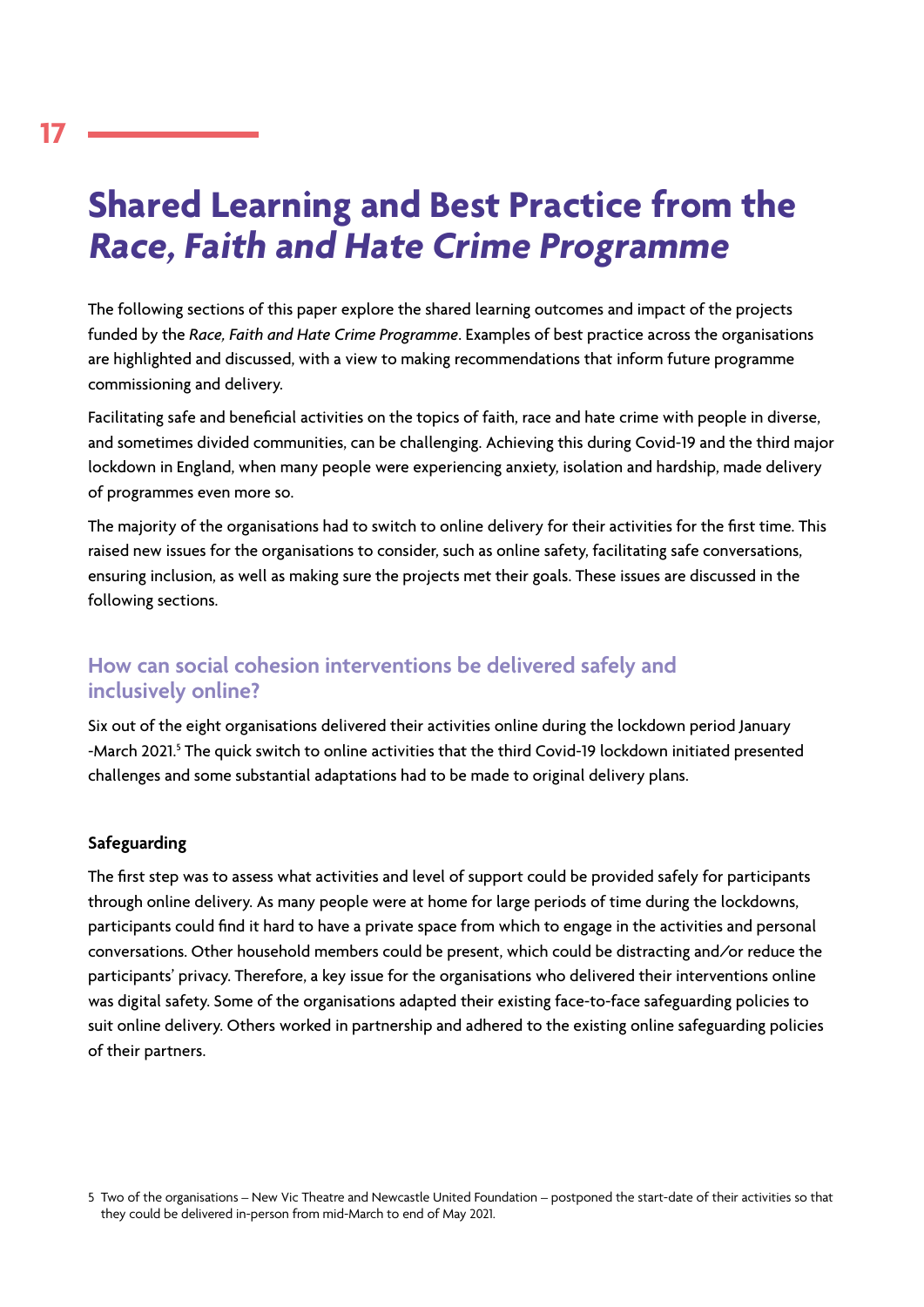*Solutions Not Sides* and *The Anne Frank Trust* both worked in partnership with other service providers in order to ensure their activities were digitally safe. They worked with schools in different geographical areas in order to deliver their project content.

*The Faith & Belief Forum* worked with *The Feast*, a youth organisation, to facilitate online community dialogues.

*Anthony Walker Foundation* collaborated with *Agent Academy CIC* to deliver social media marketing training and discussion groups with young people.

In all of these cases, the organisations adhered to the online safeguarding policies of the organisations they were collaborating with which enabled a quick adaptation to safe online delivery.

#### **Adapting for online facilitation**

The second step was to train staff in online facilitation and moderation, whilst ensuring the best use of staff-time across the different activities. Discussions on race, faith and hate crime with people who have a range of characteristics and from a range of backgrounds need to be facilitated in sensitive and appropriate ways.

The organisations recognised that online delivery forced some changes in facilitation and moderation of discussions. Topics that would have been discussed in face-to-face sessions needed to be adapted to suit an online format because race, faith and hate crime discussions can be present challenges for people.

A recurring theme across the organisations was that it can be much harder to facilitate discussion groups on sensitive topics online compared to in-person. One of the challenges for facilitators was that it was *'harder to read the room'* using an online platform. Online facilitation requires careful monitoring and skilled intervention when necessary.

There was deep consideration by the organisations as to how to ensure the best possible involvement experience for participants. They achieved this through various approaches, such as: clear participation guidelines, peer-to-peer facilitation, breakout rooms, and flexible delivery.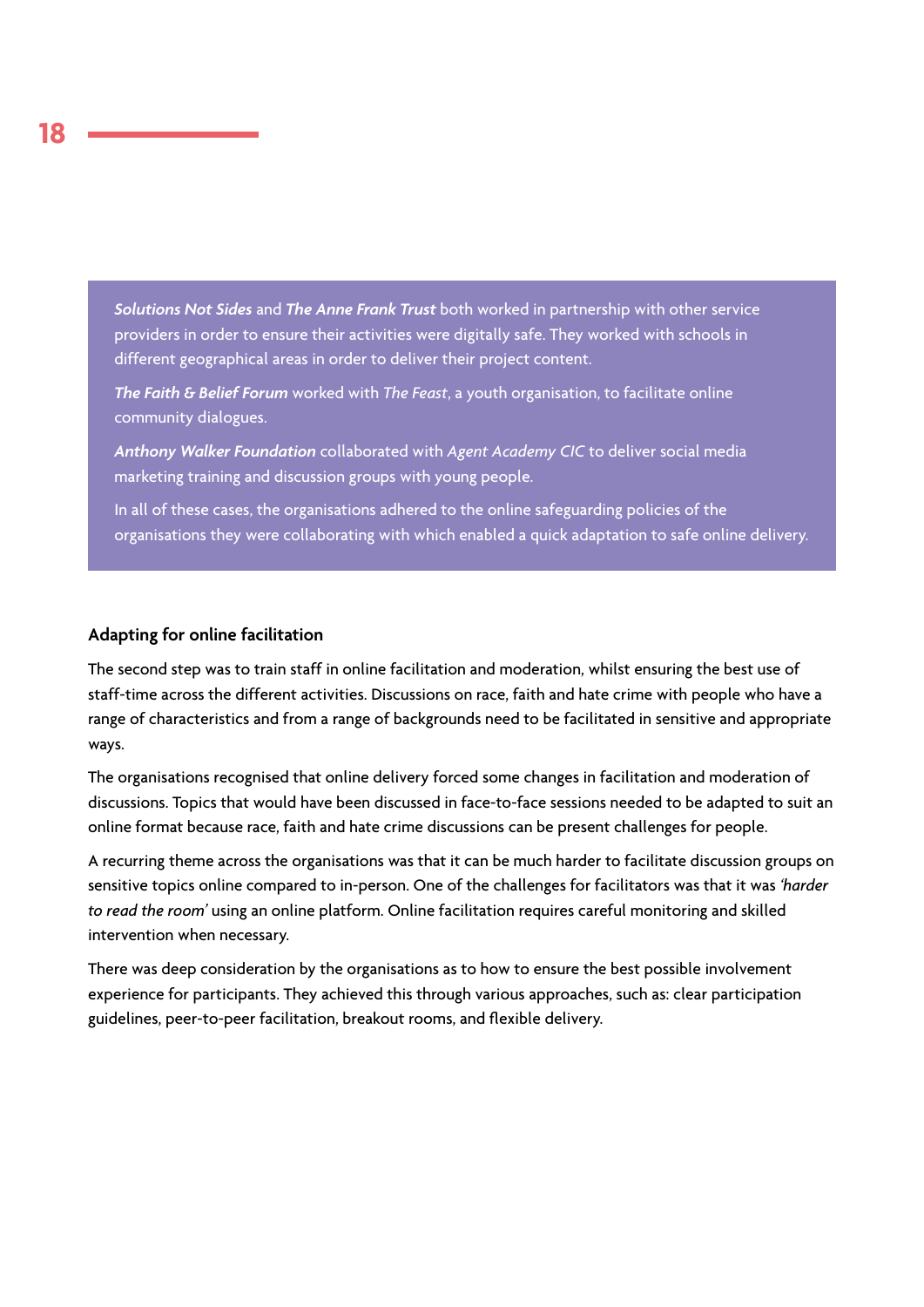*Building Closer Communities – The Faith & Belief Forum* developed specific guidelines to assert and reassert that the online discussion space was a safe space. The adapted their in-person guidelines for online discussions and developed an acronym for online discussions called RADIO: R for respect, A for awareness of others, D for dialogue, I for 'I' statements (rather than making assumptions about the greater group or what everyone else thinks), and O for 'ouch' or 'oops' statements where people can say 'I made a mistake' or 'That comment hurt me'.

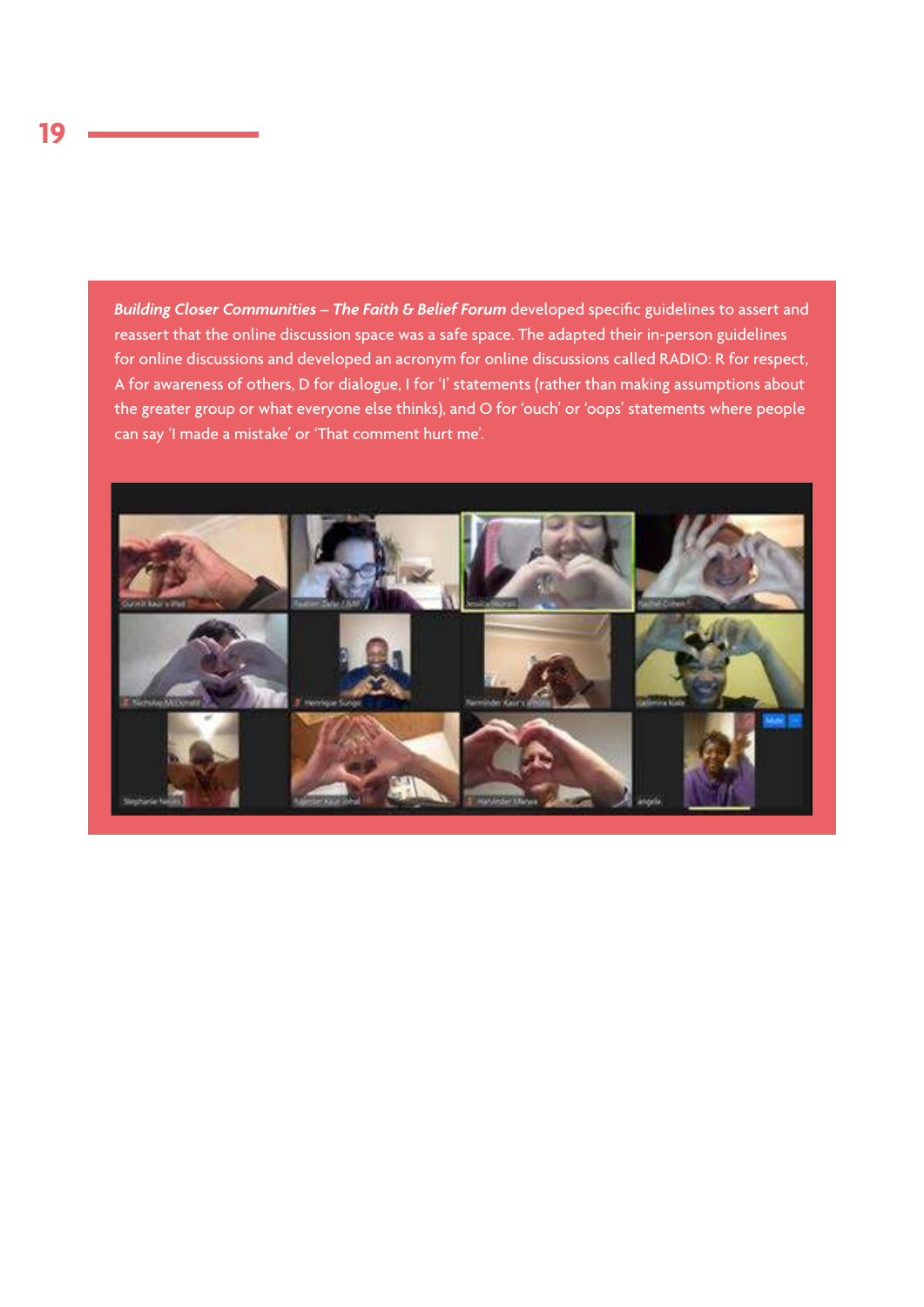'The R Project' – Anthony Walker Foundation developed the themes of authentic allyship and courageous conversations between young people participating in their Agent Academy Programme. Young people discussed racial slurs and their own experiences of hate crime (as victim, bystander or perpetrator) and were part of a professional facilitation session. They had open discussions and challenged the idea of 'white saviourism'.

Young people were enabled to have conversations about racism and hate crime without having the emotional labour of having to explain everything to each other because there was a trained courageous conversations facilitator. This conversation was then transformed into a series of images that were used in the 'Speak Out, Stop Hate' social media campaign which encourages young people to report hate crime.

The young people hosted the launch event of the campaign, which aims to tackle young people's under-reporting of hate crime (see **https://anthonywalkerfoundation.com/speak-out-stop-hate/**).



Have you witnessed or been a victim of a race or religious hate incident? By reporting it, you're helping us to make a change.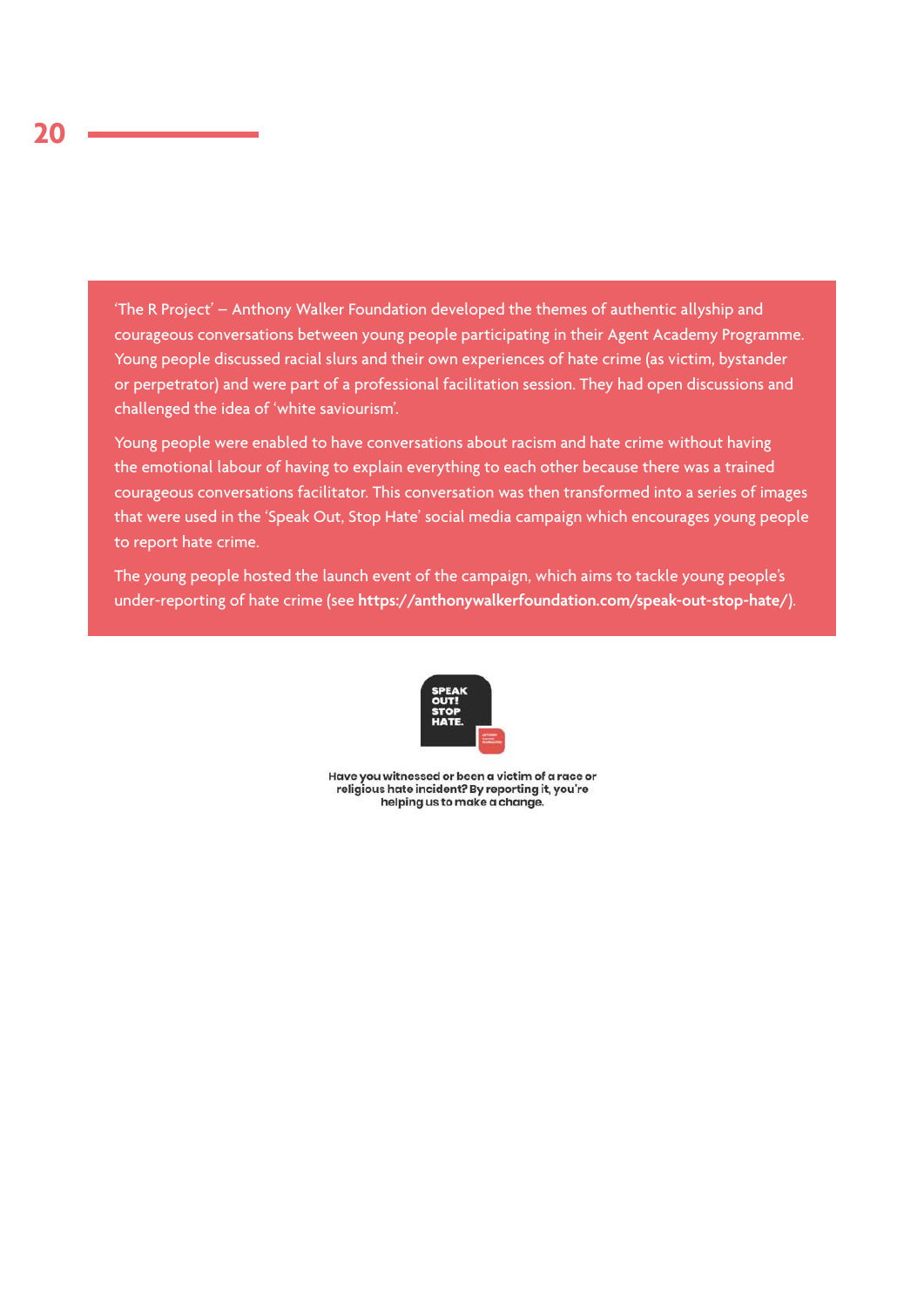# **What are the advantages of online delivery?**

Most of the organisations adapted their project activities so that they were able to deliver interventions online during the third lockdown in England (January 2021-March 2021). It reflects the dedication of the organisations that they ensured that their funded activities met the original Programme goals through online delivery. Despite the challenges they faced in having to quickly pivot to online delivery, organisations reflected on the process and discovered some practical and strategic advantages.

# **Engaging with underserved and underrepresented groups**

Organisations found that facilitating discussions online, whilst ensuring safety for participants, had some advantages. Some of the organisations were able to engage with members of communities they had previously struggled to engage with in face-to-face work, such as:

- mothers with young children who were able to join activities online from home and therefore not need childcare;
- people with mobility issues who could join online events and not need to attend potentially difficult to access locations/venues;
- women from particular faith groups;
- people who did not feel safe going out after dark.

The increased access to activities for people with particular characteristics and backgrounds is an important learning outcome from the online delivery of the organisations' programmes.

### **Delivering across a wider geographical area**

Staffing levels and locations can impact on the reach of in-person delivery. Online delivery of activities gave organisations opportunities to reach people across a wider geographical area as they could deliver activities online to higher numbers of people in many different places, some of which they had never accessed before. Online delivery is particularly useful for working with people living in more remote and harder to access geographical locations.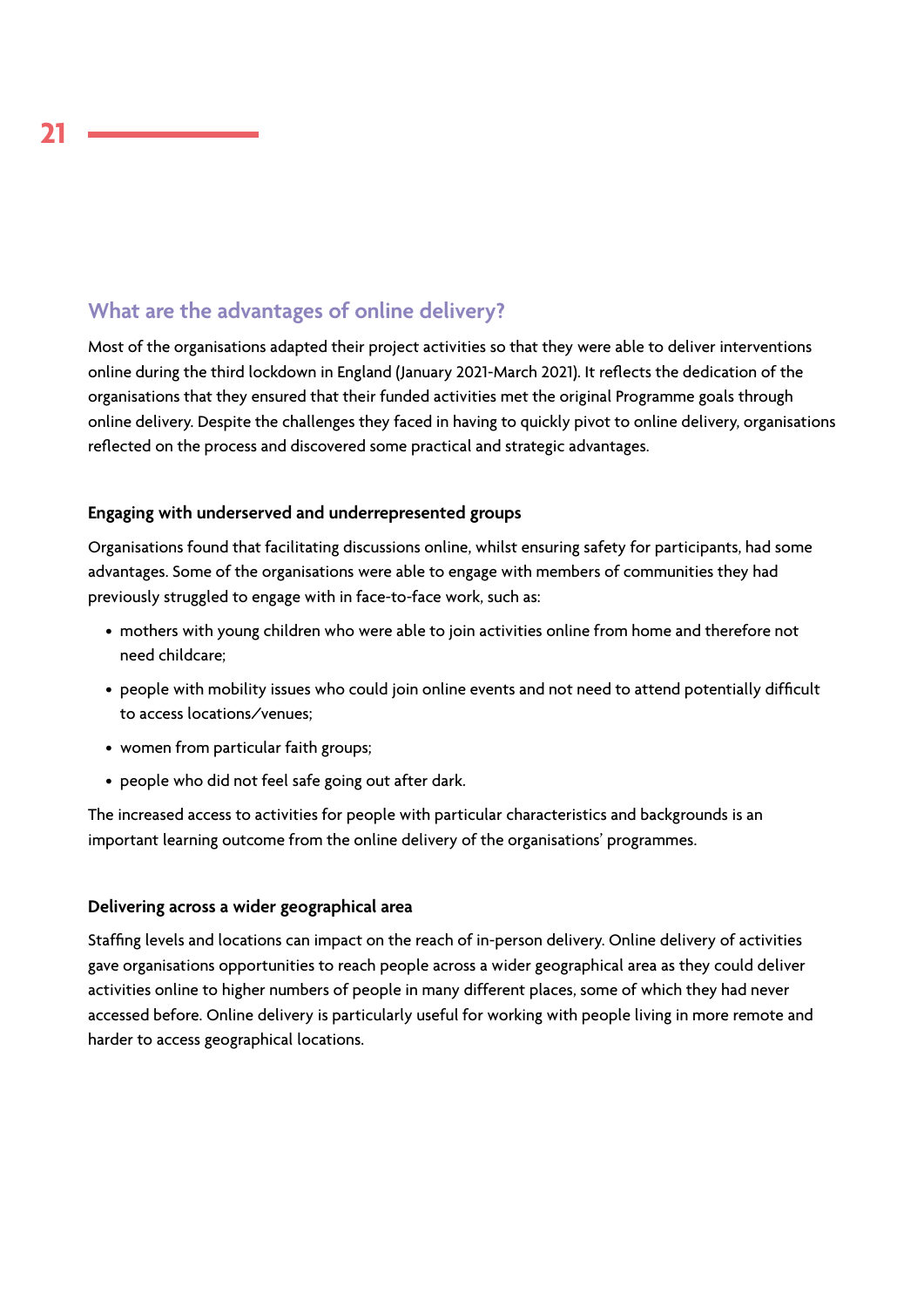### **Delivering bespoke activities**

The flexible ways in which organisations delivered their activities online also presented opportunities for bespoke activities to meet the needs of the communities at a specific point in time. For example, being able to adapt their content to focus on issues being experienced by participants at the time, such as anti-Semitism or Covid-19 related hate crime.

*Back Together, Stronger Together – The Anne Frank Trust* increased their reach because of online delivery. They were able to deliver their activities in a higher number of primary schools than ever before and across a wider geographical area. In-person delivery is dependent on the location of staff who are trained to deliver the activities but pivoting to online delivery opened up new opportunities for school engagement. They also found that schools who joined in with activities as part of their core programme, such as Holocaust Memorial Day, have asked for further activities for key events in the school calendar such as World Book Day, or workshops on specific themes pertinent to their communities such as anti-Semitism.

### **Using creative methods**

Despite early concerns, online delivery did not decrease opportunities for creative methods of engaging with participants on the themes of race, faith and hate crime. These often had to be altered and adapted for an online format but were highly successful.

For example, some organisations provided opportunities for participants to write and perform songs, create new artwork and make films focused on the themes and their experiences. Often, these outputs were then showcased in online celebration events and the end of the programmes' activities and/or were made available on the organisations' websites.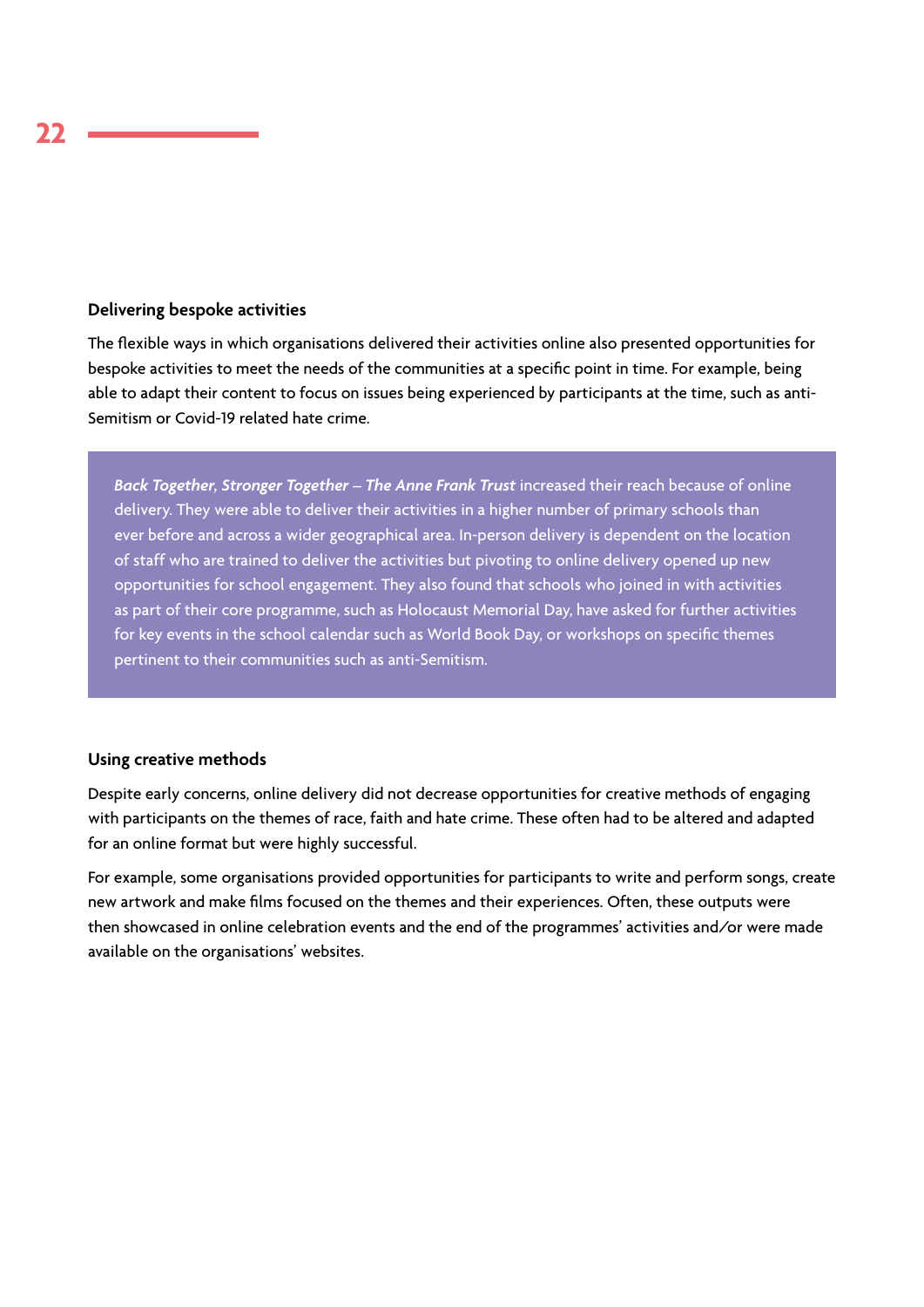# **A rap produced by a participant in** *Building Bridges Bradford – Manningham Housing Association*

*(You can listen to the rap and watch more about the project in the community case study section [here](https://www.manninghamhousing.co.uk/community/))*

#### *Unity*

*How many times do we have to say the same message And it's like we're not interested There's no investment Talk about your hashtags in all your quotes But make sure that you meant it I mean it's hectic* 

*Chorus* 

*Two steps forward But it's like we're in the same place We're all here with one message So make sure that it's a safe space All we know is diversity All we bring is Unity* 

*Verse 2 In everything x2 You can hate, you can take a step back Bleed the same blood you know my God made that Hard to put in words So I put in a track Had opinions So we came with facts I remember when they used to laugh at my skin* 

*So now I've got to look within Gotta pull out this sin Cause this ice is getting thin* 

*(Please don't be like that, don't stab us in the back)*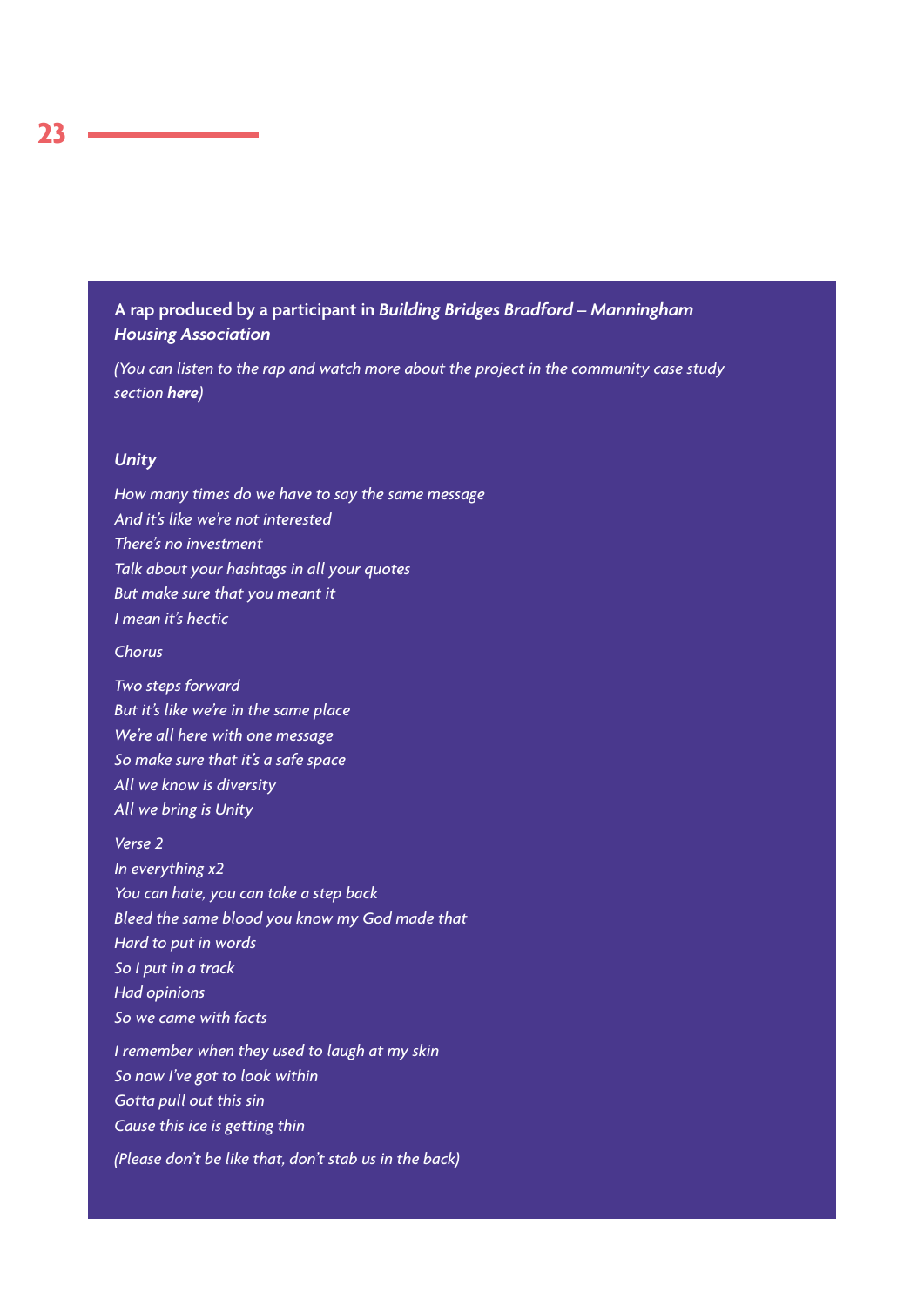### *Chorus*

*Two steps forward But it's like we're in the same place We're all here with one message So make sure that it's a safe space All we know is diversity All we bring is Unity In everything x2 Unity x2 You and me x2 I don't know what it be Maybe it's jealousy Chorus Two steps forward But it's like we're in the same place We're all here with one message So make sure that it's a safe space All we know is diversity All we bring is Unity* 

*In everything x2*

#### *Created by Musumba, Bradford*

Musumba is a 17-year-old Christian singer, rapper, songwriter + producer hailing from Bradford, West Yorkshire with heritage from the Democratic Republic of Congo. Experimenting with the fusion of African rhythms and R&B vocals and rap.

She took the challenge to write about "Unity"and forgiveness. This topic was important as it highlights past experiences and how one can move on and forgive those that may have been prejudice, racist, sexist etc. She used Afro centric elements to complement her heritage.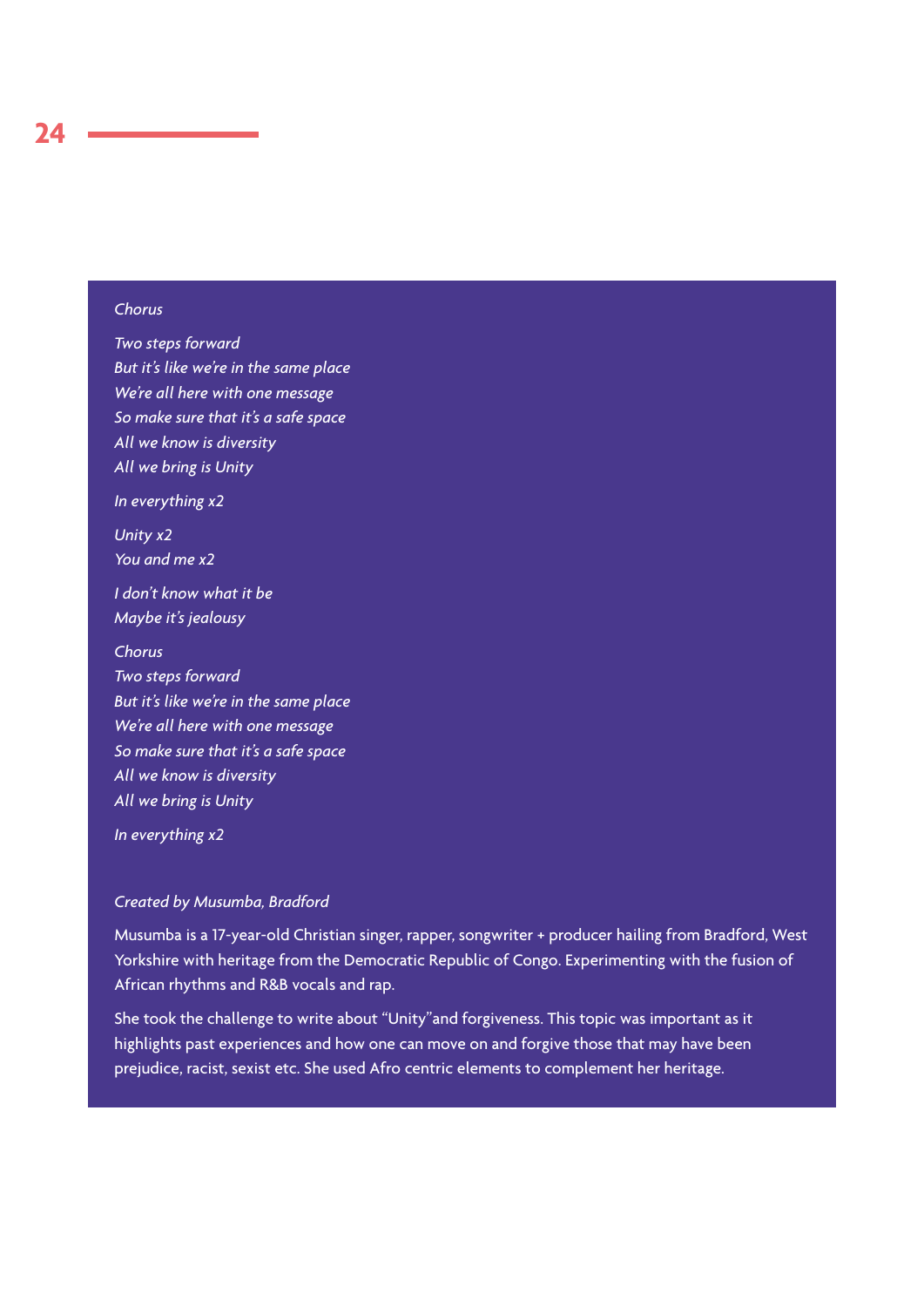**A creative response by a young participant in** *Back Together, Stronger Together – The Anne Frank Trust*

*'Equality is the soul of liberty; there is, in fact, no liberty without it' Everyone's human Whoever they are You can't judge people for just, What they are*

*Equality The word we should all use To describe ourselves No odd ones out No outsiders*

*There are far more good people Than there are bad Everyone can make a difference If together or alone Everyone can make a difference*

*Home is in the heart It's not about who we are Or what we are It's about unity And the support of others Sometimes that is all we need*

*We are all united All linked in some kind of way We are united, And we will not be divided!!!*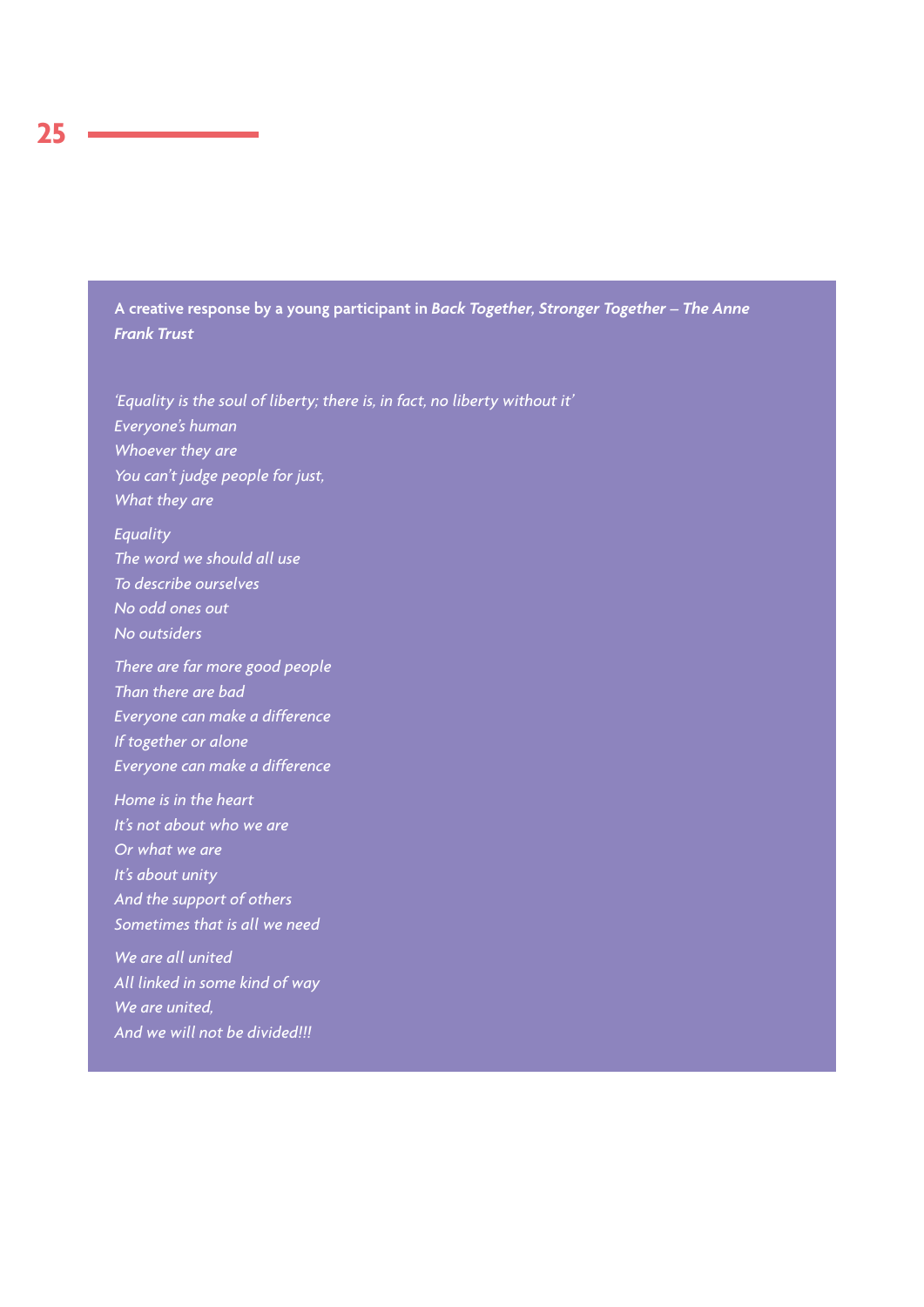# **A poem created by a participant in the project** *Unified Action – Youth Sport Trust*

*(You can watch the performance [here](https://youtu.be/Y1MBmxrmeTU))*

*Speak out, help out, find out Three things we all have the power to do But there's no harm in sharing it too*

*Our true strength lies in the community We can do this together and achieve unity Don't be shy if you're young or old*

*Stand tall as a leader and people will do what they're told Stand tall as a leader and fight against hate Nurture your talents now no need to wait Stand tall as a leader and fight against crime Don't listen to hate as this is your time*

Created by Desire, Unified Action Ambassador (Barking and Dagenham)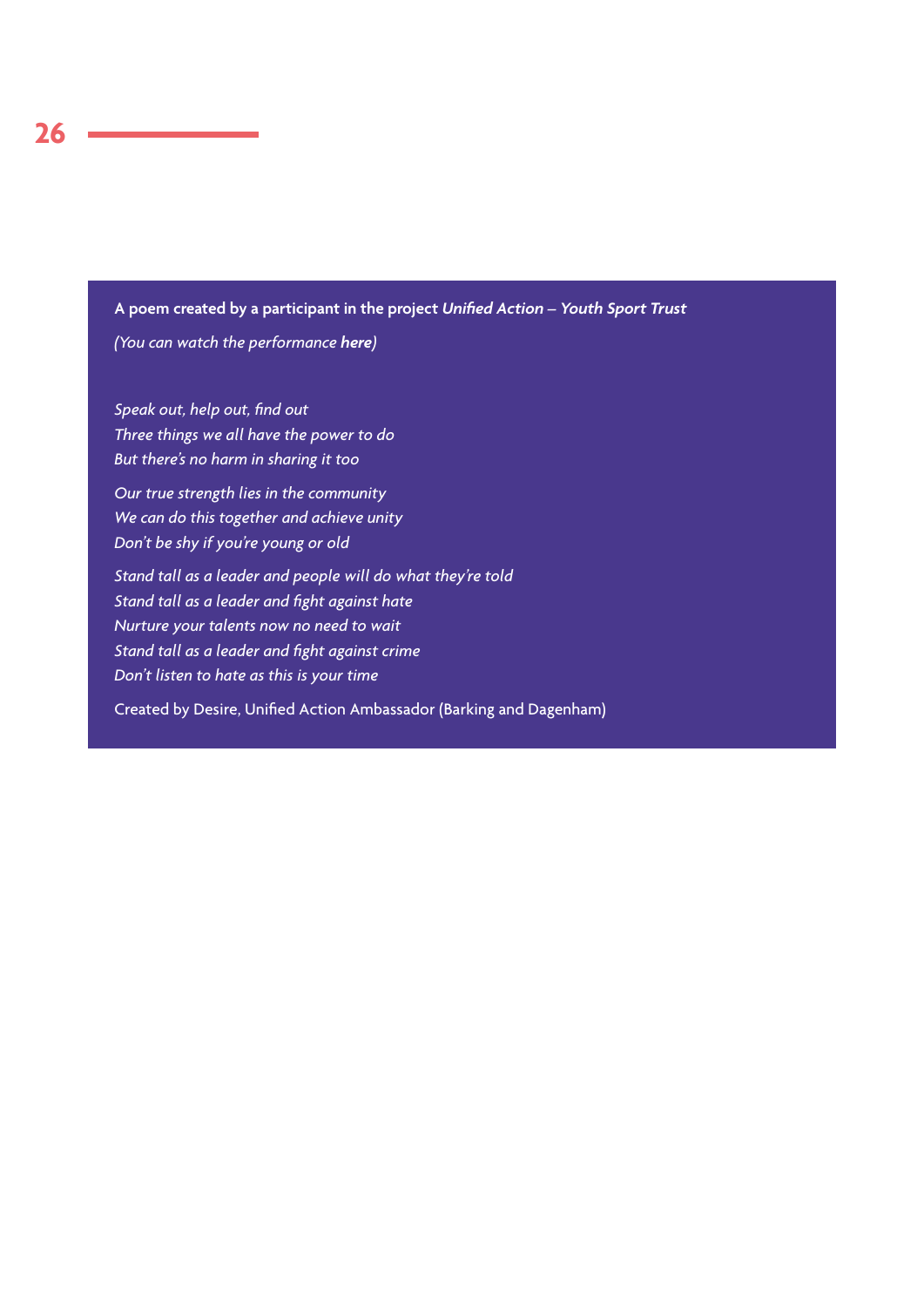# **What are the disadvantages of online delivery and how can they be overcome?**

Online delivery presented some difficulties related to the reach of some projects and digital exclusion of potential participants. Research shows that digital exclusion commonly affects older people, but it also affects people on low incomes and those who are financially vulnerable (BSG, 2020). In addition, some activities do not lend themselves to successful online delivery, such as sport and performance, so two organisations decided to delay delivery until after the lockdown had eased in March-May 2021.

### **Overcoming digital exclusion**

The organisations utilised a range of approaches for overcoming digital exclusion in communities, for example, by providing offline resources, purchasing digital equipment for distribution and increasing participants' digital skills. Many of these were successful as reported above bringing new groups into engagement with projects. However, sometimes the prevalence of digital exclusion with particular communities remained a barrier. In these cases, in-person activities were arranged after lockdown.

*The Anne Frank Trust and Solutions Not Sides* delivered their activities through schools, some of which already had tried to overcome digital exclusion of pupils through provision of extra equipment. However, both of the organisations provided home learning packs on the projects' themes so that young people who did not have sufficient access to online technologies could still participate in the activities to some degree.

*'So we also produced home learning packs, which schools could request and then send out to their students so they could just have some basic knowledge about prejudice and discrimination.'*

*Solutions Not Sides* – example of home-learning resource (https://solutionsnotsides. co.uk/learning-resources)

l



# **CHECK YOUR FACTS**

**News, Facts, Opinions** and 'Fake News'

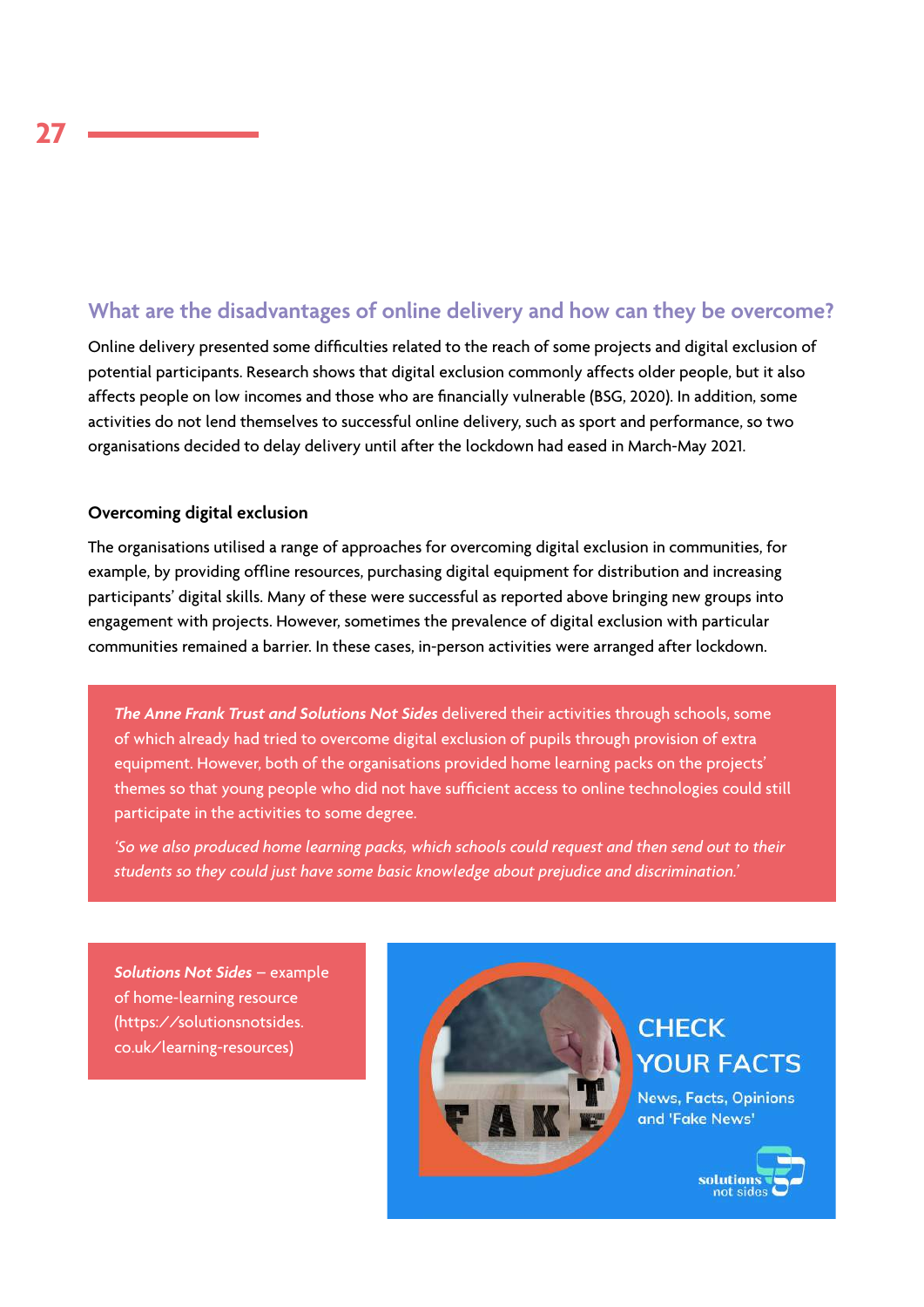The Anne Frank Trust – example of homelearning resource (https://annefrank.org.uk/anne-frankinspired-diary-writing-activity/)



*Manningham Housing Association* used some of their budget to purchase digital equipment for participants on their community programmes, such as confidence through cooking and seated exercise.



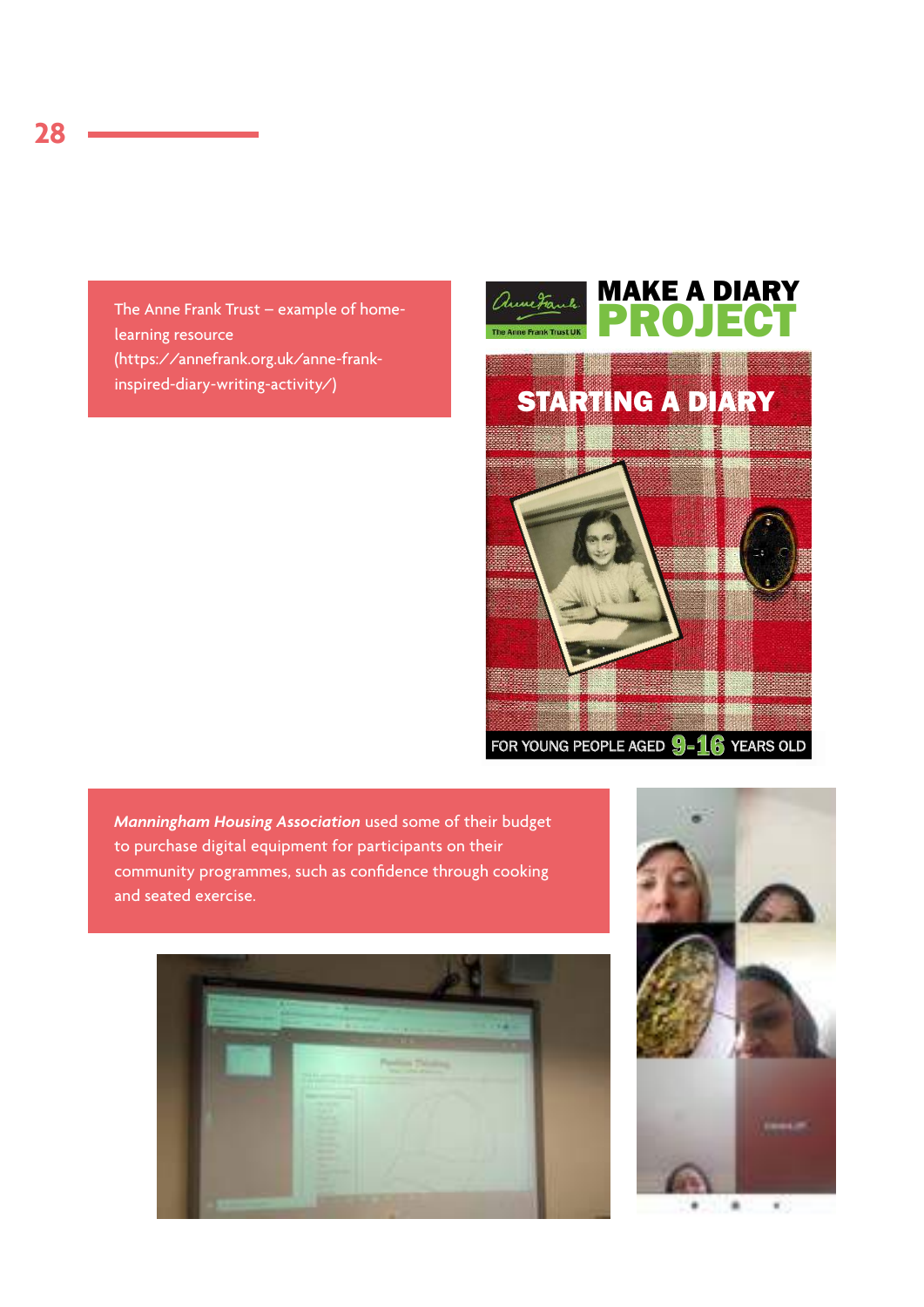*'The R Project' – Anthony Walker Foundation* worked in partnership with a local social enterprise Agent Academy CIC to focus on increasing young people's digital skills whilst facilitating conversations about their experiences of race, faith and hate crime. Their 12-week programme brought together young people from diverse backgrounds to learn new digital skills, work on a social media campaign together focused on combatting hate crime and engage in important conversations. The training element of the programme focused on ensuring that as many young people as possible gained employment in the creative digital industries because of their learning and direct experience of running a social media campaign.

Some of the organisations realised that online delivery excluded the Roma community in particular. Discussion with community workers who support the Roma community suggested that provision of digital equipment was unlikely to increase their participation in online activities. These organisations felt that face-to-face activities after the end of lockdown was the most suitable way of engaging with members of the Roma community.

Building Closer Communities – The Faith & Belief Forum – members of the Roma community showed interest in participating in the community dialogues but then everything had to be delivered online which is likely to have excluded them because of digital poverty.

# **Activities best suited to in-person delivery**

Two organisations felt that the specific delivery activities they specialised in (performance and sport) were not deliverable online. They therefore arranged face-to-face activities. Previous evidence suggests that both sport and performance activities can be highly successful at fostering greater empathy and understanding between different groups but are more difficult to deliver online.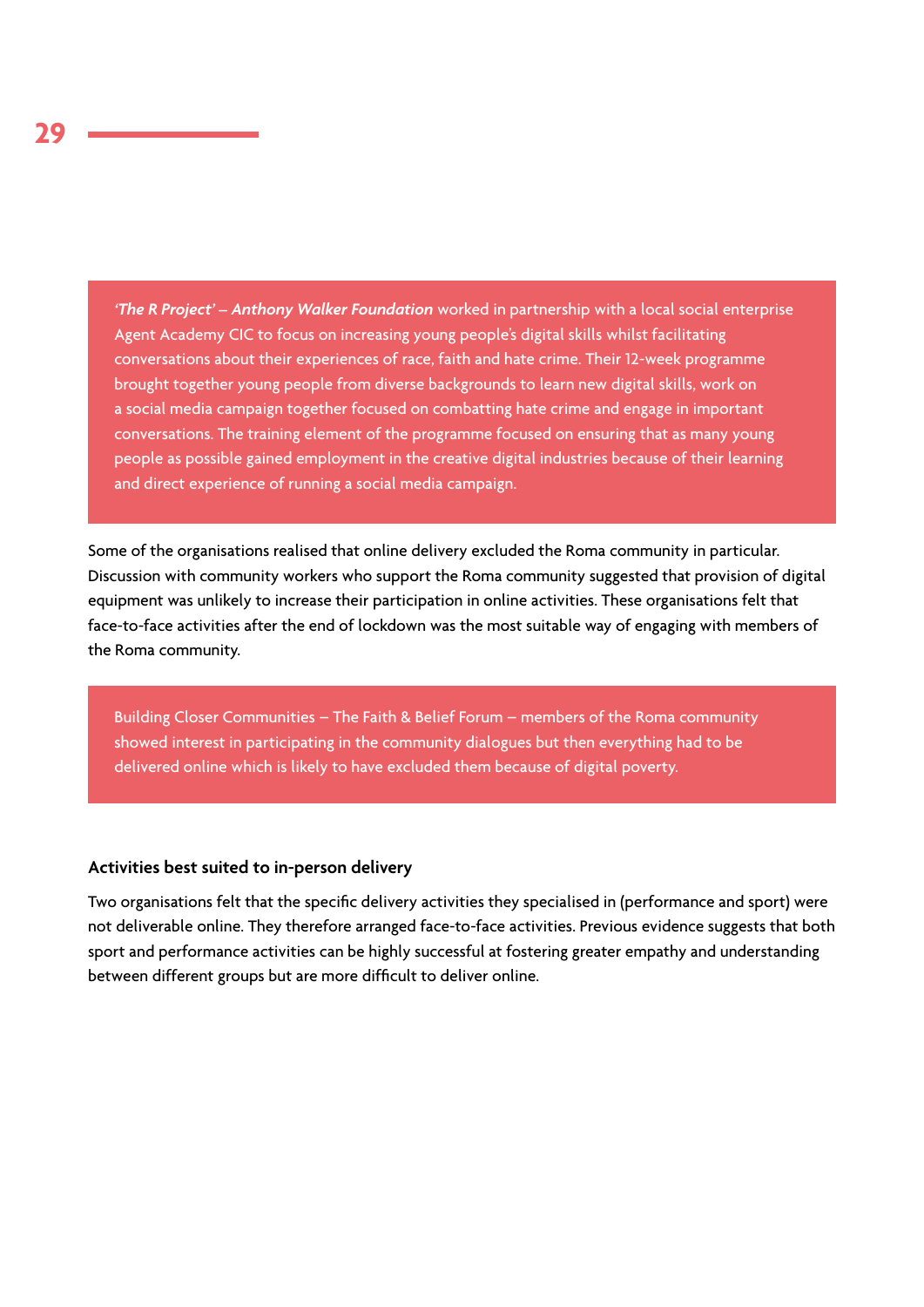*Unite: 'It's Not as Simple as Black and White' – New Vic Theatre* collaborated with Port Vale FC Foundation to bring community members and young people together to produce a powerful documentary-drama. They combined the power of sport and theatre with the aim of uniting communities and preventing discrimination and prejudice. Real-life experiences and ideas from hundreds of local people inspired the 45-minute play, which was performed multiple times in the theatre and streamed online. Each performance was followed by a 45min interactive workshop. An on-line resource UNITE: It's Not as Simple as Black and White will be made freely available



*Credit: Andrew Billington Photography*

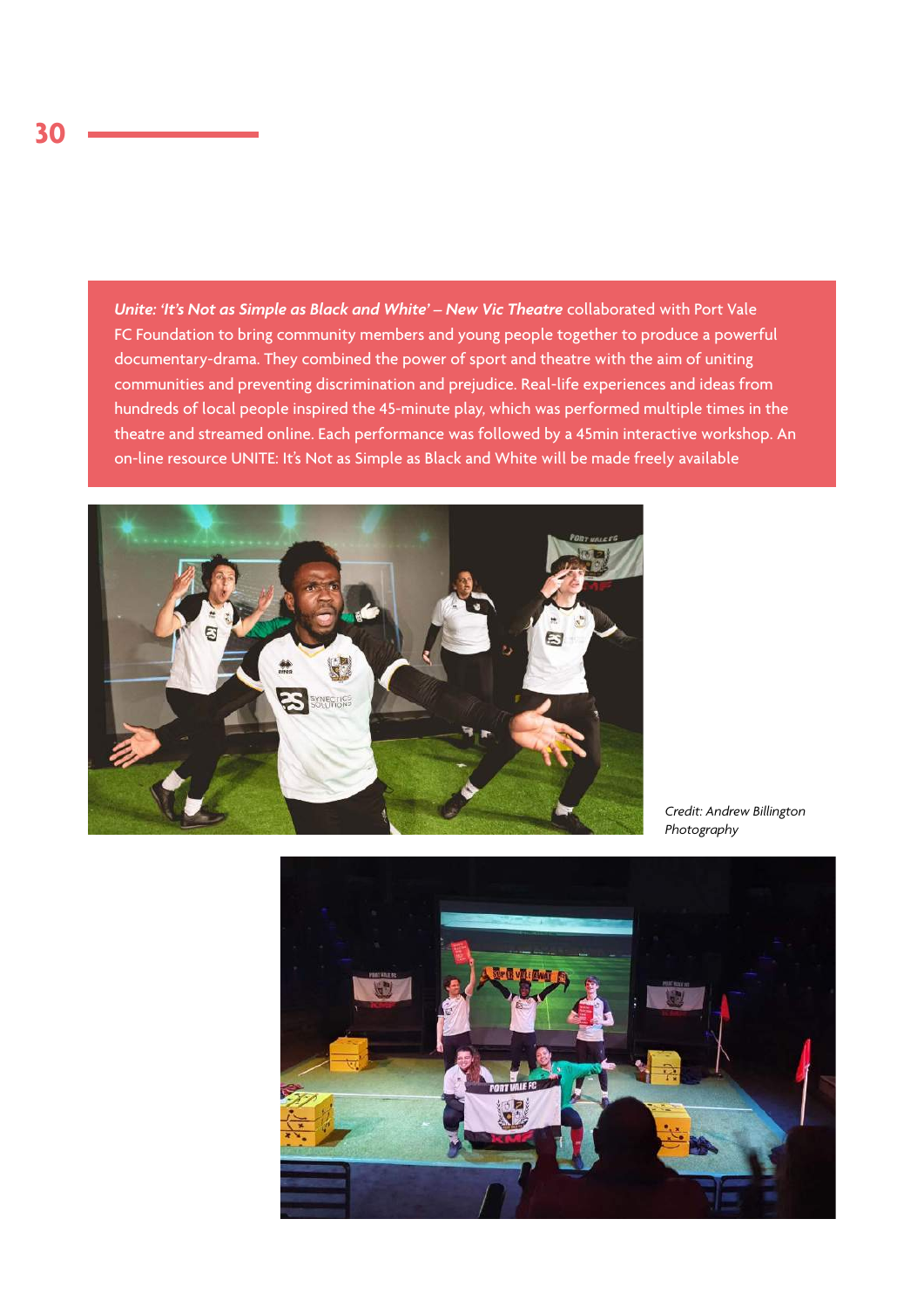*United As One – Newcastle United Foundation* used funding from the Race, Faith and Hate Crime Programme to provide workshops for young people enrolled on their Prince's Trust programmes to explore issues around race, faith and hate crime. For the Social Action Project, the young people involved in the workshops made a film to raise awareness about their experiences of discrimination and hate crime. (You can see the film **[here](https://www.youtube.com/watch?v=pVETrrKzAJI)**).

### **Digital Expertise**

Early on a key concern for delivery organisations was whether they had the necessary digital expertise to deliver their projects online. For the six organisations that pivoted to online activities their reflection was that it was better to deliver what was possible online in a safe manner, and adjust their activities accordingly, than be put-off by not being online delivery experts:

*'You don't have to be digital experts but you do need to be digitally safe'.*

*'Be flexible with delivery but not quality.'*

Online delivery required a significant amount of flexibility in terms of design of content and activities. However, organisations that did deliver online felt they were still able to deliver high quality, high impact projects.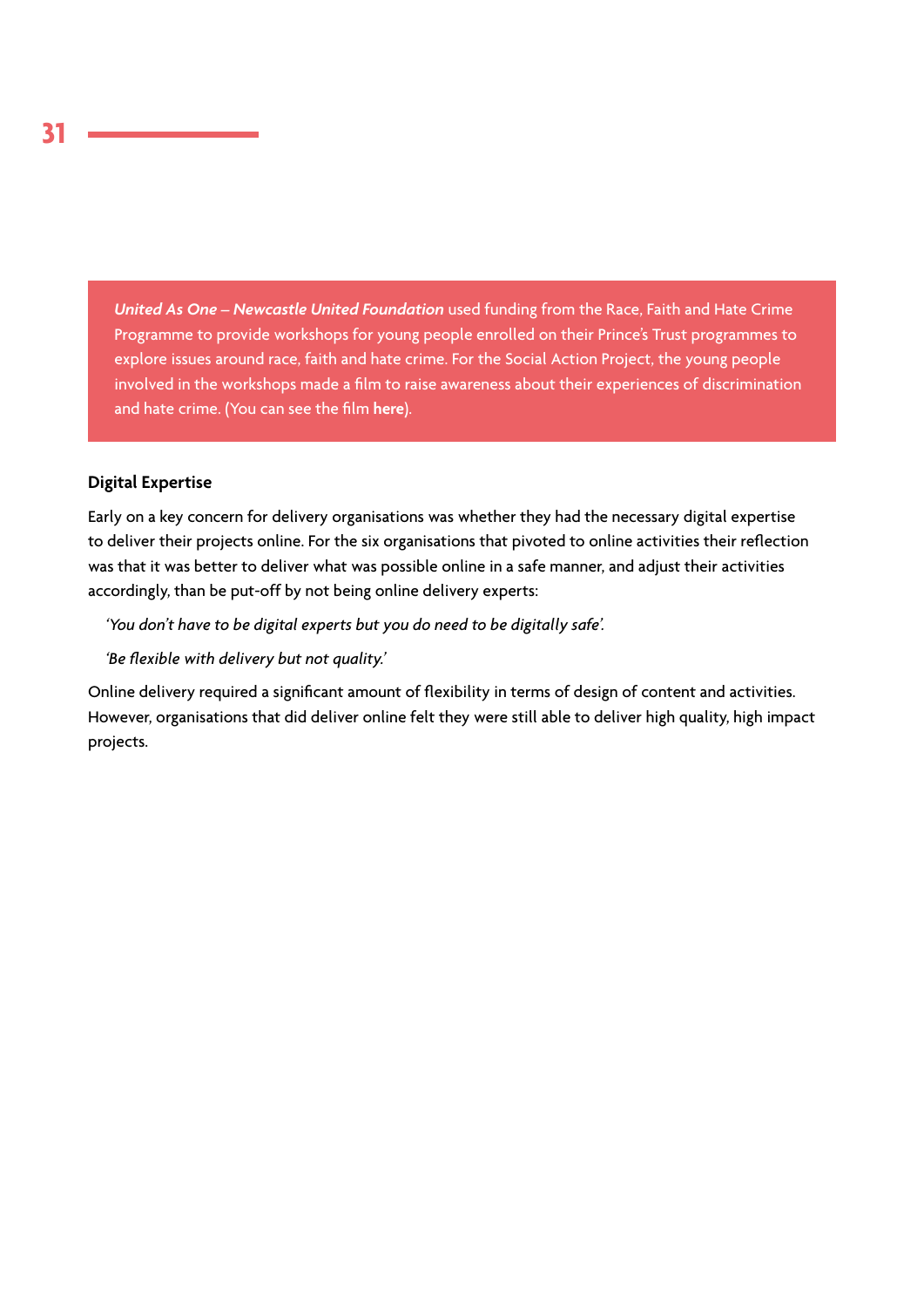# **Encouraging online social mixing – what works?**

Projects used various techniques to help people achieve meaningful civic participation that increased social mixing and led to positive relationships being developed online.

### **Community skills-swaps and shared learning**

Community skills-swaps and shared learning are examples of ways in which sustainable social integration can be developed. Organisations identify the needs of the communities they work with, such as digital skills, literacy, exercise, healthy eating, etc. They then develop suitable programmes that address those needs and facilitate groups of people coming together. The participants learn and/or share skills and the events encourage social mixing. Community skills-swaps can be developed as standalone events or in conjunction with activities that overtly focus on race, faith and hate crime.

*Building Bridges Bradford – Manningham Housing Association realised that there was a need for older people within their communities to have access to digital skills training if they were going to be able to join the online community activities that were being delivered as part of the project. The organisation arranged informal digital-skills training sessions between younger and older members of the community. This enabled social mixing across several potential socio-cultural divides as well as generations. Young people increased in confidence and older people gained new digital skills.*

#### **Online engagement as a means of overcoming social isolation**

Limited social contact as a result of lockdown meant that for some participants engagement in a programme of online activities was a source of enjoyment at a difficult time. This perhaps meant that overcoming social isolation was a shared need for participants coming together from diverse backgrounds:

*'Lockdown, and COVID, has exacerbated the sense of othering. So, it's really important that we reflect on how we come back together again. So, we were reflecting on what are our shared values, regardless of our different religious beliefs, our different races.'*

*'The feedback we've got is that people welcomed being part of something and to be with like-minded individuals from across the country and being on this journey together, especially at a time when they were more isolated than ever.'*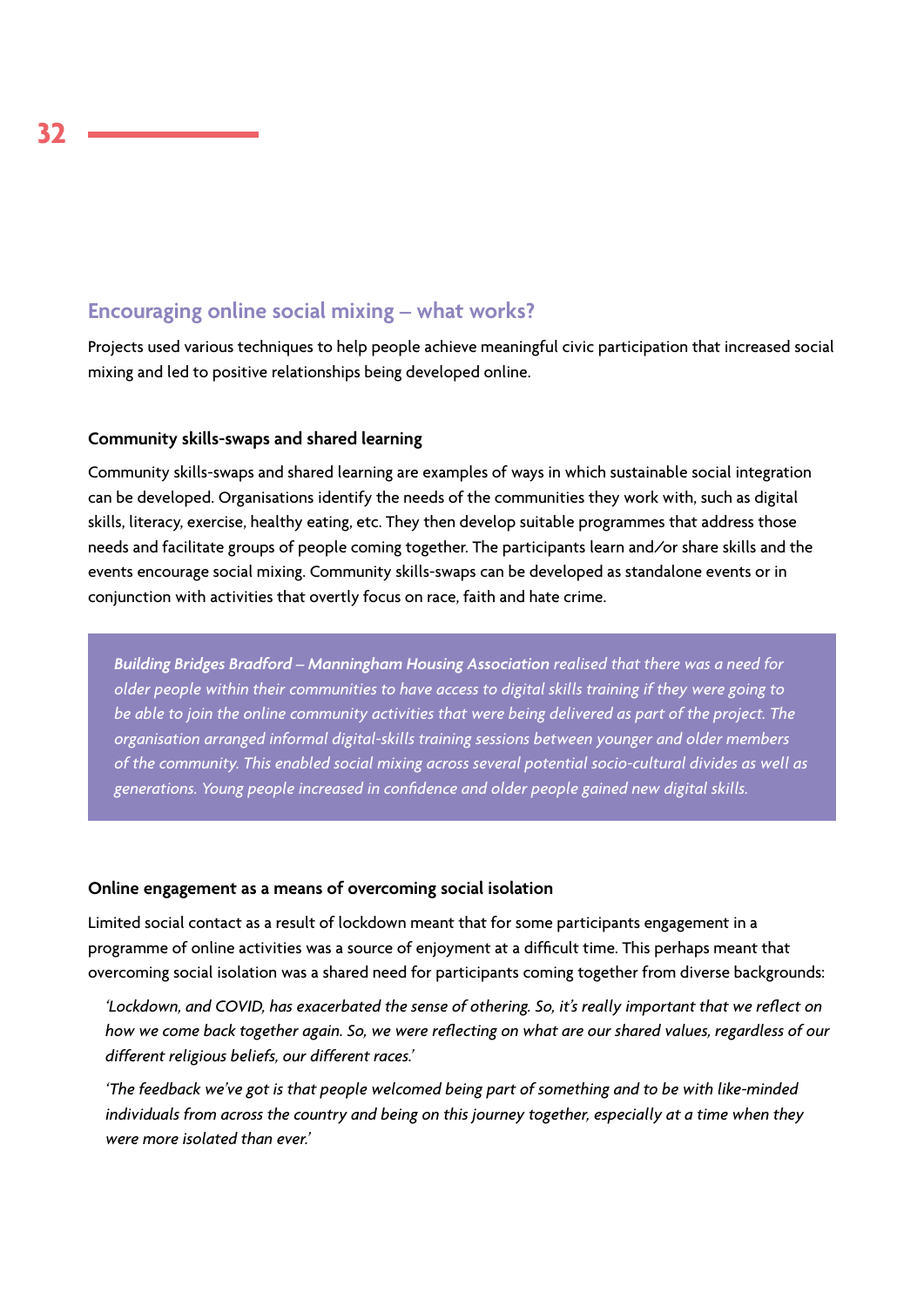Some of the participants commented that they would not normally have met or interacted with people of particular faiths or ethnicities if it had not been for their participation in the organisations' activities online. In some communities, online delivery enhanced opportunities for social mixing for people who would not have otherwise participated in the organisations' events or interacted beyond their usual social environment.

# **How can we challenge and shift negative attitudes and behaviours?**

A developing body of research suggests that a person's willingness to give to and support their communities is not only influenced by social cohesion but it also helps to generate social cohesion (Zischka, 2019). The pandemic and associated lockdowns have presented new opportunities for people to support each other in their communities, as its impact has unfolded.

All of the organisations were able to show the benefits of bringing people from diverse backgrounds together. They delivered increased opportunities for social mixing and developed the potential for strengthening social connections and trust in others locally at a time of heightened social isolation, anxiety, and potential increased fear of 'the other'.

Strengthening resilience to hatred and prejudice within communities is an ongoing process and requires attention over time to see lasting shifts in attitudes and behaviours. Despite the challenges of delivering a longer-term change programme in a relatively short (six month) period the delivery organisations are able to report significant shifts in attitudes and behaviours of programme participants.

Delivery organisations recognised that sustaining these shifts beyond the life of the programme requires an ongoing programme of work. Because of the short-term nature of the funding delivery organisations actively sought to leave a legacy within communities through embedding activities in communities and empowering participants.

### **Embedding activities in communities**

Organisations embedded successful activities in communities in various ways but their purpose was the same: to build relationships, increase trust and encourage social cohesion. Some organisations trained people within the communities to continue the conversations around the themes of race, faith and hate crime and/or to continue to bring people from diverse backgrounds together for activities and conversations.

Some organisations teamed up with other community organisations to develop and expand their activities, in order to develop lasting relationships. They then planned to organise face-to-face activities, working together to meet the needs of the community whilst also bringing together people from a range of backgrounds.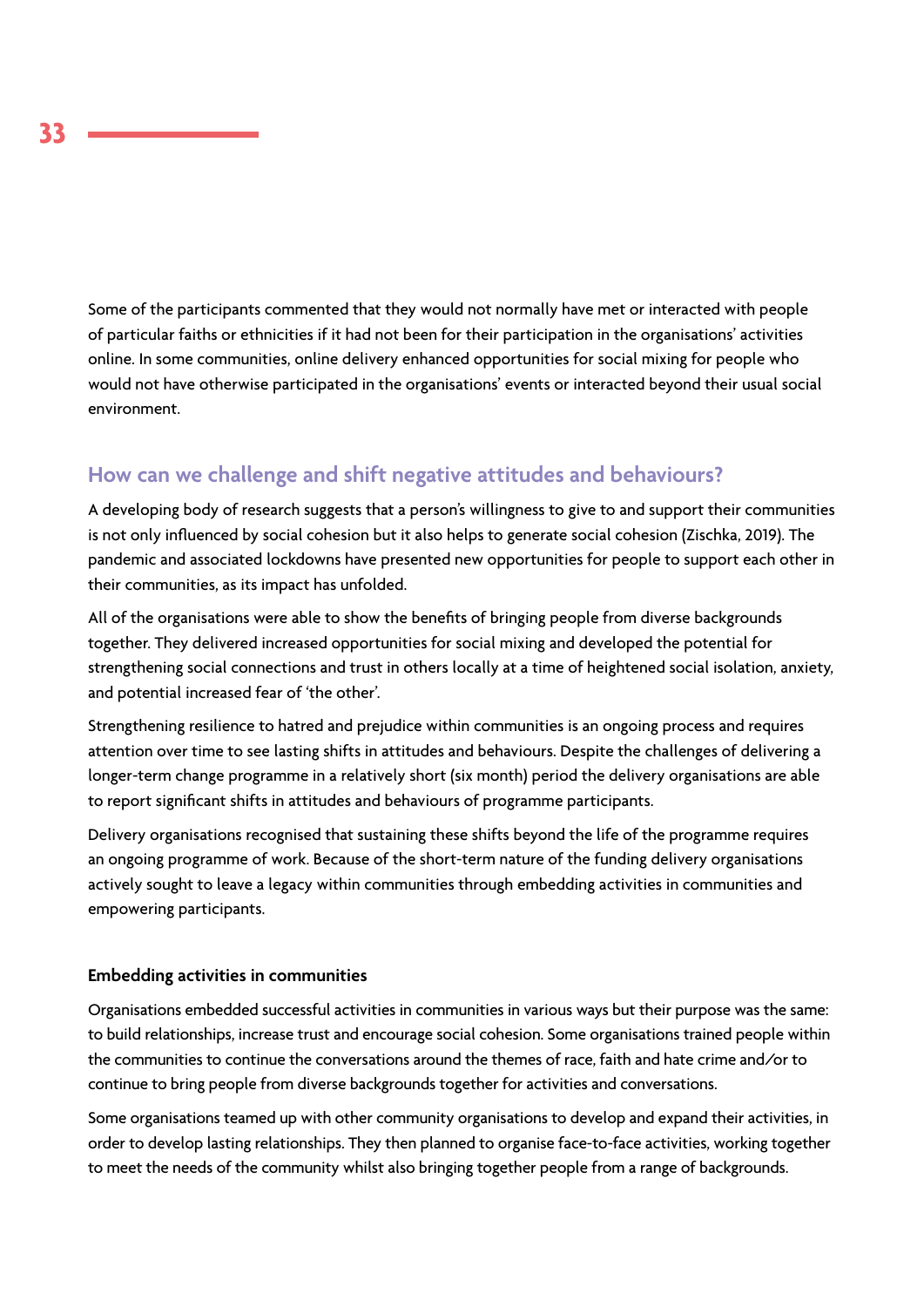*Building Closer Communities – The Faith & Belief Forum* provided packs for communities to continue the dialogues they were having online during the pandemic. They have provided facilitation tools and resources for the communities to use now the project has finished, and focussed on training up 'Community Connectors' from each group through the project, who could continue to take a leading role. Some of the communities are keen to set up social justice projects, such as a food bank and arrange volunteers for it. In one community, the church and mosque are opposite each other. The project introduced members of both religious communities and they are hoping to continue their conversations in a general meet-up or cultural food event. In this project, 86% of participants felt more strongly that 'there are opportunities for contact with other faith and belief communities within my neighbourhood' following the Building Closer Community dialogue sessions.

#### **Empowering individuals**

In order for activities to make a longer-term difference, participants were enabled to develop a sense of civic engagement and critical awareness which went beyond the activity itself (for example, sport or community development). In this way sport is the vehicle to encourage bridging capital and for young people to be supported to use their voice in community decision making (Meir and Fletcher, 2019; Richardson and Fletcher, 2020).

*United as One – Newcastle United Foundation* young people took part in a social action project in their community. As a result, all of the young people said that they felt proud of the work they had done in their communities. 91% felt that they had a good understanding of people of different faiths/races. 87% felt that they are more likely to positively engage with people from different races/faiths in the future.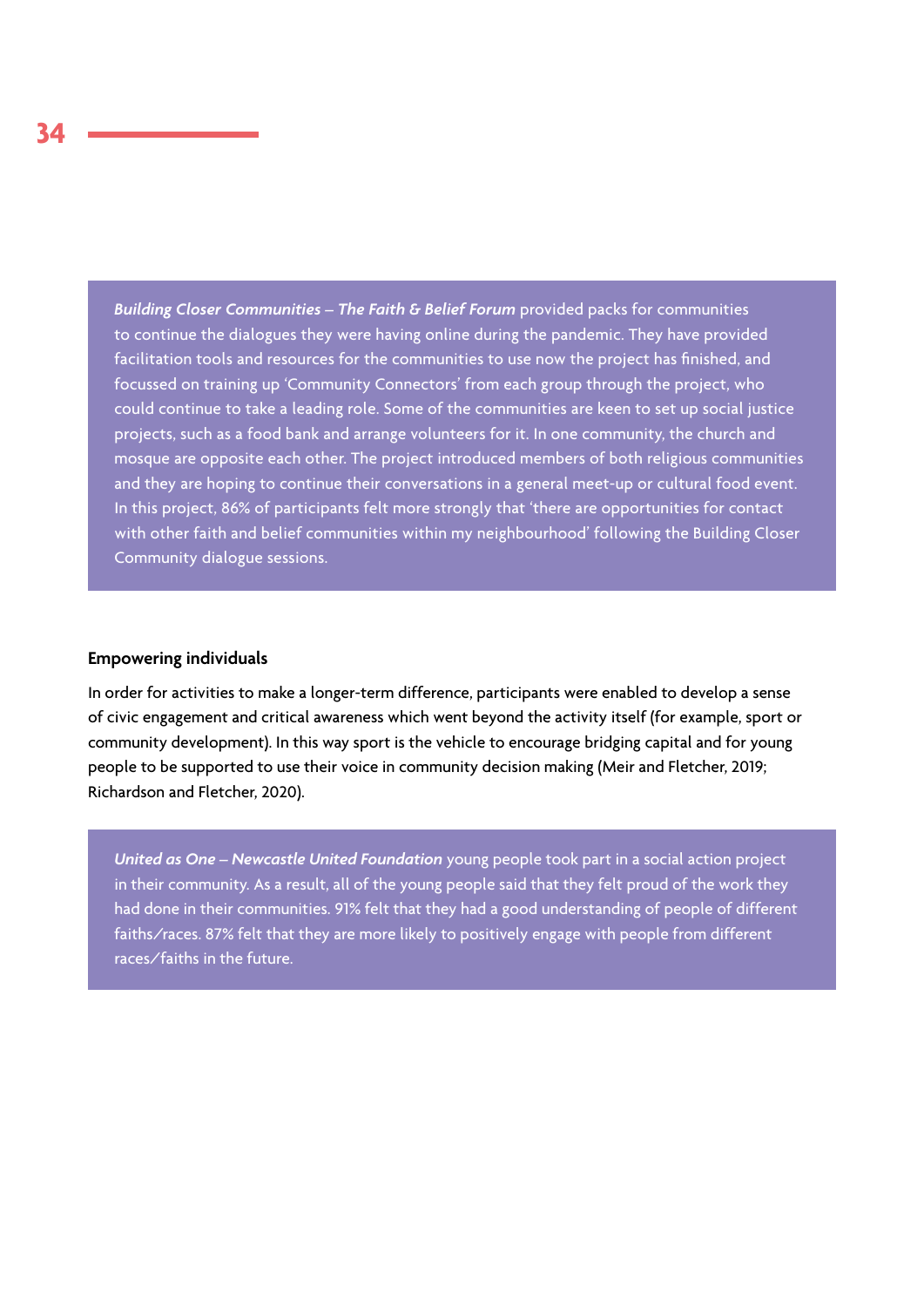*Unified Action – Youth Sport Trust* trained and encouraged young people to influence people around them. Young people's voices are really powerful and through personalised online coaching by athlete mentors the young people started to believe that they could have a powerful and influential voice in their communities. The programme worked with the athlete mentors to create new opportunities for young people to be involved in decision-making in their communities. The Athlete Mentor stories brought to life how the values of sport link intrinsically to British values and how sport can develop the necessary life skills and build confidence for all young people. Evaluation of the programme showed that 90% of participants had learnt the importance of social inclusion. 93% said they had learnt how storytelling and lived experience can be used to inspire change a lot.

*Ambassador: "I learnt that you don't need to have every skill or be perfect at something, to influence that thing or make decisions about it. I have also learnt to keep going and never give up."*

*Mentor: "Everyone has a great story to tell that motivates and inspires others. Great leadership tips on how to be a good leader and create change within our communities that encourages all groups from different backgrounds of faith, religion, disability etc."*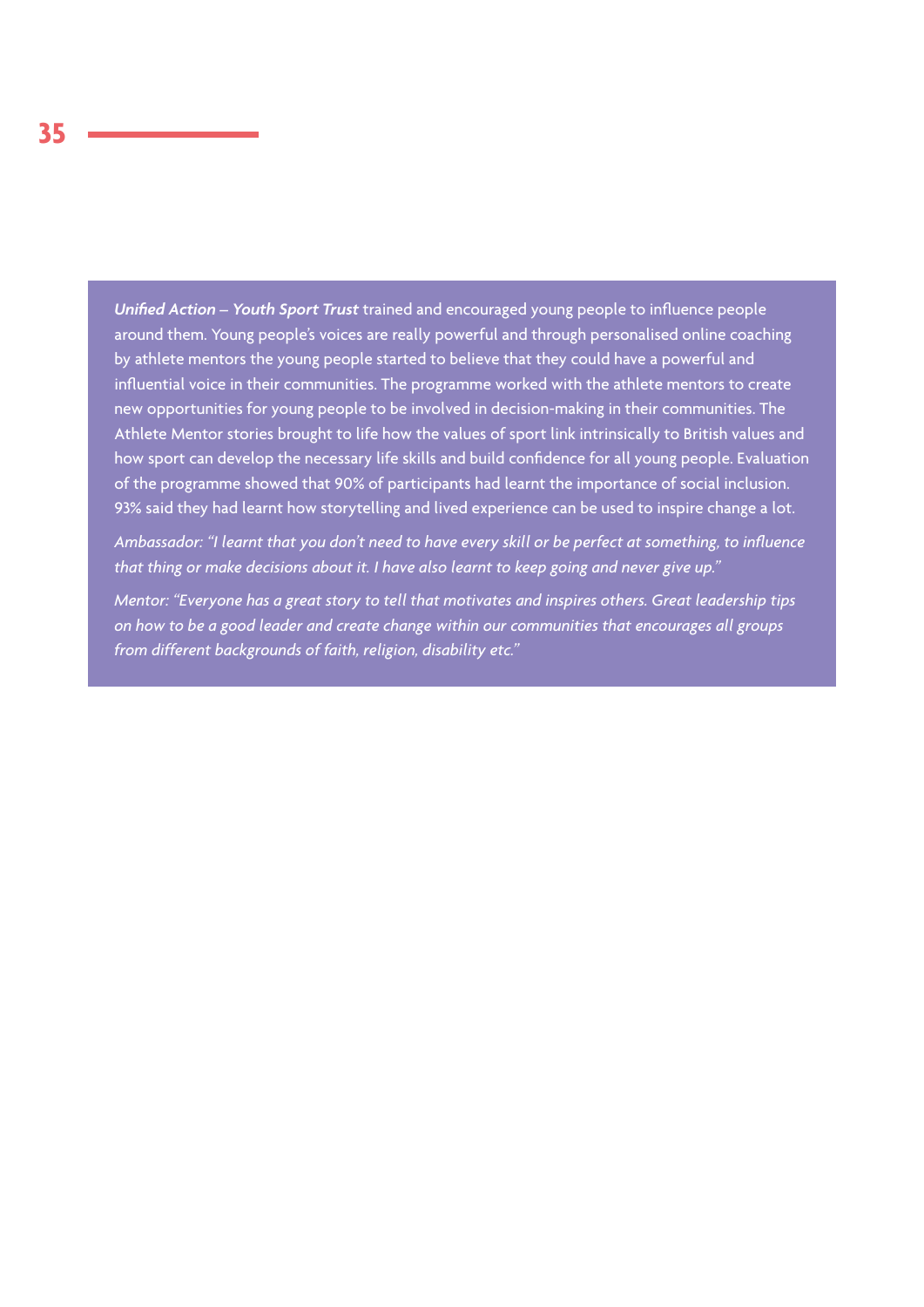# **How can we develop longer-term opportunities for social cohesion?**

The amount of work involved in achieving successful online delivery of the *Race, Faith and Hate Crime Programme* should not be underestimated, and some of the delivery organisations are building on this for the longer-term.

For example, some are planning to incorporate the most positive elements of online delivery into their future projects by using a combination of online and offline delivery or having standalone online elements. They recognised the increased numerical and geographical reach that online activities achieved.

*'We've had a unique element built into the programme, which has come about as a result of COVID.'*

*Pathway of Understanding – Solutions Not Sides created personal story films with children living in Palestine. These films were shown to young people in their online sessions with schools in England. These films were really well received by young people and their teachers; they were a very deep and powerful way of highlighting the impacts of faith and conflict, linking in with discussions of faith, race and social cohesion.* 

*Solutions Not Sides' in-person sessions in schools (their normal delivery method) would normally involve a young person from Palestine being in the classroom telling their story. The organisation now plans to play the personal story film to the young people in the classroom and then invite the 'star' of the film into the classroom to discuss their issues raised with the young people face-to-face after they have watched the film.*

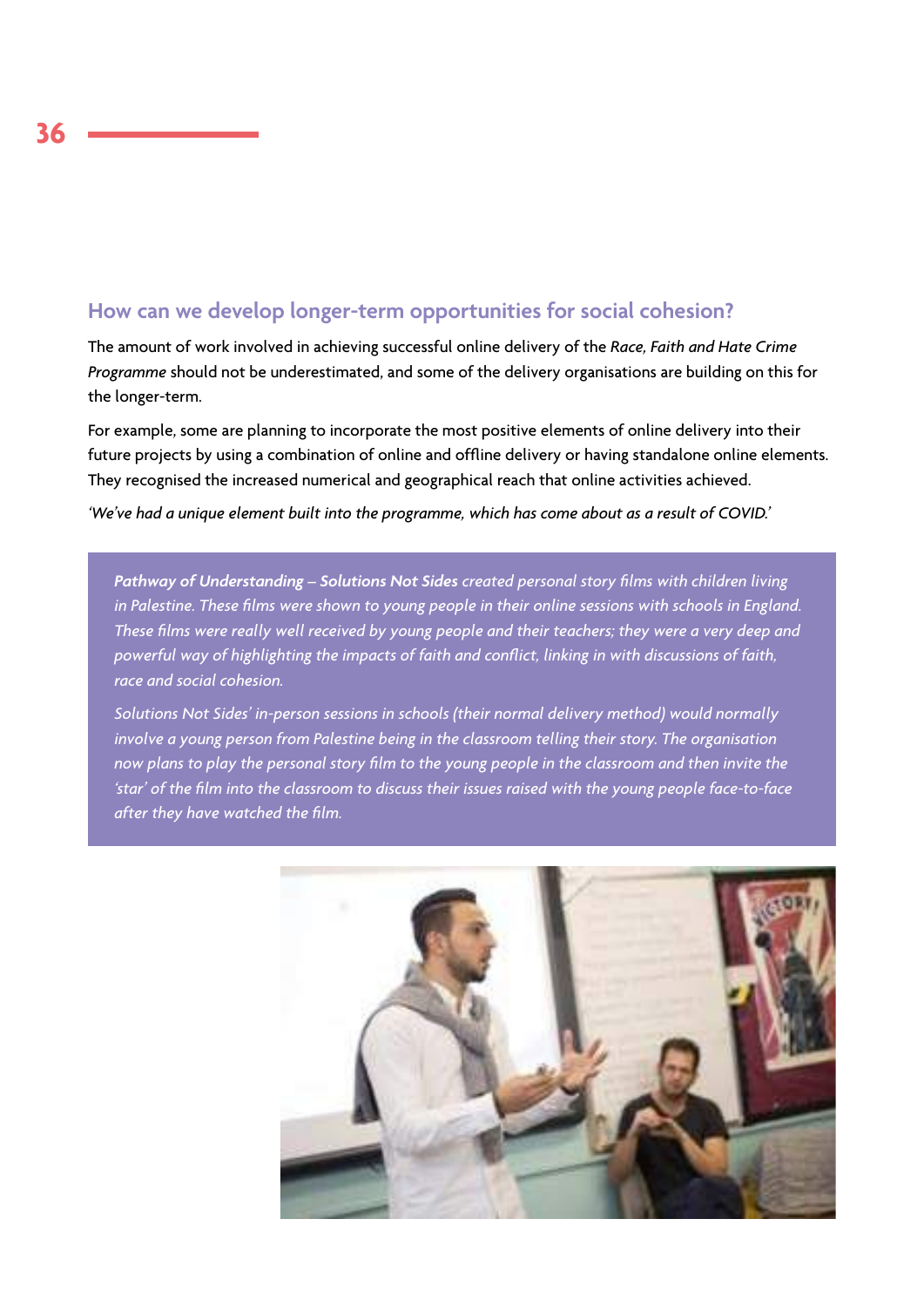The need to adapt their activities quickly and deliver them in an alternative format led some organisations to be more innovative in relation to longer-term opportunities and participant experience. Some of the organisations developed new methods for engagement and online delivery which they intend to continue with. However, in-person delivery presents opportunities for ongoing dialogue and the creation of safe conversation spaces that cannot always be replicated online.

*'Some of the issues that we could be talking about online are actually quite controversial, or they could be quite difficult and challenging. And we were very conscious that there could be people in the room that could be quite upset by online talks.'*

For some organisations, one of the legacies of online delivery is the opportunity participants were given to learn new skills. This can increase their employability and was particularly helpful for some members of communities who are often excluded from employment outside of the home. Training events and employment can encourage greater social mixing and connection between people from different backgrounds. It is important for the organisations to continue to evaluate these initiatives and the longerterm impact.

*Building Bridges Bradford – Manningham Housing Association* organised a wide range of online activities that made attendance possible for members of communities who would not usually be able to participate, such as women with young children, people with mobility difficulties and those who would not go out of their home after dark. Some of the women who participated in the activities gained confidence and a social network, and are now engaging in a home-based business together in their community.

*The R Project – Anthony Walker Foundation* encouraged young people enrolled in their programme to gain skills in creative digital marketing through their engagement with the 12-week Agent Academy – a training programme that enabled the young people to create a social media campaign for the *'Speak Out, Stop Hate'* hate crime online reporting tool for young people. By having a concrete example of a campaign that they had worked on, as well as 12 weeks of training, young people's employability was increased. One young person gained new employment before they had completed the programme.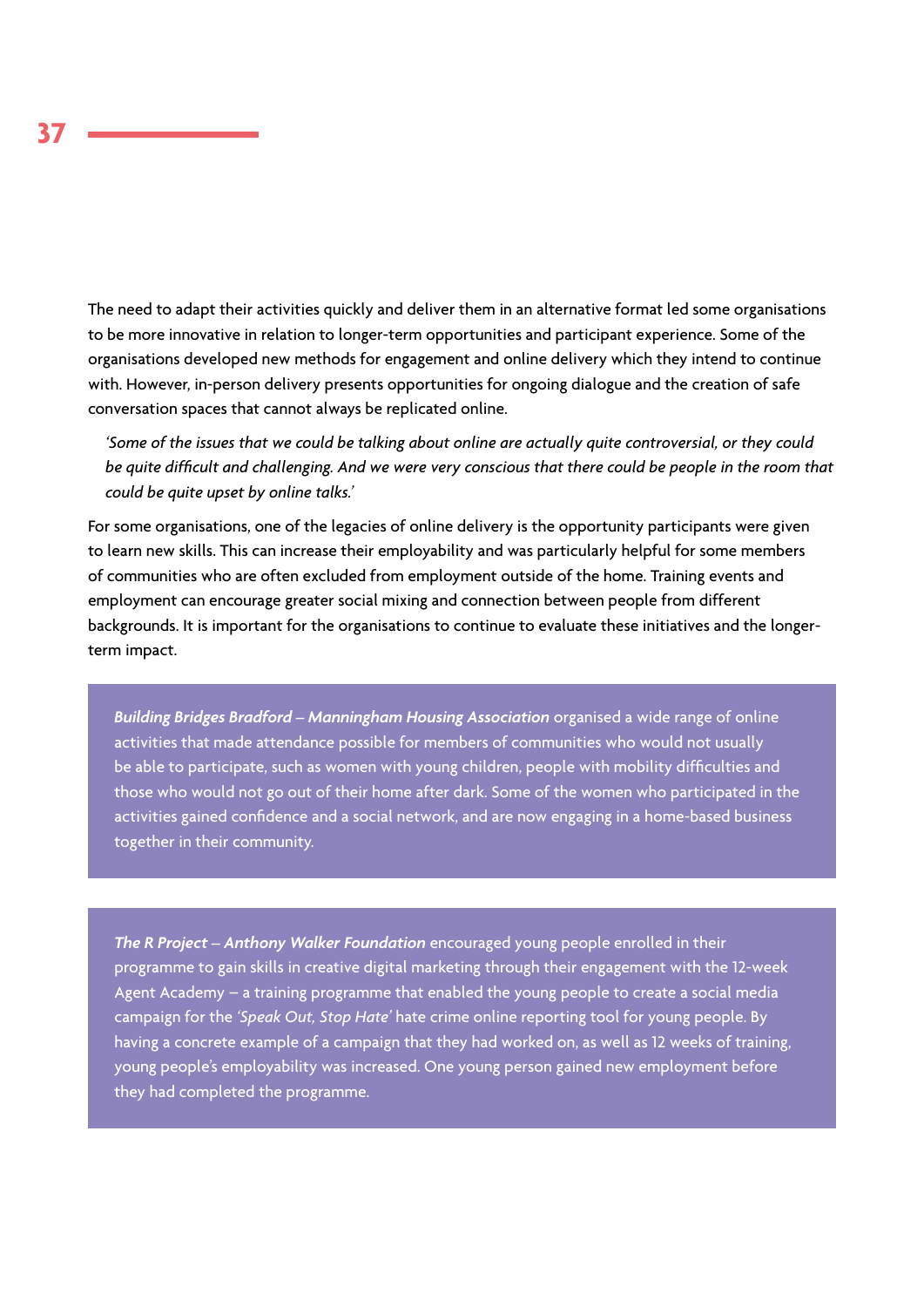# **Conclusion**

Research carried out by *Belong* and presented in the *Beyond Us and Them Reports* (Abrams et al., 2020; Broadwood et al., 2021) into the various impacts of the pandemic suggests that the benefits of social cohesion initiatives can be observed in local authorities that have invested in social cohesion initiatives in previous years (this includes the five Integration Areas that received funding via the MHCLG Integration Area programme). The reports show that compared to people living in other parts of the UK, residents of local authorities investing in social cohesion schemes were:

- twice as likely to volunteer compared to people living elsewhere;
- had a higher sense of neighbourliness (9.9 per cent higher);
- had a higher level of trust in local government's response to Covid-19 (8.2% higher);
- maintained positive attitudes toward migrants to the UK;
- were more likely to donate money to charity;
- were more likely to engage in positive social actions.

The MHCLG-funded initiatives discussed in this paper highlight the ways in which these tangible results have been developed in some of the communities at risk from socio-cultural divisions.

All of the organisations brought people together at a time of increased social isolation, potential anxiety and mistrust. Through their online (and, later, in-person) activities organisations were able to facilitate increased communication within diverse communities and, crucially, go a stage further in the advancement of social cohesion by fostering shared understandings for the longer-term.

The organisations that rooted their activities in communities brought people together and encouraged mutual support through the meeting of specific community needs arising from the pandemic. The best practice examples in this paper support the findings of the *'The Beyond Us and Them'* research by exemplifying how MHCLG-funded social cohesion initiatives work successfully in practice and the positive differences that can be made to people's lives.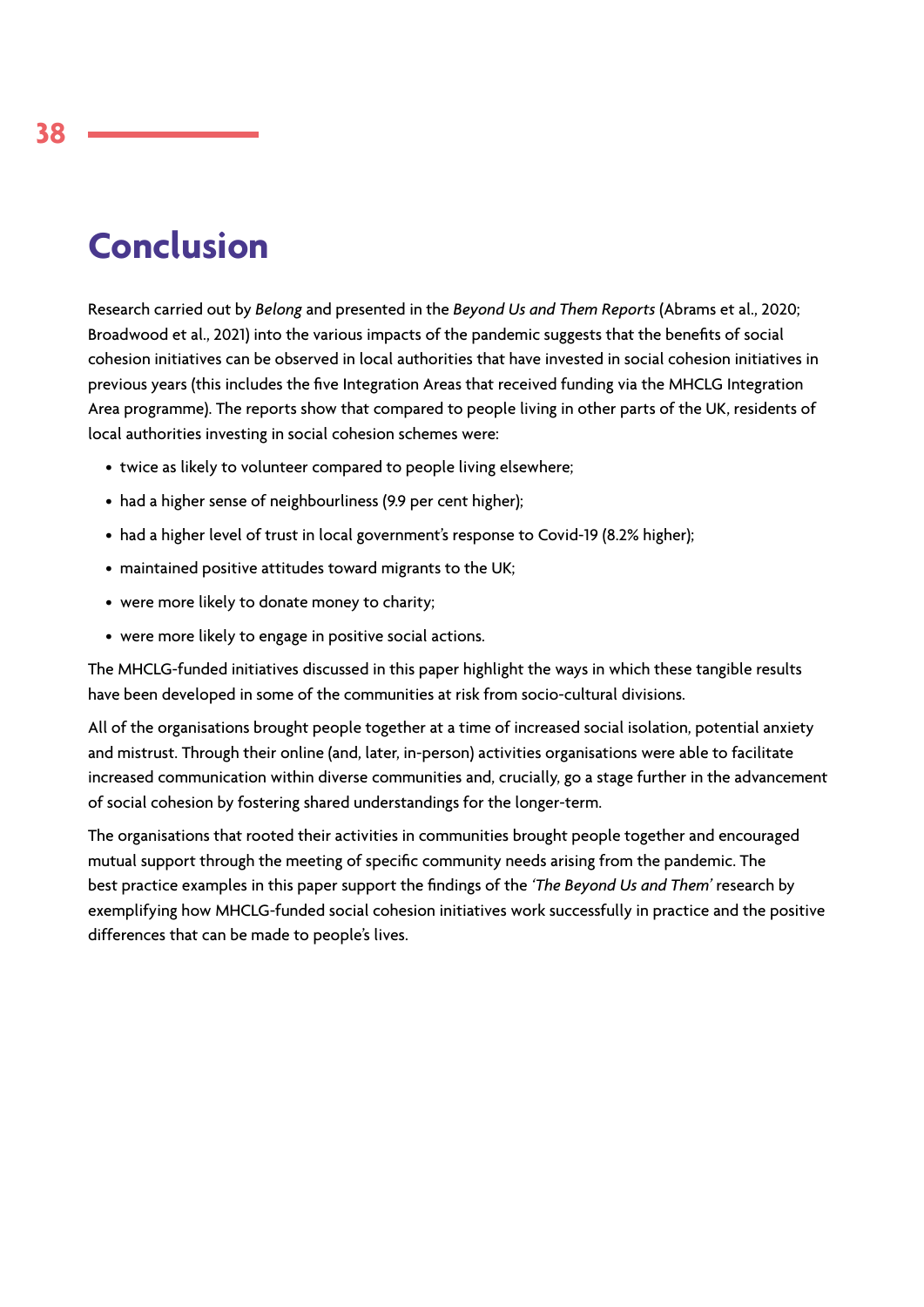# **Recommendations**

The work of tackling issues in communities related to race, faith and hate crime can be challenging and complex. Bringing people together across divides to engage them in activities and meaningful dialogue requires thorough preparation in order to build trust and relationships, as well as skilled facilitation and high-quality resources. Programmes are much more likely to achieve benefits and long-lasting impact when these relationships are invested in over time, when people with lived experience are involved in the coproduction of programmes, and when delivery organisations build local agency so that practical skills for dealing with issues are embedded in local communities.

Tackling race, faith and hate crime is an ongoing challenge in some localities and for some communities. National and international situations and events can trigger spikes in hate crime towards specific groups and communities locally, and indeed this was the case during the delivery period of this programme. It is important work that requires continued investment in order to strengthen social cohesion and resilience to prejudice and hatred.

The shared learning and examples of best practice highlighted in this paper enable practical recommendations to be made for delivery organisations and strategic recommendations for MHCLG as a commissioning body. By highlighting the shared learning, outcomes and impact of the activities, priority areas for future funding are also suggested.

# **Practical recommendations for delivery organisations**

Based on the successes of the projects highlighted in this shared learning paper, delivery organisations may want to consider the following recommendations:

- Prioritise collaboration and working in partnership with local groups and organisations, specifically those with lived experience of the forms of prejudice the programme is designed to tackle. This includes taking time to build partnerships before delivery begins so that the programme is designed and delivered in collaboration with them.
- Develop policies and procedures for staff and volunteers to ensure the safety of online spaces for delivery.
- Consider blended delivery models (a mixture of in-person and online activities) as having the potential to widen access especially for those who might find in-person attendance a barrier to engagement.
- Design online delivery to meet the needs of participants and local partners and be prepared to adapt to changing local circumstances and challenges.
- Extend reach and engagement through dissemination events, which can showcase achievements and can widen access and engagement with programmes both numerically and geographically, potentially reaching a more diverse audience.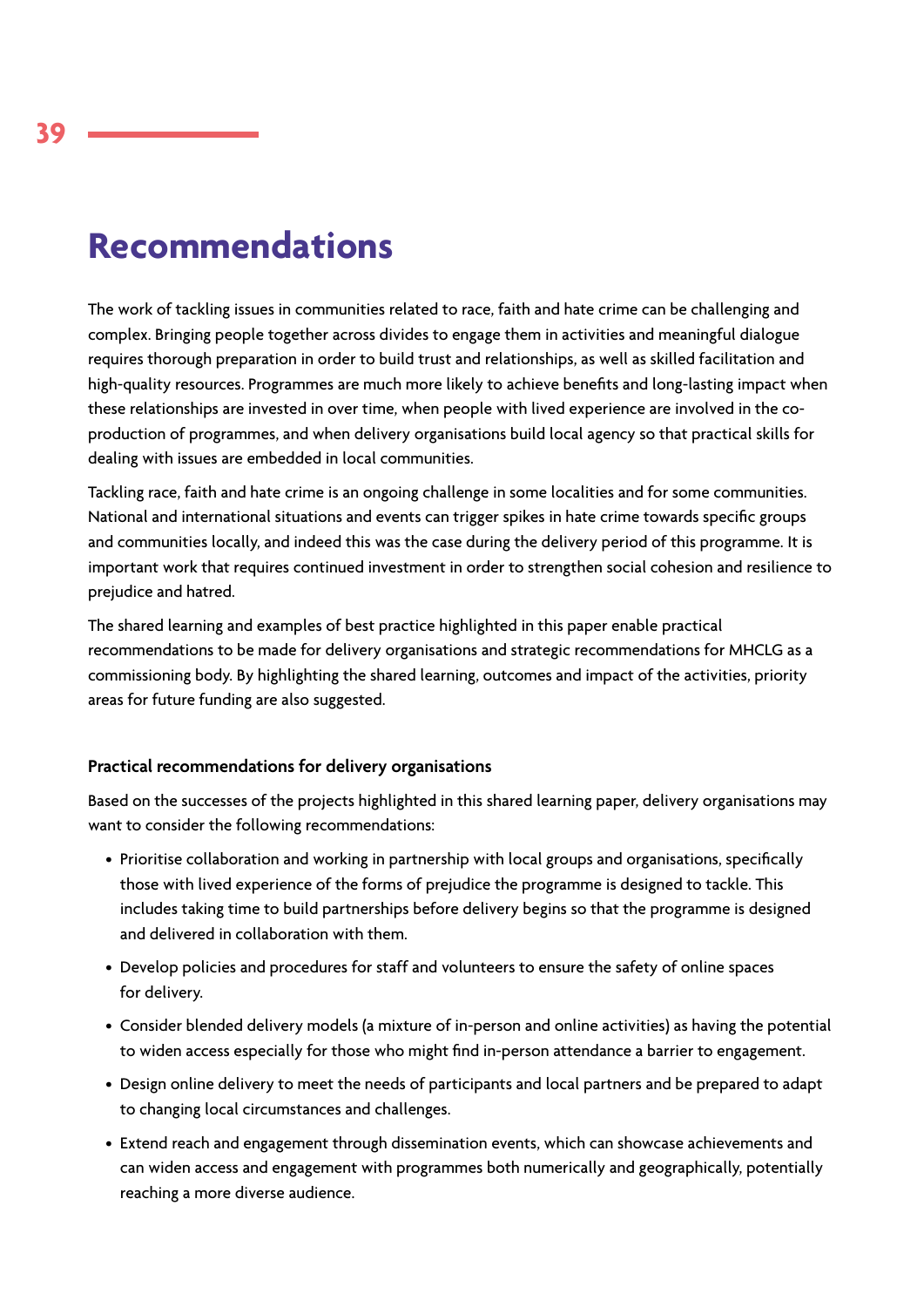- Understand the many barriers to digital inclusion and make specific efforts to include those who are digitally excluded.
- Give attention to legacy planning, especially where the funding is short term. This means leaving groups and communities with increased capacity, skills and resources to tackle future challenges by, for example:
	- empowering individuals within communities through training and mentorship
	- harnessing online delivery as an opportunity to increase participants' skills and employability.

Delivery organisations also may want to consider focusing their activities towards people who have been particularly badly affected by the pandemic, in order to try to counteract its differential effects on communities across the UK. Emerging research suggests these are: children and young people; people who are under financial pressure, unemployed or have heavy workloads (often mothers); people in ethnic minority groups; people with migratory backgrounds; and people living in the most deprived areas of the UK (Borowska and Laurence, 2020; Grasso et al., 2021; Murji and Picker, 2020; Shen and Bartram, 2020).

### **Strategic recommendations for commissioners**

The organisations that were funded under the *Race, Faith and Hate Crime Programme 2020-21* grounded their activities in MHCLG's (2019) outcome indicators for 'integrated communities'. Accordingly, the majority of the organisations worked in partnership with other community organisations, schools or businesses with highly successful outcomes. In the time between submitting their applications, programme ideas and delivery, the external environment had changed dramatically due to the Covid-19 pandemic. Delivery organisations are grateful to MHCLG for supporting them to flex and adapt their programmes to meet the new challenges posed by the crisis.

It does take time, however, to establish and build relationships of mutual trust between diverse groups and communities, who may be wary of engaging with each other either because of previous experience of prejudice and hate crime, or just because of a lack of previous positive contact. Social cohesion can be conceived of as a bank of local trust and social connections providing resilience in times of crisis, but just as you cannot continuously draw on a bank without running into deficit, social cohesion needs to be attended to and maintained over time in order to continue to provide that community resilience.

Funders and commissioners of programmes should think about this work as something that is going to require longer-term investment in order to achieve long-lasting results. The delivery organisations represented in this paper have achieved excellent outcomes, reach and impact against considerable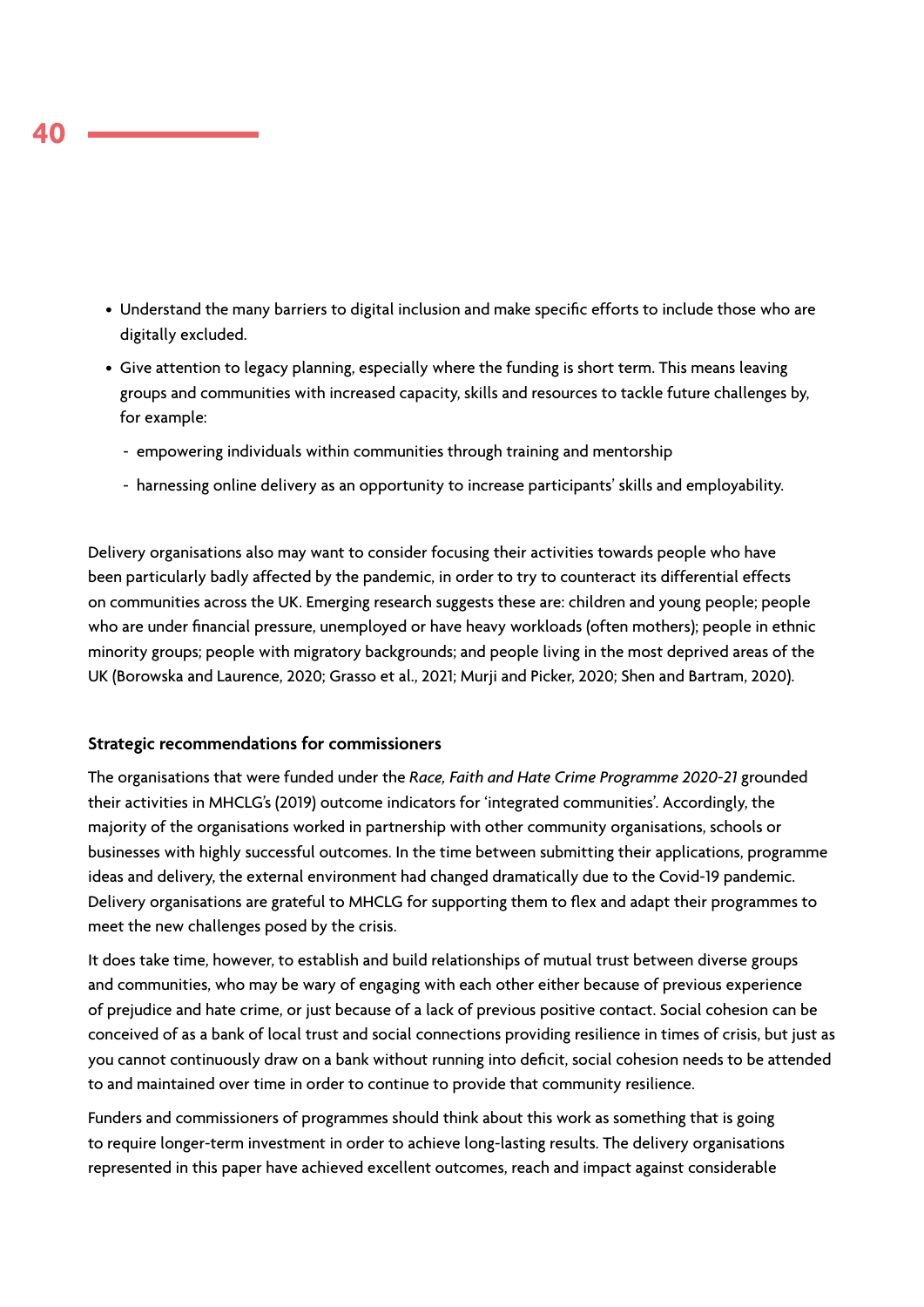challenges in a short period of time. In order for these results to continue to have impact for the groups and communities involved, further investment will be required in order to build a longer lasting legacy.

Based on the shared learning and best practices examples from the *Race, Faith and Hate Crime Programme 2020-21*, MHCLG and other commissioners and funders may want to consider the following:

- In order to achieve long-lasting and impactful change in communities, build on the work begun through this programme by supporting the ongoing delivery of programmes. In particular, invest in those elements of programmes that embed trust, relationships, skills, capacity and resources within, and between, the groups and communities themselves in order to deepen resilience to future race, faith and hate crime.
- Support networking, knowledge and information sharing early on between delivery organisations so that collaboration is encouraged across geographical areas and communities, and capacity for jointworking and partnership is harnessed from the start.
- In areas where there was little social infrastructure, or the capacity of local groups and communities was stretched, relationship building and engagement was more challenging. However, these localities were often the areas which benefited most from a programme focusing on social cohesion. Commissioners of programmes should factor this in and adopt a flexible approach, allowing more time for engagement when delivery organisations are working in areas of multiple deprivation and poor social infrastructure.
- Consider how best to rebuild social cohesion in the aftermath of the Covid-19 pandemic by, for example, focusing social cohesion initiatives and resources towards those groups most negatively impacted by the pandemic, such as children and young people, people on the lowest incomes, people living in the most deprived areas, and people from particular ethnic groups.
- The impact of digital exclusion on particular groups and communities was highlighted during the pandemic. Provision of digital equipment and informal and/or formal digital skills training should be factored in as a key element of programmes delivery for groups and communities at risk of digital exclusion. Increasing digital inclusion has the potential to develop skills, increase employability, and potentially increase intergenerational social and cultural mixing.
- Delivery organisations have demonstrated that tackling race, faith and hate crime programmes can be delivered successfully online provided excellent safeguarding is put in place and delivery staff are trained and equipped for online delivery. However, organisations' experiences are that the benefits of in-person delivery far outweigh online delivery and therefore the recommendation is for blended programmes when online delivery is likely to engage groups who would otherwise struggle to attend in-person.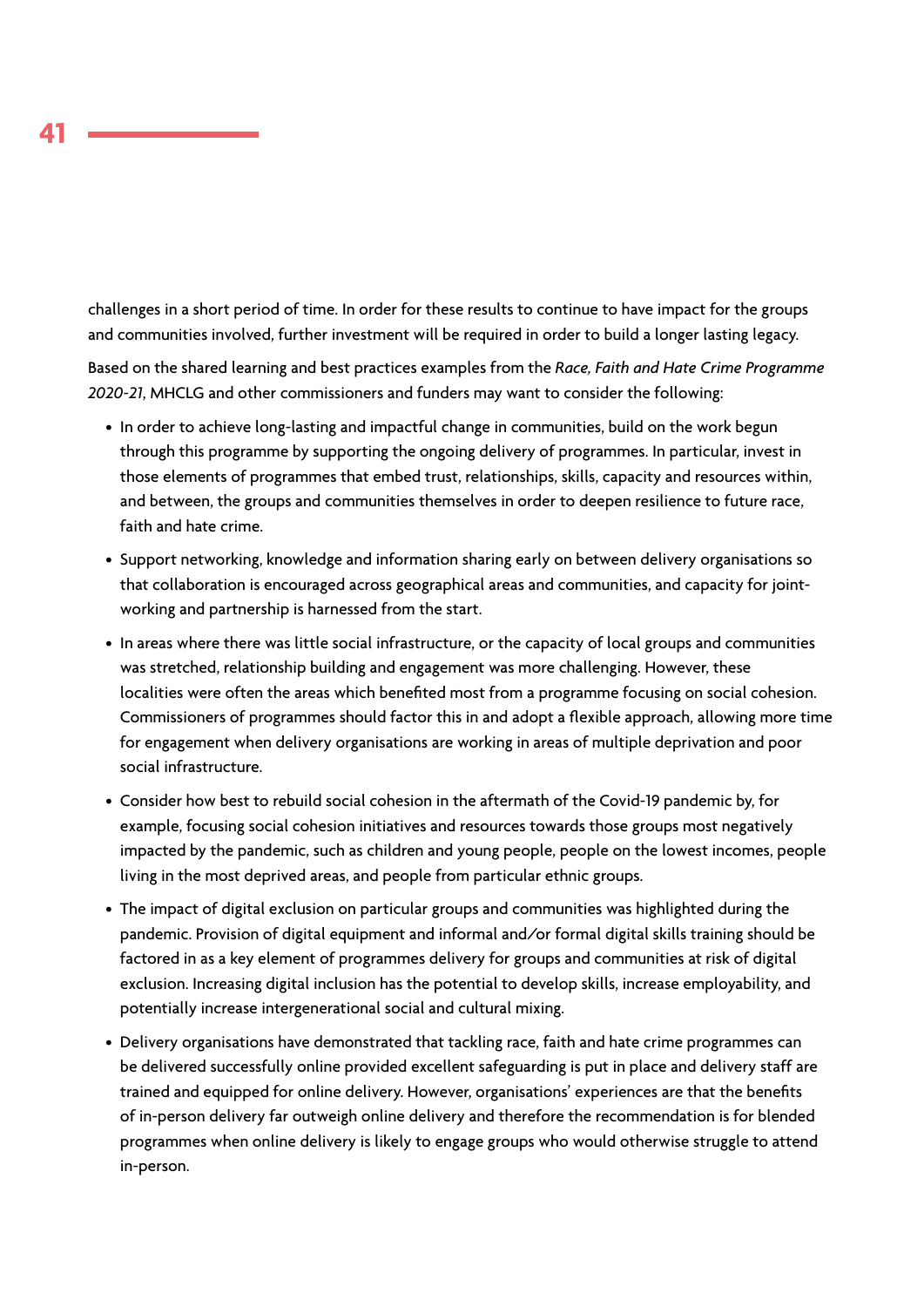• There are some groups who will struggle to engage via online initiatives, either because of digital exclusion, poverty or cultural norms, and therefore in-person delivery will be vital to ensure they are reached and engaged.

The ongoing pandemic, and its aftermath, has presented unique opportunities to orientate towards improving British society for the common good – an essential element of social cohesion (Schiefer and Van der Noll, 2017). The development of initiatives that encourage mutual support will enable increased social cohesion to be one of the positive aspects emerging from the pandemic period.

Everyone wants to live in an area where they get on with their neighbours, where they, their family and their community are treated with dignity and respect, and where they feel they belong. The best practice examples highlighted in this shared learning paper demonstrate how successful social cohesion interventions can lead to multiple benefits for individuals and communities, increasing trust and social connections between groups, developing skills and strengthening community resilience to shock and crisis. As well as tackling race, faith and hate crime, social cohesion is key to tackling a wider range of social ills such as polarisation, divisions and disconnection. Social cohesion is a process; it encourages community togetherness, increases well-being, reduces loneliness and improves mental health (British Academy, 2021). As such, initiatives that strengthen social cohesion should lie at the heart of national policies and programmes for pandemic recovery and renewal.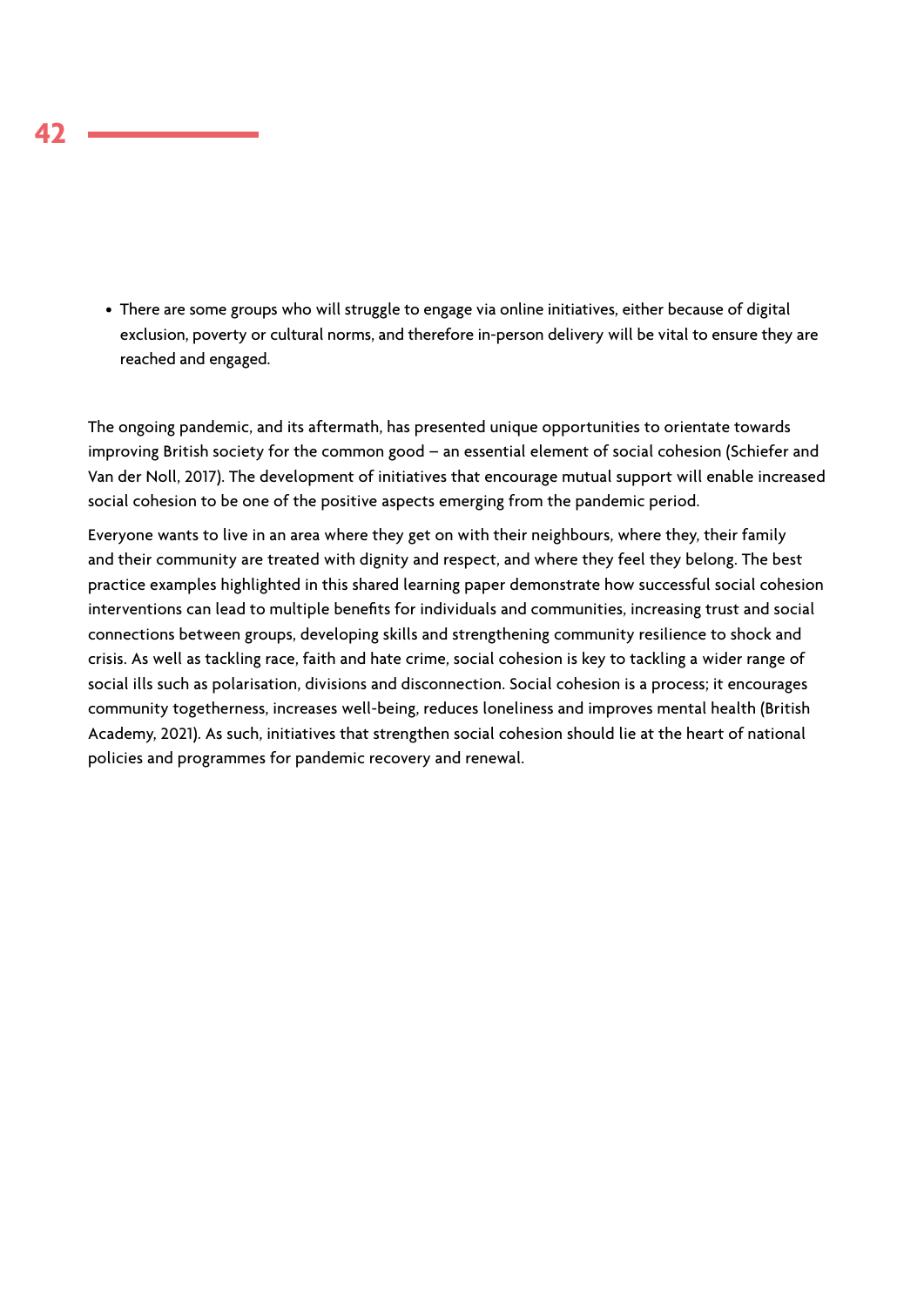# **Organisations funded by the MHCLG Race, Faith and Hate Crime Programme 2020-21**

### **Anthony Walker Foundation** ([www.anthonywalkerfoundation.com\)](http://www.anthonywalkerfoundation.com)

The Anthony Walker Foundation was established following the racially motivated murder of Anthony in Merseyside in 2005. The Foundation works to tackle racism through education and community development programmes, supports victims of hate crime and works with partner agencies to create safer and stronger communities for all. Recently, the Anthony Walker Foundation has seen an increase 126% in those experiencing race hate crime accessing support services. The AWF also works with employers in the public and private sector to help them become actively anti-racist and creating safer, more inclusive workforces and working environments.

### **Manningham Housing Association** ([www.manninghamhousing.co.uk\)](http://www.manninghamhousing.co.uk)

Manningham Housing Association (MHA) has a proud track record of delivering homes and services to the communities in Bradford and Keighley. MHA came into existence in 1986, following a piece of research undertaken into the housing needs of Black and Asian Communities in Bradford by the Bangladeshi Youth Organisation. This research proved that the needs of the South Asian Community were not being addressed and the government and the council supported MHA growing from an organisation with two properties to one that now has over 1400 homes and houses over 6000 residents.

### **New Vic Theatre** [\(www.newvictheatre.org.uk\)](http://www.newvictheatre.org.uk)

New Vic *Borderlines* is the award-winning initiative using theatre in social contexts. It works regionally, nationally and internationally, and is acknowledged as a national model for the ways theatre can be used to work within the community. It uses theatre to help people find new and positive ways to understand themselves, their communities and their responsibilities, challenging destructive attitudes and behaviour, building positive futures.

*"New Vic Borderlines is Saving Lives"*

Nazir Afzal Chief Crown Prosecutor 2011

*Borderlines* creates partnerships to work within communities facing challenges – social and economic disadvantage, and prejudice, including individuals and communities at risk of being marginalised.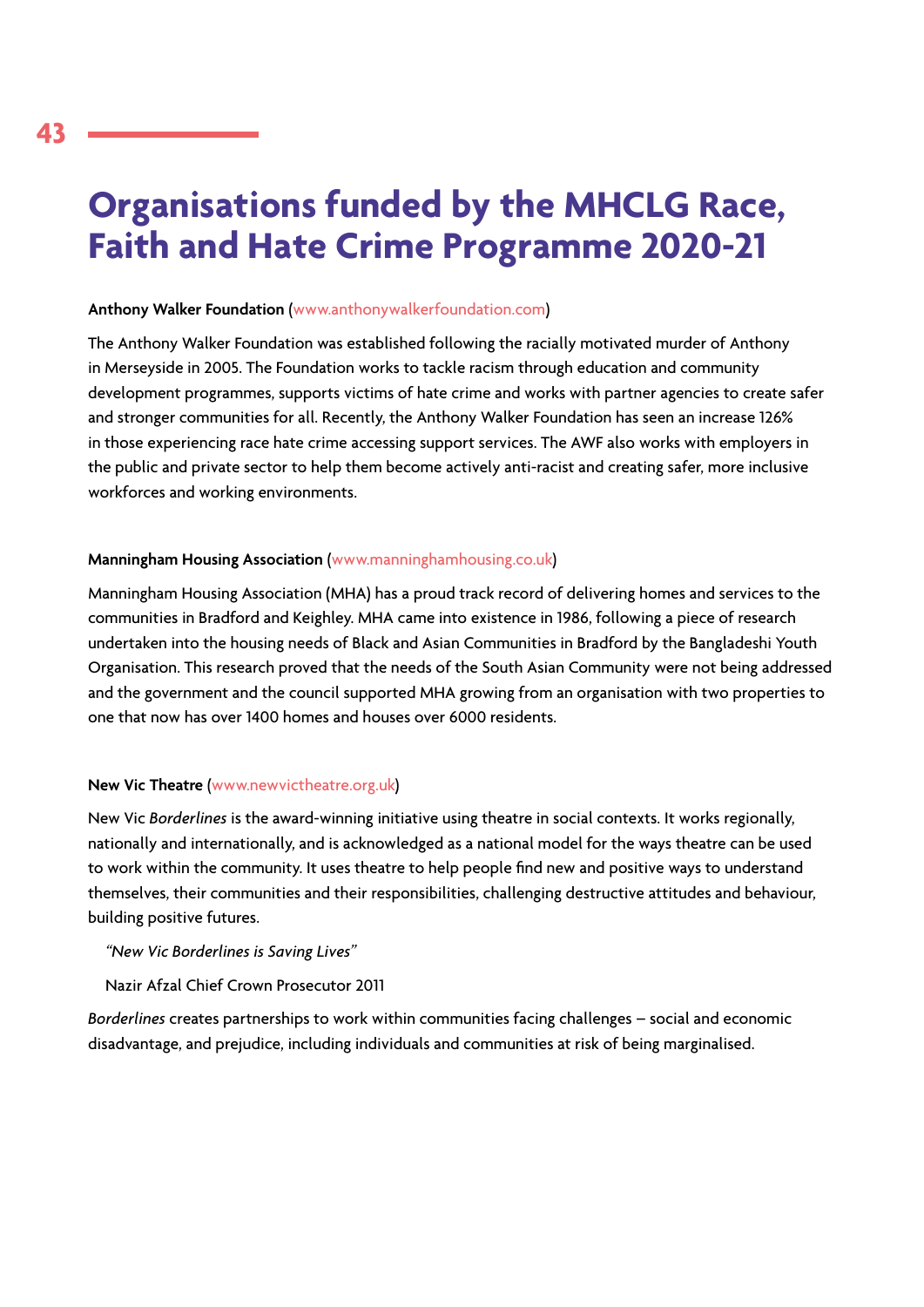### **Newcastle United Foundation** [\(www.nufoundation.org.uk](http://www.nufoundation.org.uk))

Newcastle United Foundation is an independent registered charity supported by Newcastle United Football Club. We exist to take the club into the local community. Quite simply, we use the local passion for football to make a difference and help people achieve their goals, on the pitch, in the classroom, in life.

The Foundation is now working with 50,000 people across Newcastle and the surrounding areas each year. Every day we see that, with the right support, there is incredible scope to stimulate participation in sport, schools and local communities, to enable people of all ages to flourish on and off the pitch.

### **Solutions Not Sides** ([www.solutionsnotsides.co.uk](http://www.solutionsnotsides.co.uk))

Solutions Not Sides is an education programme that exists to provide humanising encounters, diverse narratives and critical-thinking tools in order to empower young people with the knowledge, empathy and skills to promote dialogue and conflict resolution, and to challenge prejudice in the UK.

### **The Anne Frank Trust** [\(www.annefrank.org.uk\)](http://www.annefrank.org.uk)

We are an education charity that empowers 10 to 15-year-olds to challenge all forms of prejudice, inspired by the life and work of Anne Frank. Anne Frank is uniquely powerful as a catalyst for learning and reflection about prejudice. Through our programmes, young people gain the knowledge, motivation and skills to make a real difference. We focus on 10 to 15-year-olds because they can relate to Anne, and because this age is crucial to the formation of values and beliefs.

We offer three strands of learning:

- Online learning including resources and events open to all.
- Our schools programme: Classroom workshops using Anne Frank's experience of antisemitism as the springboard for understanding prejudice of all kinds today. Young people are then empowered to share their learning across their school through peer education.
- Anne Frank Ambassadors around 6 young people in each school are trained to disseminate their antiprejudice message in their communities and online.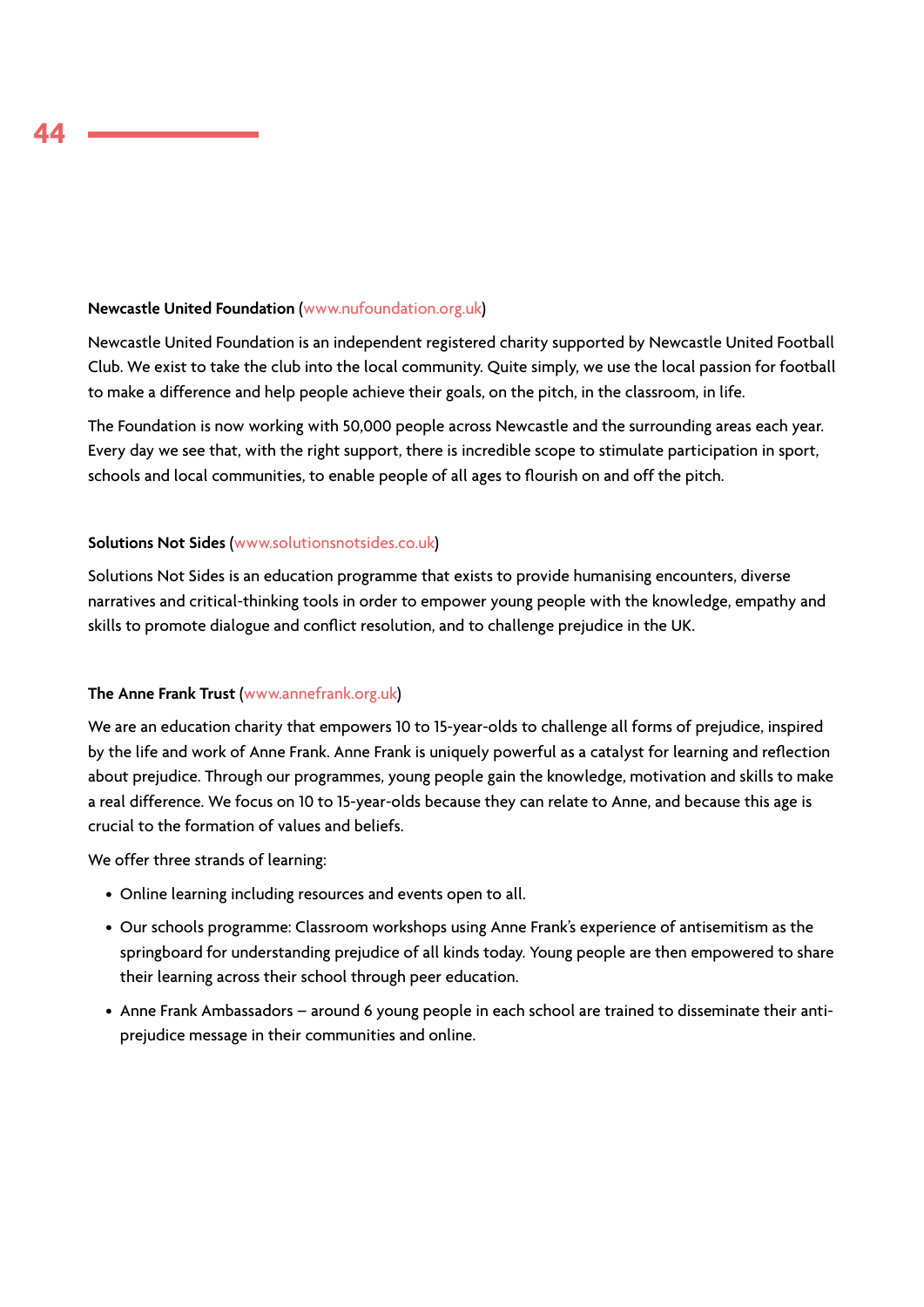### **The Faith & Belief Forum** [\(www.faithbeliefforum.org\)](http://www.faithbeliefforum.org)

In a diverse society, positive relations between people of different faiths, beliefs and cultures are essential. The Faith & Belief Forum has worked tirelessly for over 20 years to build good relations between people of all faiths and beliefs, and to create a society where difference is celebrated.

The Faith & Belief Forum creates spaces in schools, universities, workplaces, and the wider community where people can engage with questions of belief and identify and meet people different from themselves. By enabling people to learn from and about each other we tackle ignorance and challenge stereotypes – and create understanding and trust between people.

### **The English Football League Trust** [\(www.efltrust.com](http://www.efltrust.com))

The EFL Trust is the charitable arm of the English Football League (EFL) and is a national charity that uses the power of football to change people's lives. Over 36.6 million people live within ten miles of an EFL Club and the EFL Trust unites the inspirational work delivered across England and Wales by the dedicated network of Football Club Community Organisations associated to these Clubs.

The EFL Trust's vision is to create stronger, healthier, more active communities. Last year, the network engaged over 880, 000 people, using the power of football to improve health and wellbeing, raise aspirations, realise potential and build stronger, more cohesive communities.

### **Youth Sport Trust** ([www.youthsporttrust.org](http://www.youthsporttrust.org))

The Youth Sport Trust is a children's charity working to ensure every child enjoys the life-changing benefits that come from play and sport. It has 25 years of expertise in pioneering new ways of using sport to improve children's wellbeing and give them a brighter future.

The charity works with more than 20,000 schools across the UK and operates on a local, national and global level. It harnesses the power of sport, physical activity and PE to build life skills, connections between people and support networks which increase young people's life chances through improved wellbeing, greater attainment and healthier lifestyles.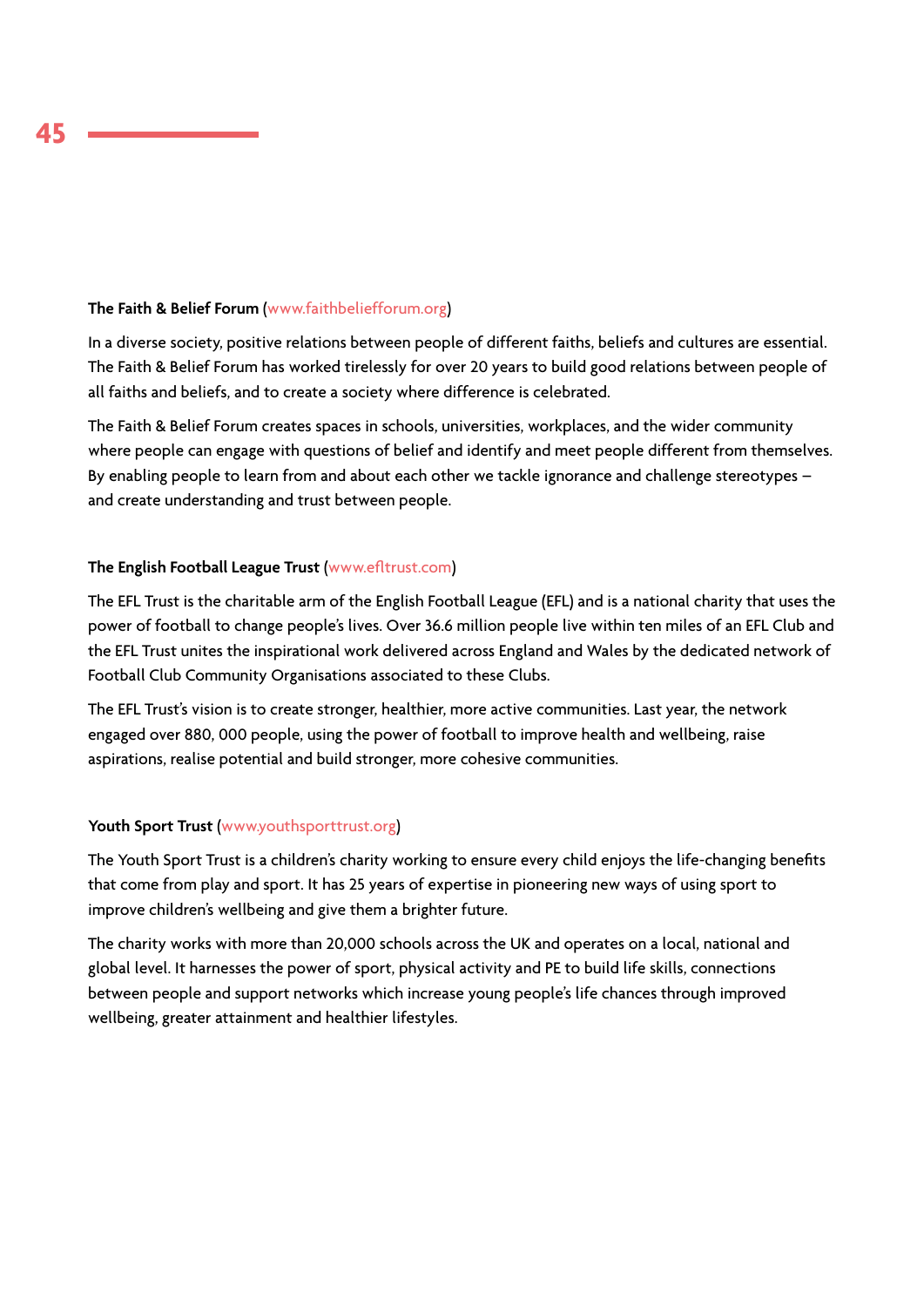# **References**

Abrams, D., Lalot, F., Broadwood, J., Davies Hayon, K., & Platts-Dunn, I. (2020). *Community, Connection and Cohesion During COVID-19: Beyond Us and Them Report*. Available at: https://www.belongnetwork.co.uk/ wp-content/uploads/2021/02/Belong\_InterimReport\_FINAL-1.pdf

Borkowska, M., & Laurence, J. (2021). Coming together or coming apart? Changes in social cohesion during the Covid-19 pandemic in England. *European Societies*, 23(sup1), S618-S636.

British Academy (2021) *The COVID decade: Understanding the long-term societal impacts of COVID-19*. The British Academy: London. Available at: https://www.thebritishacademy.ac.uk/publications/covid-decadeunderstanding-the-long-term-societal-impacts-of-covid-19/

Broadwood, J., Davies Hayon, K., Abrams, D. & Lalot, F. (2021) *Beyond Us and Them: Policy and Practice for Strengthening Social Cohesion in Local Areas*. Available at: https://www.belongnetwork.co.uk/wpcontent/uploads/2021/03/Belong-Policy-Paper-March-2021.pdf

BSG (2020) *Ofcom Publishes Digital Exclusion Analysis*. Available at Ofcom publishes digital exclusion analysis – Broadband Stakeholder Group (broadbanduk.org)

Grasso, M., Klicperová-Baker, M., Koos, S., Kosyakova, Y., Petrillo, A., & Vlase, I. (2021). The impact of the coronavirus crisis on European societies. What have we learnt and where do we go from here? Introduction to the COVID volume. *European Societies*, 23:sup1, S2-S32, DOI: 10.1080/14616696.2020.1869283

Hansen, C. & Gray, K. (2020) 'Did Covid-19 lead to an increase in hate crimes towards Chinese people in London?' *UCL Quantitative Social Science Working Paper No. 20-05 August 2020*. Available at http://repec. ioe.ac.uk/REPEc/pdf/qsswp2005.pdf

Hewstone, M., Ramiah, AA., Schmid, K., et al. (2018) 'Influence of segregation versus mixing: Intergroup contact and attitudes among White-British and Asian-British students in high schools in Oldham, England.' *Theory and Research in Education*. 16(2):179-203.

JRF (2021) UK Poverty 2020-21: The leading Independent Report. Available at: https://www.jrf.org.uk/ report/uk-poverty-2020-21

Lalot, F., Abrams, D., Broadwood, J., Davies Hayon, K., & Platts*ĐDunn, I. (2021). The social cohesion* investment: Communities that invested in integration programmes are showing greater social cohesion in the midst of the COVID<sub>D</sub>19 pandemic. *Journal of Community & Applied Social Psychology*. Early View Available at: https://doi.org/10.1002/casp.2522

LGA (2020) *Loneliness, Social Isolation and Covid-19*. Available at: https://www.local.gov.uk/publications/ loneliness-social-isolation-and-covid-19

Luthra, R. & Nandi, A. (2020). *Is Hate Crime Rising During the Covid-19 Crisis?* Available at: https://www.iser. essex.ac.uk/blog/2020/07/29/is-hate-crime-rising-during-the-covid-19-crisis